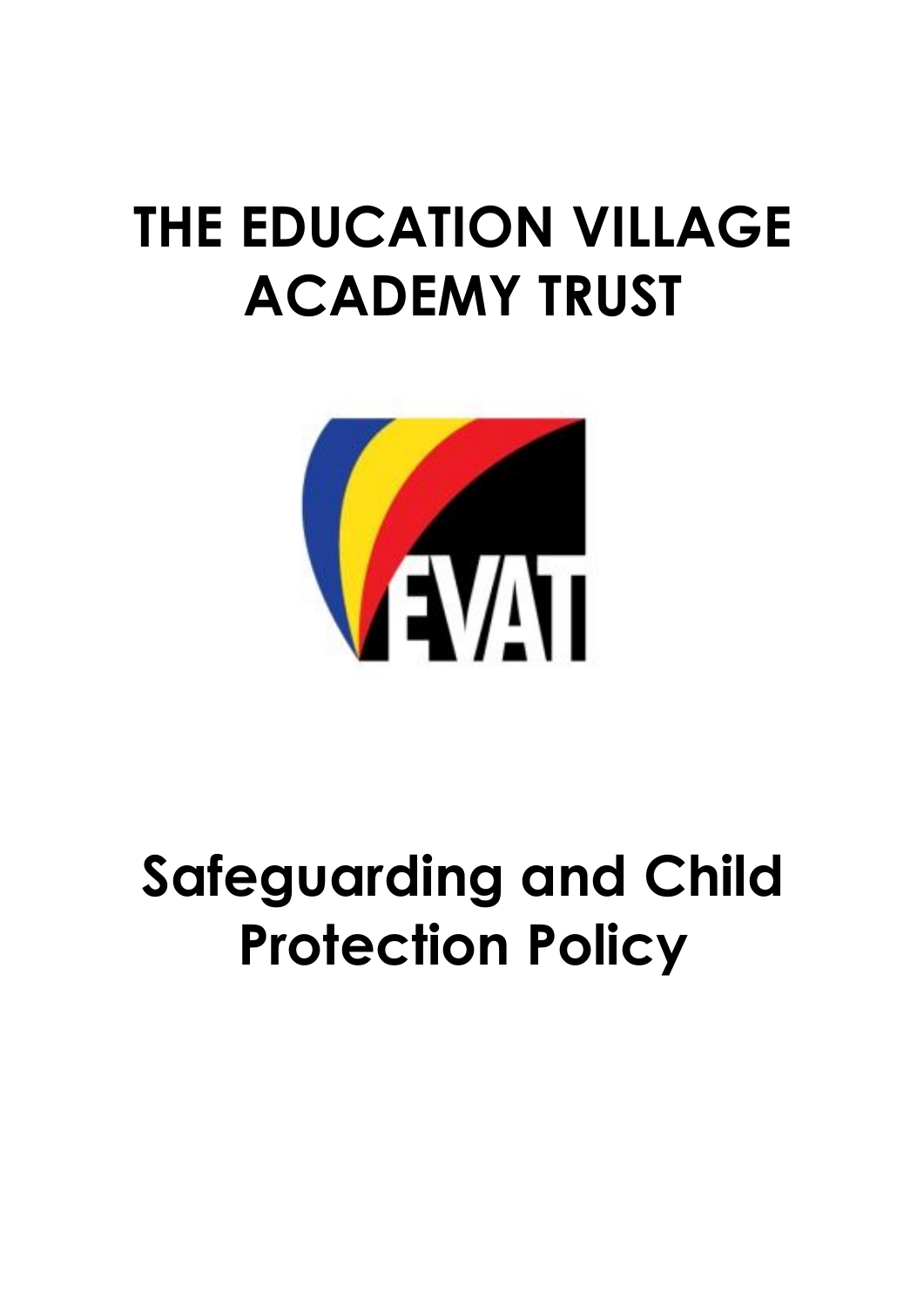# **EVAT VERSION CONTROL DOCUMENT**

| <b>Version:</b> | Date:    | <b>Policy Owner:</b> | <b>Amendments</b><br>made by: | <b>Details of</b><br><b>amendments</b><br>made:                                                         | <b>Reviewed</b><br>by:               | Approved<br>by:                |
|-----------------|----------|----------------------|-------------------------------|---------------------------------------------------------------------------------------------------------|--------------------------------------|--------------------------------|
| V1.1            | 01.10.16 | Mandy<br>Southwick   | Mandy<br>Southwick            | Updates in<br>legislation<br>&guidance                                                                  | <b>EVAT</b><br>Principals            |                                |
| V1.2            | 03.10.16 | Mandy<br>Southwick   | Mike Butler                   | Merged two<br>policies                                                                                  |                                      |                                |
| V1.3            | 04.10.16 | Mandy<br>Southwick   | Alana<br>Mackenzie            | Updated<br>Formatting                                                                                   | Cathy<br>Knights                     |                                |
| V1.4            | 05.10.16 | Mandy<br>Southwick   | Alana<br>Mackenzie            | <b>Final Draft</b>                                                                                      | <b>EVAT</b><br>Principals            | <b>ELT</b><br>05.10.16         |
| V2.0            | 07.10.16 | Mandy<br>Southwick   | Mike Butler                   | <b>Final Version</b>                                                                                    | <b>Board of</b><br>Trustees<br>(BOD) | Approved<br>by BoD<br>13.12.16 |
| V2.1            | 13.02.16 | Mandy<br>Southwick   | Alana<br>Mackenzie            | Operation<br>Encompass<br>info added                                                                    |                                      |                                |
| V2.2            | 07.03.17 | Mandy<br>Southwick   | Alana<br>Mackenzie            | Minor<br>amendments<br>to wording                                                                       |                                      |                                |
| V2.3            | 5.10.17  | Mandy<br>Southwick   | Cathy Knights                 | To reflect staff<br>changes                                                                             | Mike Butler                          | Mike Butler                    |
| V2.4            | 11.01.18 | Mandy<br>Southwick   | <b>Wendy Turpin</b>           | <b>Reflect Work</b><br>Experience<br>requirements-<br>Employer<br>Liability/DBS                         |                                      |                                |
| V2.5            | 19.01.18 | Mandy<br>Southwick   | <b>Wendy Turpin</b>           | Update of<br>responsibilities                                                                           | $\overline{A}$<br>Mackenzie          | Mandy<br>Southwick             |
| V2.6            | 24.01.18 | Mandy<br>Southwick   | <b>Wendy Turpin</b>           | Update of<br>responsibilities                                                                           | A<br>Mackenzie                       | Mandy<br>Southwick             |
| V2.7            | 06.08.18 | Mandy<br>Southwick   | Mandy<br>Southwick            | Re-write                                                                                                |                                      |                                |
| V2.8            | 07.09.18 | Adrian Sugden        | <b>Wendy Turpin</b>           | <b>EVAT</b> format                                                                                      | M Butler                             |                                |
| V2.9            | 13.09.18 | Adrian Sugden        | Wendy Turpin                  | <b>Cross Check</b><br>against<br><b>Andrew Hall</b><br>Checklist &<br>removal of<br>Safe<br>Recruitment | <b>BoD</b>                           |                                |
| V3.0            | 08.01.19 | Tessa<br>Fenoughty   | <b>Wendy Turpin</b>           | Incorporation<br>of<br>amendments<br>& final version<br>following BOD                                   | <b>BOD</b>                           | <b>BOD</b><br>07.11.18         |

Safeguarding & Child Protection Policy V6.0 1 October 2021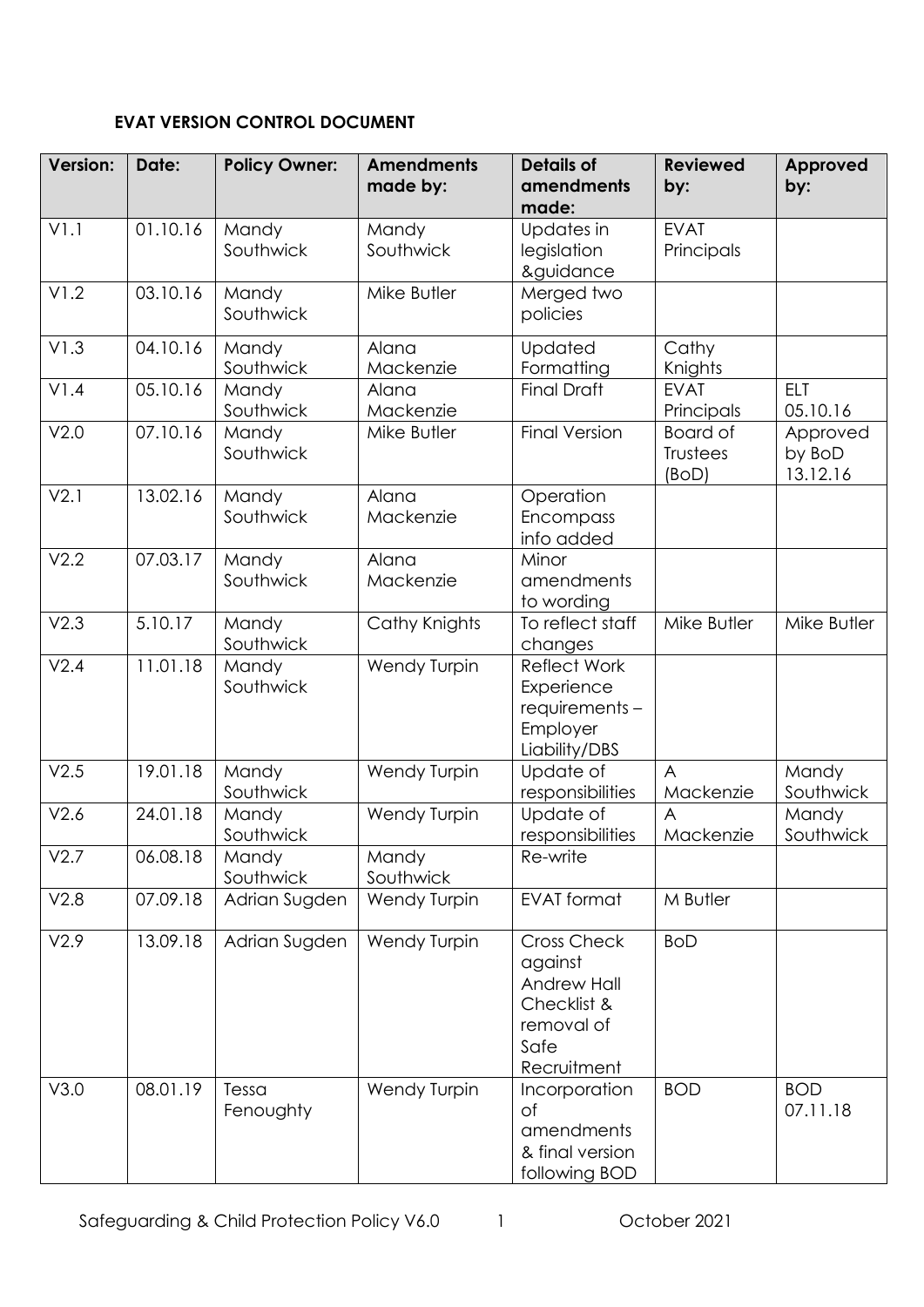| V3.1             | 26.04.19 | Tessa                     | Alana                        | Minor                                                                                                                                                                                    | N/A                               | N/A                                 |
|------------------|----------|---------------------------|------------------------------|------------------------------------------------------------------------------------------------------------------------------------------------------------------------------------------|-----------------------------------|-------------------------------------|
| V3.2             | 23.9.19  | Fenoughty<br>Adrian Lynch | Mackenzie<br>Adrian Lynch    | amendments<br>Amendments<br>in line with<br><b>KCSIE 2019</b><br>and staff<br>changes                                                                                                    |                                   |                                     |
| V3.3             | 03.10.19 | Adrian Lynch              | Wendy Turpin                 | EVAT format.<br>Incorporation<br>of M Butler<br>comments                                                                                                                                 |                                   |                                     |
| V4.0             | 09.10.19 | Adrian Lynch              | Wendy Turpin                 | Final version<br>following ELT                                                                                                                                                           | ELT & BOD                         | 09.10.19<br>12.12.19                |
| V4.1             | 28.09.20 | Adrian Lynch              | Adrian Lynch<br>Gemma Elysee | Following<br>discussion at<br>ELT, changes<br>made in line<br>with KCSIE<br>2020 from<br>Safeguarding<br>First model<br>(main policy)<br>and The<br>School Bus<br>(Covid-19<br>appendix) | Mike Butler<br>(CEO)<br>ELT & BOT | 28.09.20<br>Pending<br>ratification |
| V4.2             | 16.11.20 |                           | Adrian Lynch                 |                                                                                                                                                                                          |                                   |                                     |
| V5.0             | 14.12.20 | Adrian Lynch              | <b>Wendy Turpin</b>          | Change of ref<br>- Directors to<br>Trustees & final<br>version<br>following BoT                                                                                                          | <b>BoT</b>                        | 10.12.20                            |
| V <sub>5.1</sub> | 25.01.21 | Adrian Lynch              | Gemma Elysee                 | Update<br>addendum in<br>line with Covid<br>19 restrictions                                                                                                                              |                                   |                                     |
| V5.2             | 1.3.21   | Adrian Lynch              | Adrian Lynch                 | Updated<br>Covid-19<br>Addendum<br>following<br>updated DfE<br>guidance for<br>full re-opening<br>of schools<br>8.3.21                                                                   |                                   |                                     |
| V5.3             | 29.03.21 | Adrian Lynch              | Wendy Turpin                 | Final version<br>following BOT                                                                                                                                                           | <b>BOT</b>                        | 25.03.21                            |
| V5.4             | 12.08.21 | Adrian Lynch              | Adrian Lynch                 | Changes<br>made in line<br>with KCSIE<br>2021. Annual                                                                                                                                    |                                   |                                     |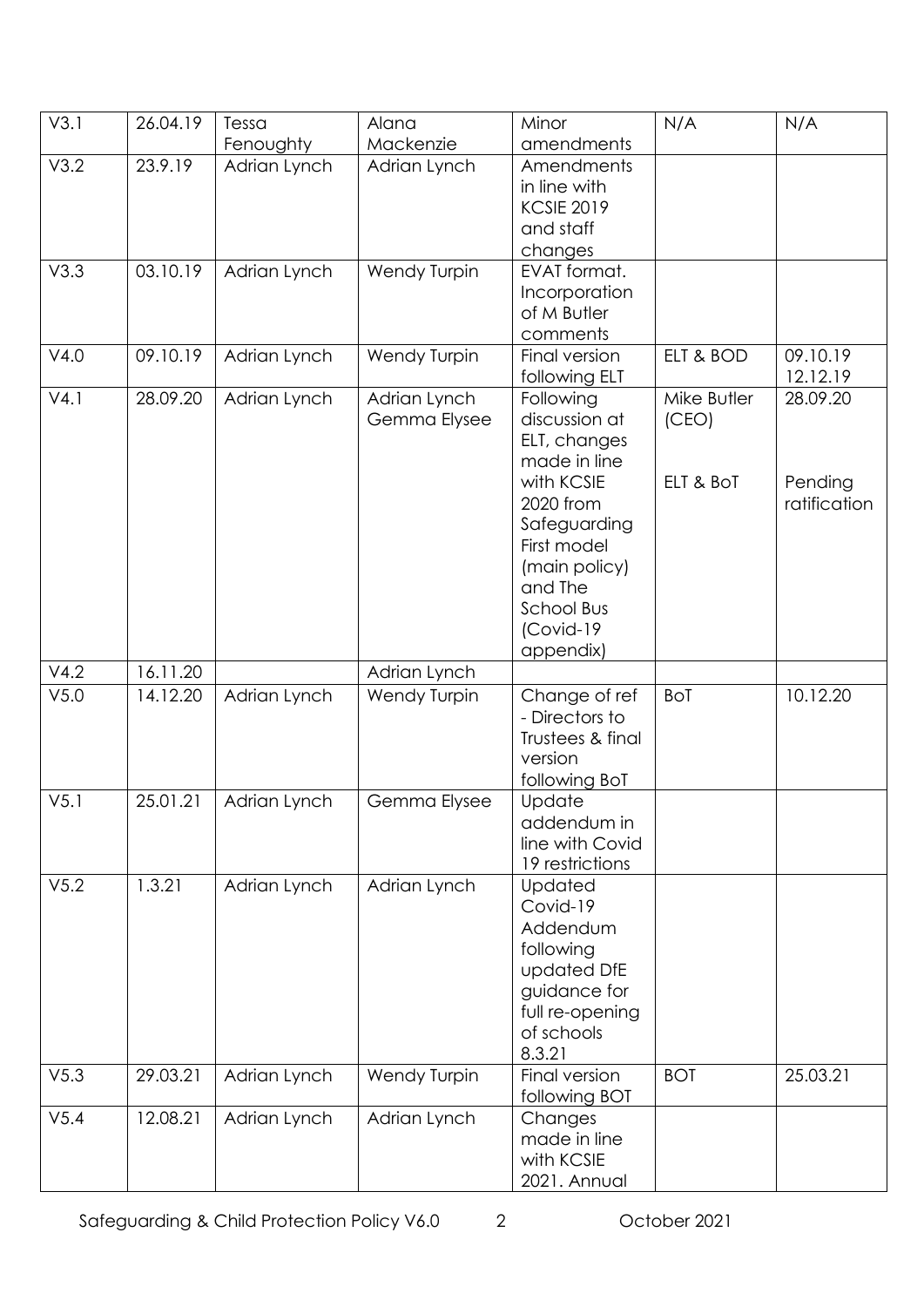|      |          |              |                     | update in line<br>with other<br>updated<br>legislation and<br>guidance. |            |          |
|------|----------|--------------|---------------------|-------------------------------------------------------------------------|------------|----------|
| V6.0 | 08.10.21 | Adrian Lynch | <b>Wendy Turpin</b> | Final following<br>approval                                             | <b>BoT</b> | 07.10.21 |

This policy is reviewed **annually** by the Policy Owner: **A Lynch**

The scheduled review date for this policy is **September 2023**.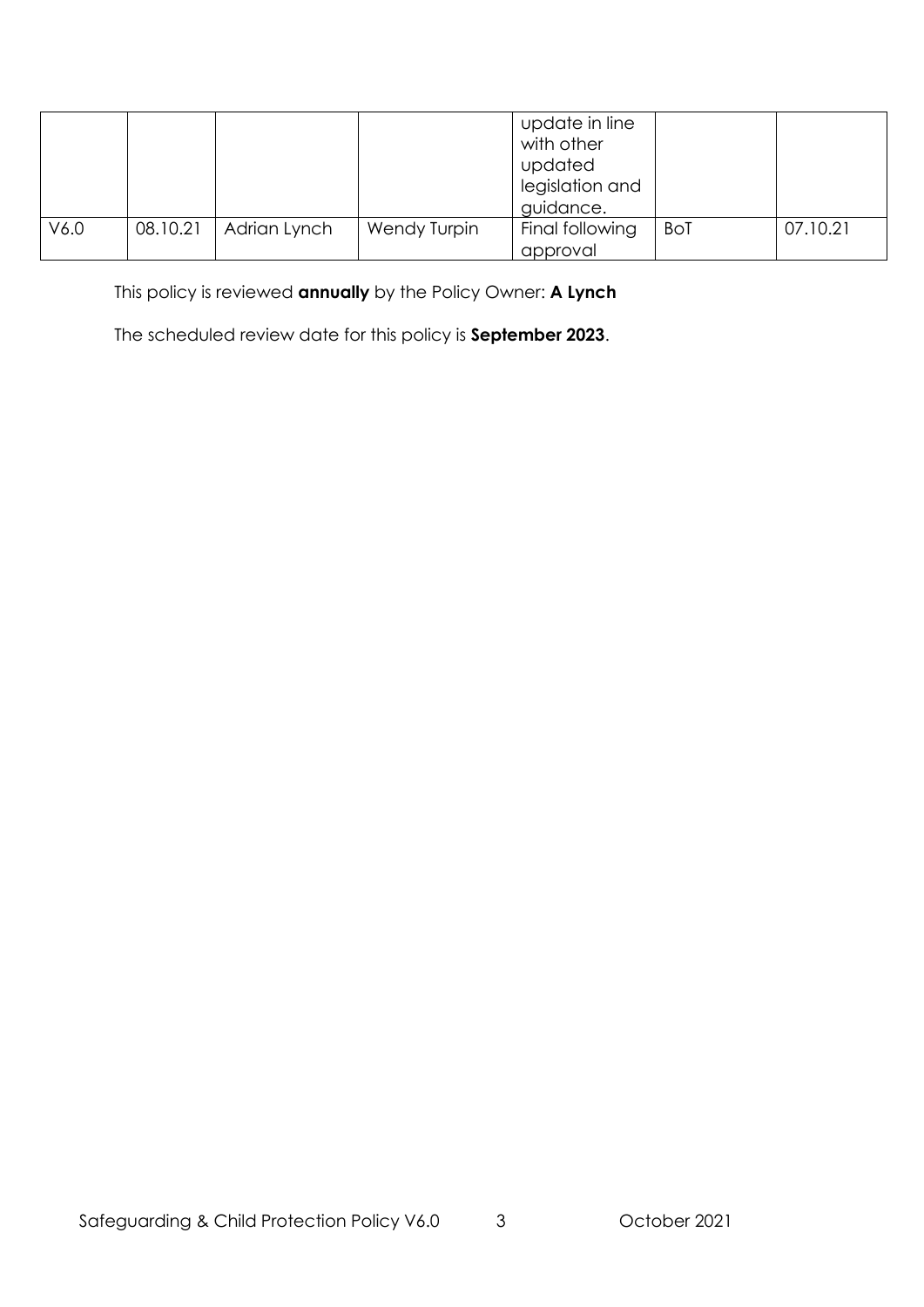

At The Education Village Academy Trust, all children, young people and adults are valued both as individuals and as part of the wider Trust community. We aim to provide a safe, happy and caring environment within which everyone can thrive.

## **Core values**

Our Trust's activities are informed by our core values, which mean that we:

- 1. recognise the *worth* of each *individual* by valuing the personal qualities they demonstrate in their learning, living and working
- 2. recognise the *experiences* of children and young people by valuing the *talents* and *skills* they bring into their schooling, and we commit to ensuring that schooling enhances these talents and skills
- 3. embrace *difference* and *harmony* by valuing *diversity*
- 4. display *integrity* and *authenticity* by valuing *openness*, *trust*, *fairness*, *honesty* and *respect* for all people
- 5. foster *ambition, high aspirations* and *independent* spirit by valuing each individual's abilities, aptitudes and desire to create, explore and grow
- 6. commit to *hard work* and *high standards* in provision, behaviours and outcomes
- 7. help, support and enable others by valuing *relationships* with all stakeholders, being *emotionally intelligent*, building *resilience* and being *forward-looking*
- 8. acknowledge the role of *networks* by valuing the ways in which people can live together, collaborate and make positive contributions as *citizens*
- 9. acknowledge the place of school in the *community*, including the broader *global* community, by valuing the essential nature of the relationship between schools and the social and economic environments in which the**y**  operate

**This policy, and its associated procedures and protocols, are based on these key principles.**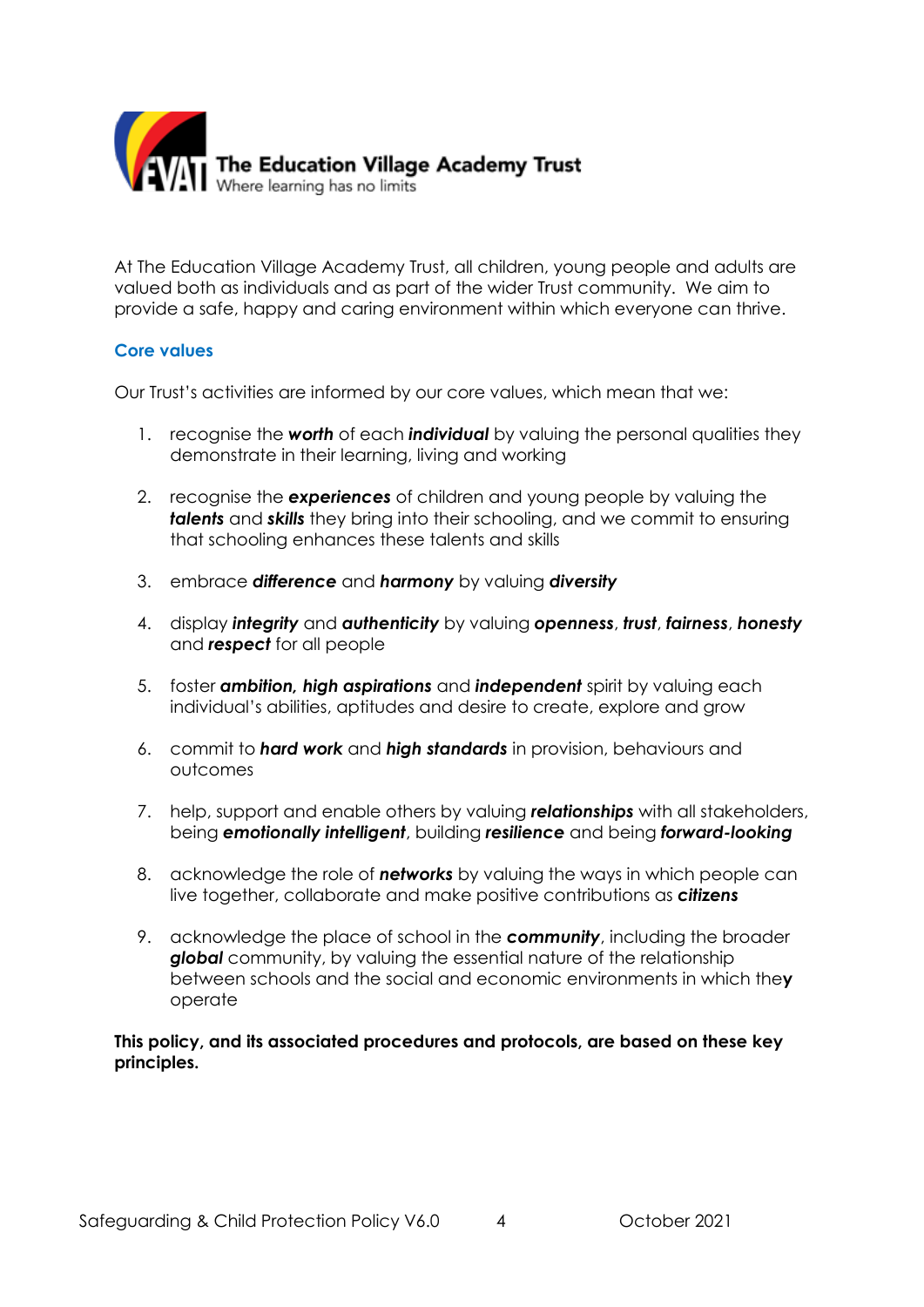# **Table of Contents:**

| 1.       |                                                                |  |
|----------|----------------------------------------------------------------|--|
| 2.       |                                                                |  |
| 3.       |                                                                |  |
| 4.       |                                                                |  |
| 5.       |                                                                |  |
| 6.       |                                                                |  |
| 7.       |                                                                |  |
| 8.       |                                                                |  |
| 9.       | Child Abduction and Community Safety Incidents23               |  |
| 10.      |                                                                |  |
| 11.      |                                                                |  |
| 12.      |                                                                |  |
| 13.      |                                                                |  |
| 14.      |                                                                |  |
| 15.      |                                                                |  |
| 16.      |                                                                |  |
| 17.      |                                                                |  |
| 18.      |                                                                |  |
| 19.      |                                                                |  |
| 20.      |                                                                |  |
| 21.      |                                                                |  |
| 22.      | Online Safety and Personal Electronic Devices32-33             |  |
| 23.      | Sexting and the sharing of indecent images33-34                |  |
| 24.      |                                                                |  |
| 25.      | Pupils potentially at greater risk of harm34-35                |  |
| 26.      | Use of the Trust premises for non-school activities36          |  |
| 27.      |                                                                |  |
| 28.      |                                                                |  |
| 29.      |                                                                |  |
| 30.      |                                                                |  |
| 31.      |                                                                |  |
| 32.      | Concerns about staff members and safeguarding procedures 35-40 |  |
| 33.      | Dealing with allegations of abuse against staff40              |  |
| 34.      |                                                                |  |
| 35.      | Safer Recruitment                                              |  |
| 36.      |                                                                |  |
| 37.      |                                                                |  |
| 38.      |                                                                |  |
| 39.      | Public Sector Equality Duty (Equalities Action 2010)  45       |  |
| 40.      | Appendices                                                     |  |
| a)       |                                                                |  |
| b)       |                                                                |  |
| $\circ)$ |                                                                |  |
| d)       |                                                                |  |

N.B. Where reference is made to an 'Academy' or a 'School' the intention is that the policy is universal and applies to both. Any reference to Principal may also include another member of the Executive Leadership Team (ELT) or Senior Leadership team (SLT).

Safeguarding & Child Protection Policy V6.0 5 Corober 2021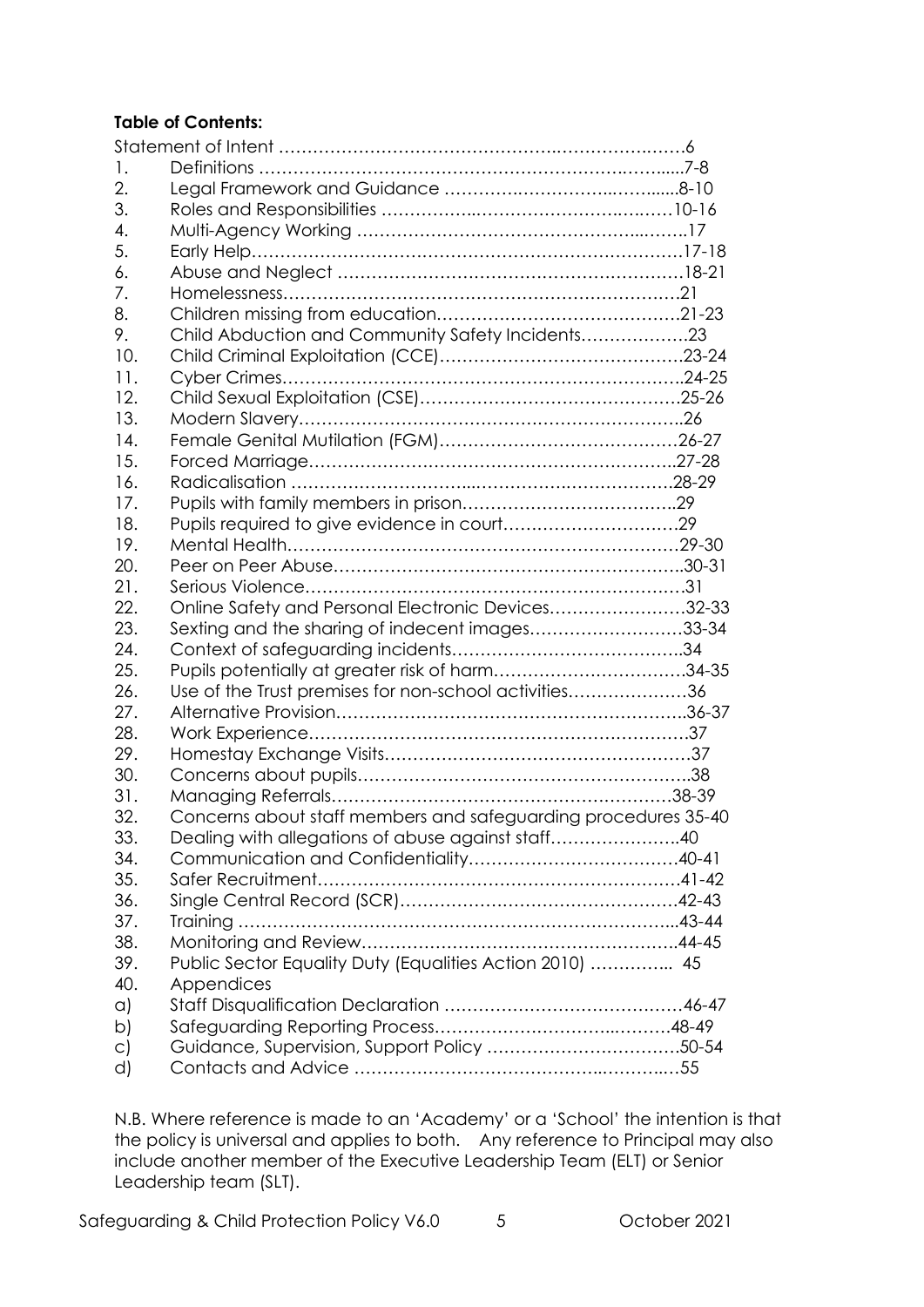# **Statement of Intent**

The Education Village Academy Trust (EVAT) is committed to safeguarding and promoting the welfare, both physical and emotional, of every pupil both inside and outside of the trust premises. We implement a whole-academy vigilant and preventative approach to managing safeguarding concerns, ensuring that the wellbeing of pupils is at the forefront of all action taken.

This policy sets out a clear and consistent framework for delivering this promise, in line with safeguarding legislation and statutory guidance.

It will be achieved by:

- Creating a culture of safer recruitment by adopting procedures that help deter, reject or identify people who might pose a risk to children.
- Teaching pupils how to keep safe and recognise behaviour that is unacceptable.
- Identifying and making provision for any pupil that has been subject to, or is at risk of, abuse, neglect or exploitation.
- Ensuring that members of the Board of Trustees (BOT), Education Standards Committee (ESC), the Principals and staff members understand their responsibilities under safeguarding legislation and statutory guidance, are alert to the signs of child abuse and know to refer concerns to the designated safeguarding lead in each academy or school (DSL).
- Ensuring that the Principals and any new staff members and volunteers are only appointed when all the appropriate checks have been satisfactorily completed.

| Academy/School       | <b>Designated Safeguarding</b> | <b>Deputy Designated</b>        |  |
|----------------------|--------------------------------|---------------------------------|--|
|                      | Lead (DSL)                     | <b>Safeguarding Lead (DDSL)</b> |  |
| Haughton             | Deputy Headteacher - Su        | <b>Laura Wilson</b>             |  |
| Academy              | Gill                           | <b>Jenny Gregg</b>              |  |
| Springfield          | Principal - Richard Gartland   | <b>Paula Austin</b>             |  |
| Academy              |                                | <b>Kathryn White</b>            |  |
| <b>Beaumont Hill</b> | Deputy Headteacher -           | <b>Nicole Garstin</b>           |  |
| Academy              | <b>Gemma Elysee</b>            | <b>Caroline Green</b>           |  |
|                      |                                | <b>Adrian Lynch</b>             |  |
| <b>Gurney Pease</b>  | Principal - Alison Sinclair    | <b>Simon Heritage</b>           |  |
| Academy              |                                | <b>Jo Gartland</b>              |  |
| Marchbank Free       | <b>Head of School - Tess</b>   | <b>Hannah Kelly</b>             |  |
| School               | Wright                         | <b>Caroline Green</b>           |  |

• Please see the table below of DSLs in each academy or school:

- The Trust has appointed Chris Ashford, an experienced safeguarding professional, to its Board of Trustees to lead on Safeguarding.
- Each academy or school have appointed Educational Standards Committee members to Link Safeguarding and Child Protection roles.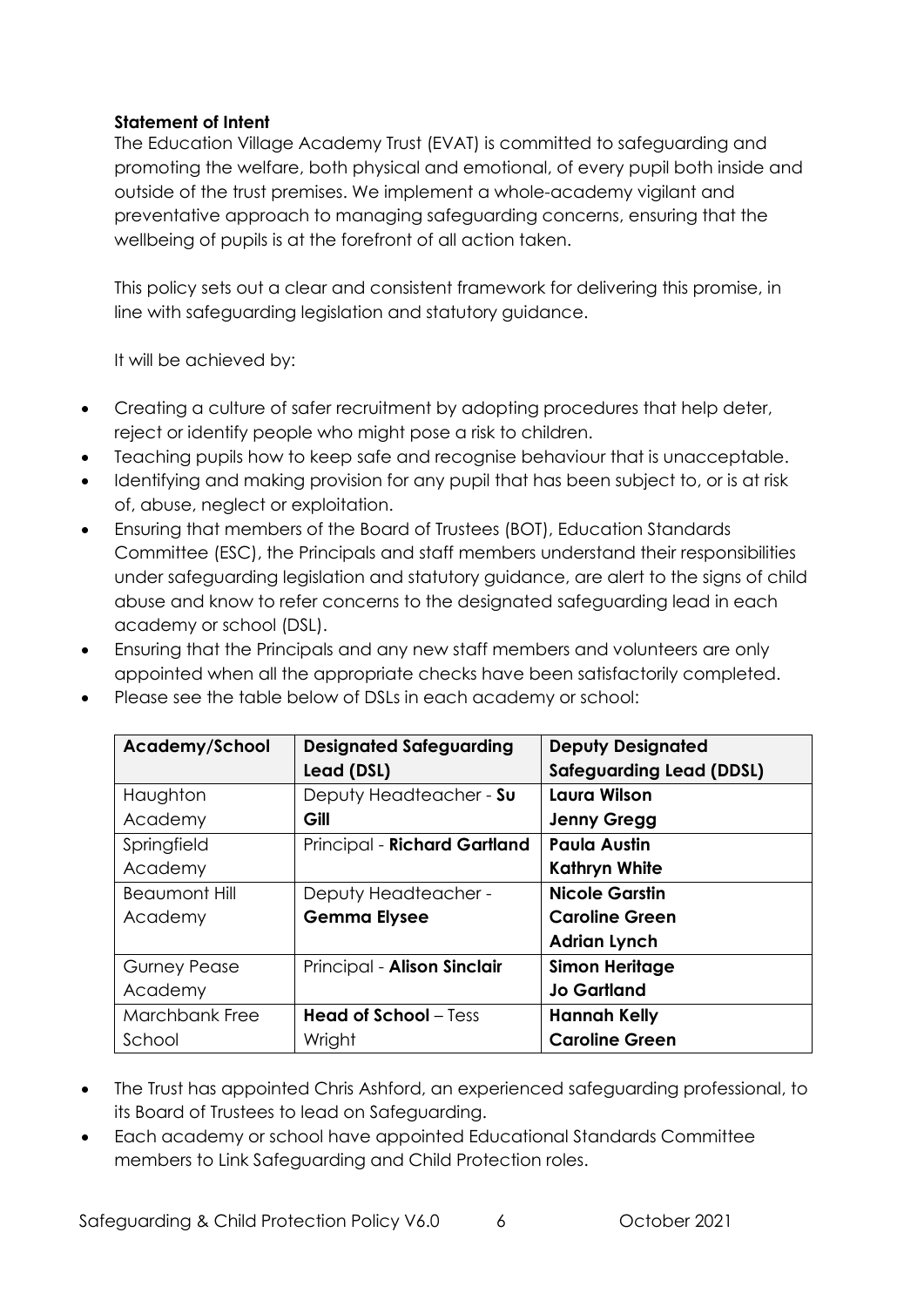# **1. Definitions**

The terms **"children"** and **"child"** refer to anyone under the age of 18. For the purposes of this policy, "**safeguarding** and **protecting the welfare of children"**  is defined as:

- Protecting pupils from maltreatment.
- Preventing the impairment of pupils' health or development.
- Ensuring that pupils grow up in circumstances consistent with the provision of safe and effective care.
- Taking action to enable all pupils to have the best outcomes.

**"Safeguarding"** and "**promoting the welfare of children"** is defined for the purposes of this policy as: protecting ALL children from maltreatment and abuse (including in addition to the four categories of harm, issues such as sexual violence and sexual harassment, child criminal exploitation (CCE), child sexual exploitation (CSE), honour-based abuse (HBA) inclusive of female genital mutilation (FGM) and forced marriage, preventing radicalisation (extremism, radicalisation and terrorism), harassment, bullying and victimisation, preventing impairment of children's health (physical and mental health) or development); ensuring that children grow up in circumstances consistent with the provision of safe and effective care; and taking action to enable all children to have the best outcomes. This includes everyone under the age of 18.

For the purposes of this policy, **"consent"** is defined as having the freedom and capacity to choose to engage in sexual activity. Consent may be given to one sort of sexual activity but not another, and can be withdrawn at any time during sexual activity and each time activity occurs. A person only consents to a sexual activity if they agree by choice to that activity, and has the freedom and capacity to make that choice. Children under the age of 13 can never consent to any sexual activity. The age of consent is 16.

For the purposes of this policy, **"sexual violence"** refers to the following offences as defined under the Sexual Offences Act 2003:

- **Rape:** A person (A) commits an offence of rape if they intentionally penetrate the vagina, anus or mouth of another person (B) with their penis, B does not consent to the penetration, and A does not reasonably believe that B consents.
- **Assault by penetration:** A person (A) commits an offence if they intentionally penetrate the vagina or anus of another person (B) with a part of their body or anything else, the penetration is sexual, B does not consent to the penetration, and A does not reasonably believe that B consents.
- **Sexual assault:** A person (A) commits an offence of sexual assault if they intentionally touch another person (B), the touching is sexual, B does not consent to the touching, and A does not reasonably believe that B consents.
- **Causing someone to engage in sexual activity without consent:** A person (A) commits an offence if they intentionally cause another person (B) to engage in an activity, the activity is sexual, B does not consent to engaging in the activity, and A does not

Safeguarding & Child Protection Policy V6.0 7 7 0ctober 2021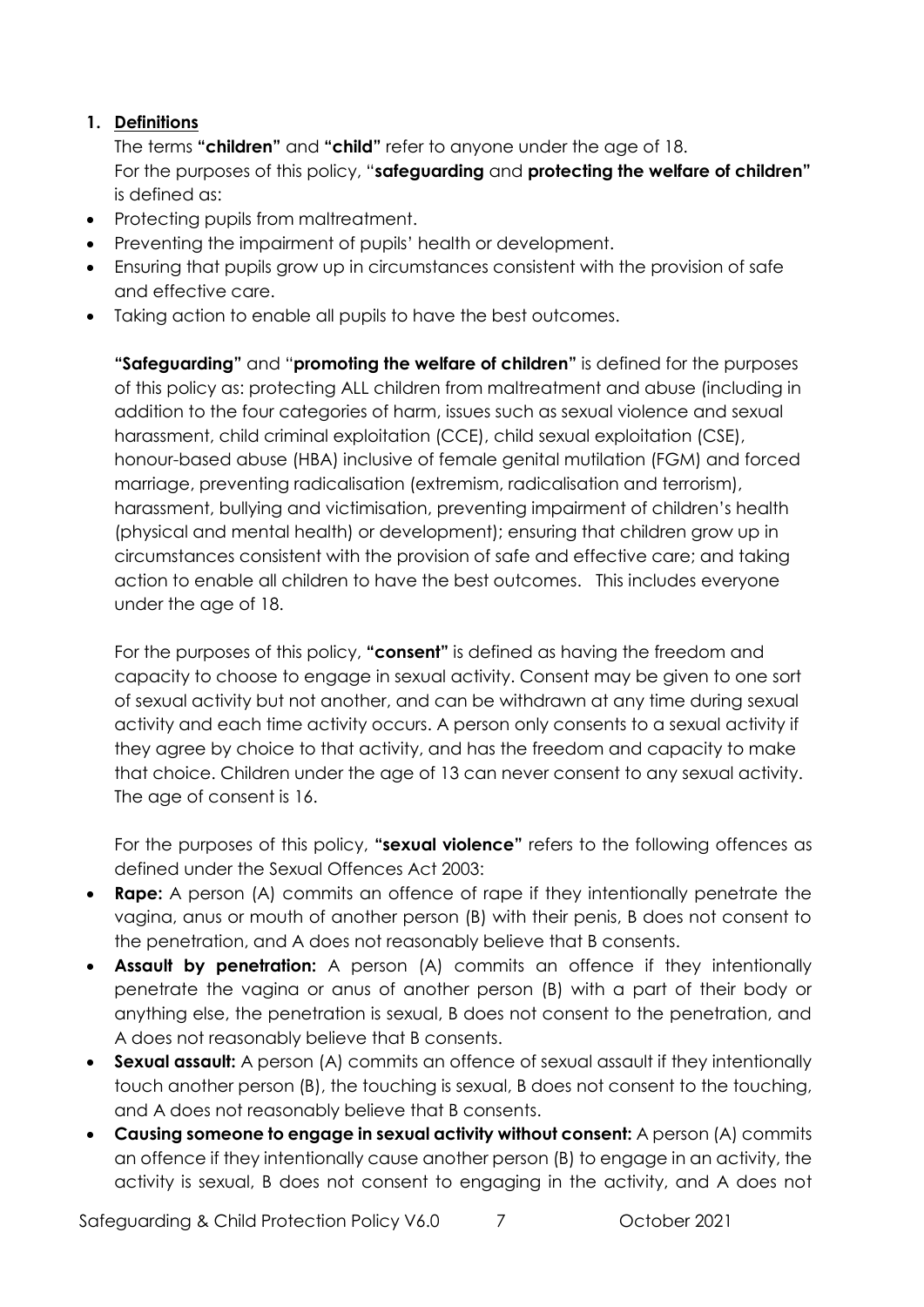reasonably believe that B consents. This could include forcing someone to strip, touch themselves sexually, or to engage in sexual activity with a third party.

For the purposes of this policy, **"sexual harassment"** refers to unwanted conduct of a sexual nature that occurs online or offline, inside or outside of the academy. Sexual harassment is likely to violate a pupil's dignity, make them feel intimidated, degraded or humiliated, and create a hostile, offensive, or sexualised environment. If left unchallenged, sexual harassment can create an atmosphere that normalises inappropriate behaviour and may lead to sexual violence. Sexual harassment can include, but is not limited to:

- Sexual comments, such as sexual stories, lewd comments, sexual remarks about clothes and appearance, and sexualised name-calling.
- Sexual "jokes" and taunting.
- Physical behaviour, such as deliberately brushing against someone, interfering with someone's clothes, and displaying images of a sexual nature.
- Online sexual harassment, which may be standalone or part of a wider pattern of sexual harassment and/or sexual violence. This includes:
	- The consensual and non-consensual sharing of nude and semi-nude images and/or videos.
	- Sharing unwanted explicit content.
	- Upskirting.
	- Sexualised online bullying.
	- Unwanted sexual comments and messages, including on social media.
	- Sexual exploitation, coercion, and threats.

For the purposes of this policy, **"upskirting"** refers to the act, as identified the Voyeurism (Offences) Act 2019, of taking a picture or video under another person's clothing, without their knowledge or consent, with the intention of viewing that person's genitals or buttocks, with or without clothing, to obtain sexual gratification, or cause the victim humiliation, distress or alarm. Upskirting is a criminal offence. Anyone, including pupils and staff, of any gender can be a victim of upskirting.

For the purposes of this policy, the **"consensual and non-consensual sharing of nude and semi-nude images and/or videos"**, colloquially known as **"sexting"**, is defined as the sharing between pupils of sexually explicit content, including indecent imagery. For the purposes of this policy, **"indecent imagery"** is defined as an image which meets one or more of the following criteria:

- Nude or semi-nude sexual posing
- A child touching themselves in a sexual way
- Any sexual activity involving a child
- Someone hurting a child sexually
- Sexual activity that involves animals

# **2. Legal framework and other guidance**

This policy has been created with due regard to all relevant legislation and national and local guidance, including, but not limited to, the following:

Safeguarding & Child Protection Policy V6.0 8 Corober 2021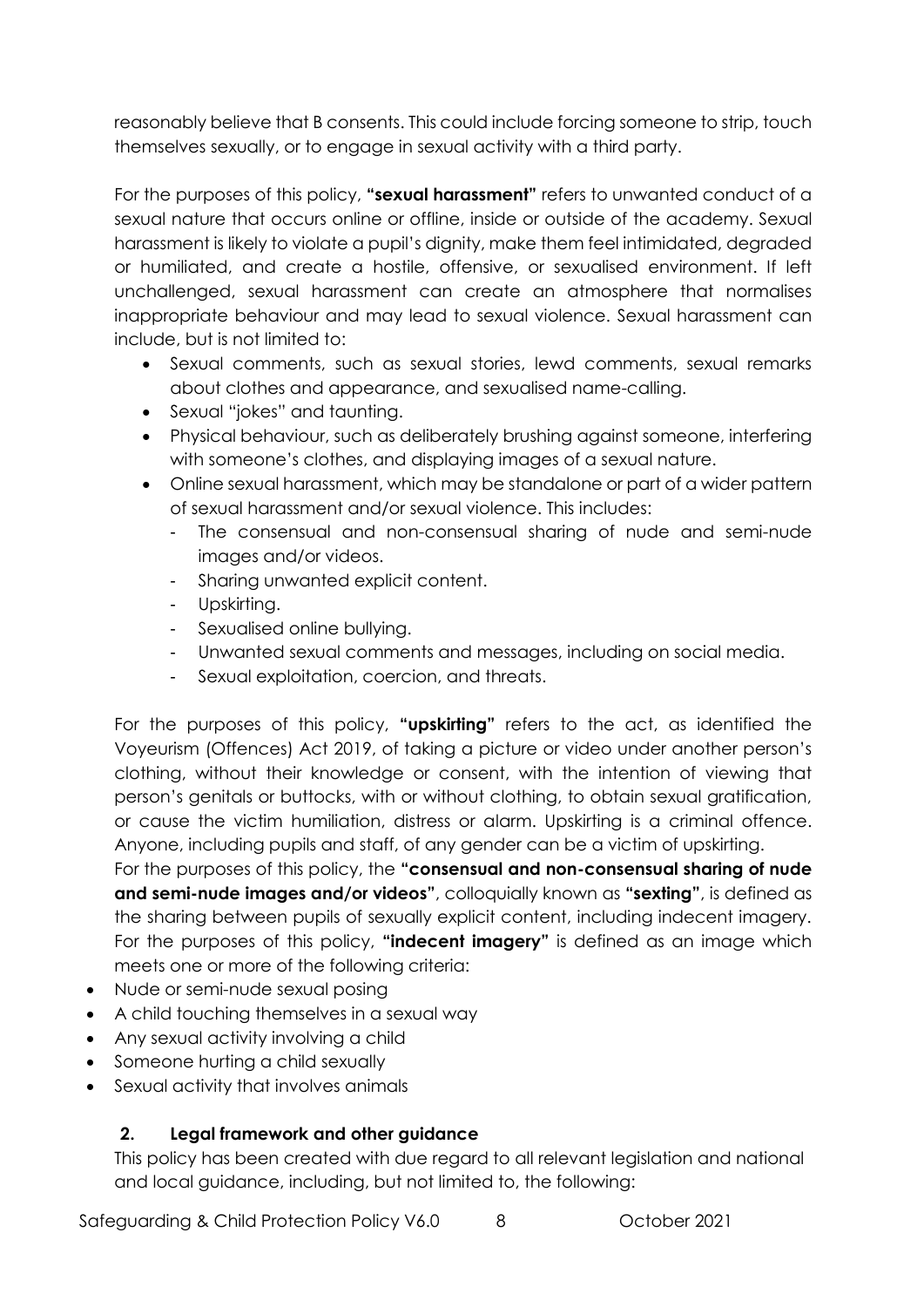- Children Act 1989/2004
- Safeguarding Vulnerable Groups Act 2006
- The Education (Academy Teachers' Appraisal) (England) Regulations 2012 (as amended)
- Sexual Offences Act 2003
- Female Genital Mutilation Act 2003 (as inserted by the Serious Crime Act 2015)
- Equality Act 2010
- Counter-Terrorism and Security Act 2015
- The UK General Data Protection Reaulation (UK GDPR)
- Darlington Safeguarding Children Partnership Arrangements
- Data Protection Act 2018
- DfE Statutory framework for the Early Years Foundation Stage (EYFS) 2017
- Education Act 2002 Section 175
- Equality Act 2010
- Information Sharing: Advice for Practitioners providing safeguarding services
- Freedom of Information Act 2000
- DfE (2021) 'Keeping children safe in education 2021
- Non-Maintained Special Schools (England) Regulations 2015
- Safeguarding Vulnerable Groups Act 2006
- School Attendance: Guidance for Schools HM Government (2014) 'Multi-agency practice guidelines: Handling cases of Forced Marriage'
- DfE (2018) 'Working together to safeguard children'
- DfE (2015) 'What to do if you're worried a child is being abused'
- DfE (2015) 'The Prevent duty'
- DfE (2018) 'Childcare Act 2018'
- DfE (2018) 'Child sexual exploitation'
- DfE (2021) 'Sexual violence and sexual harassment between children in schools and colleges
- Domestic Abuse Act 2021

This policy operates in conjunction with the following trust policies:

- Protecting Children from Extremism and Radicalisation Policy
- Managing Allegations Against Staff Policy
- Behaviour Policy for each Academy
- Whistleblowing Policy
- Anti-Bullying Policy
- Visitor Policy
- Photography Policy (Annex 3 GDPR Data Projection Policy)
- Records Management Policy
- LAC Policy
- General Data Protection Regulation (GDPR) Data Protection Policy
- Safer Recruitment Policy
- Careers Education, Information, Advice and Guidance (CEIAG) Policy
- Other Guidance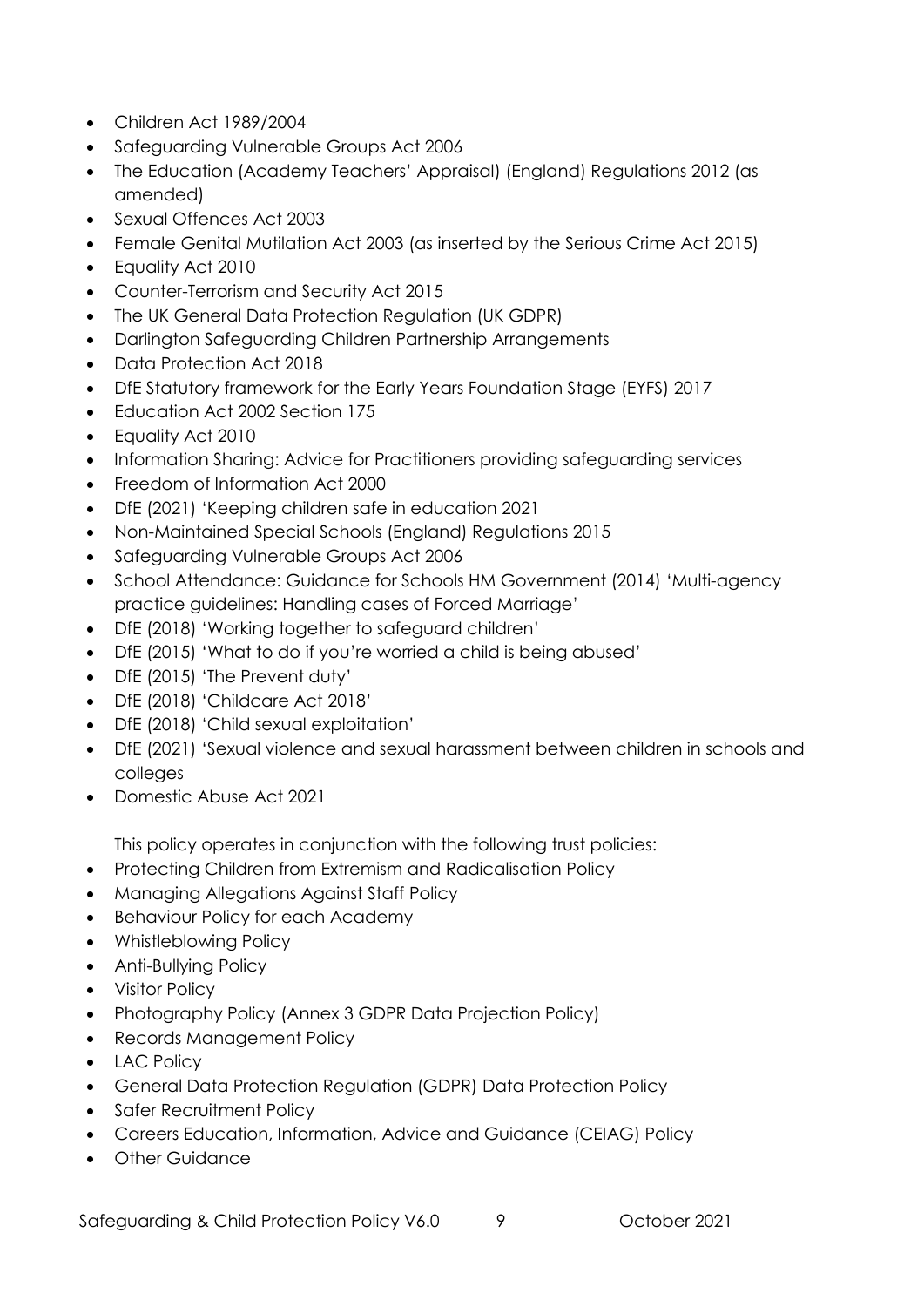- UKCCIS Guidance: Sexting in schools and colleges, responding to incidents, and safeguarding young people (2017)
- Peer-on-Peer Abuse Policy
- E-Safety Policy
- Staff Code of Conduct

# **3. Roles and responsibilities**

# **EVAT Trustees have a duty to:**

- Take strategic leadership responsibility for the trust's safeguarding arrangements.
- Ensure that each academy complies with its duties under the above child protection and safeguarding legislation.
- Guarantee that the policies, procedures and training opportunities in the Trust are effective and comply with the law at all times.
- Guarantee that the Trust contributes to inter-agency working in line with the statutory guidance Working Together to Safeguard Children (2018).
- Confirm that the safeguarding arrangements in each academy take into account the procedures and practices of the LA as part of the inter-agency safeguarding procedures.
- Comply with its obligations under section 14B of the Children Act 2004 to supply the local safeguarding arrangements with information to fulfil its functions.
- Ensure that staff working directly with children read at least Part One of KCSIE.
- Ensure that staff who do not work directly with children read either Part One or Annex A of KCSIE.
- Ensure that mechanisms are in place to assist staff to understand and discharge their roles and responsibilities in regard to safeguarding children.
- Ensure a Trustee takes leadership responsibility for safeguarding arrangements.
- Ensure that the Chief Executive Officer (CEO) is nominated to liaise with the LA and/or partner agencies in the event of allegations of abuse made against the principal.
- Ensure that a member of each academy's Education Standards Committee (ESC) is nominated to liaise with the LA and/or partner agencies in the event of allegations of abuse made against another ESC member.
- Guarantee that there are effective child protection policies and procedures in place together with a staff code of conduct.
- Ensure that there is a lead responsible for safeguarding arrangements in each academy.
- Appoint a member of staff from the senior leadership team of each academy (SLT) to the role of DSL as an explicit part of the role-holder's job description.
- Appoint one or more deputy DSLs to provide support to the DSL, and ensure that they are trained to the same standard as the DSL and that the role is explicit in their job description(s).
- Facilitate a whole-trust approach to safeguarding; this includes ensuring that safeguarding and child protection are at the forefront and underpin all relevant aspects of process and policy development.

Safeguarding & Child Protection Policy V6.0 10 0ctober 2021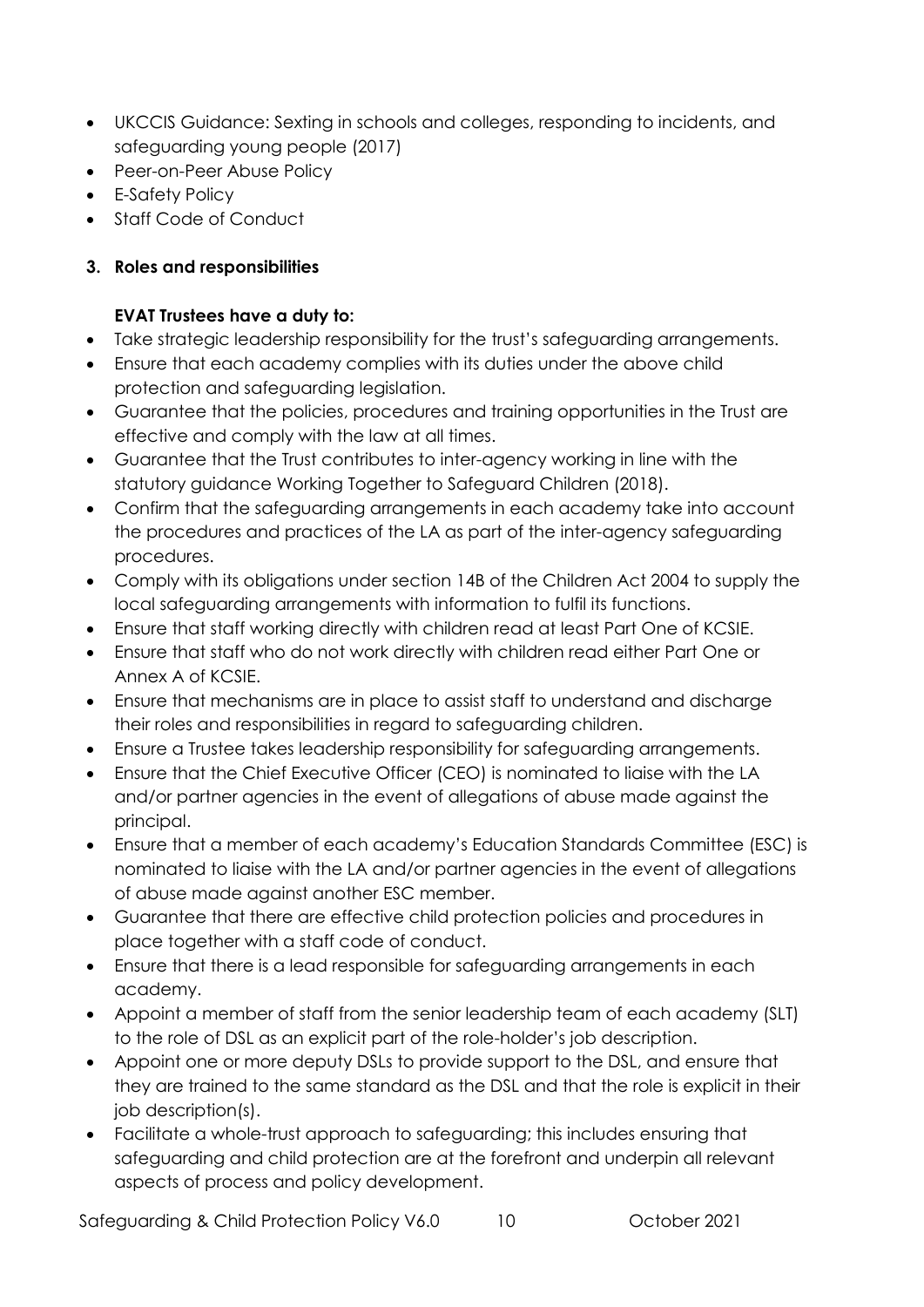- Ensure systems are in place for children to confidently report abuse, knowing that their concerns will be treated seriously, and they can safely express their views and give feedback. These systems will be well-promoted, easily understood, and easily accessible.
- Make sure that pupils are taught about safeguarding, including protection against dangers online, through teaching and learning opportunities, as part of providing a broad and balanced curriculum.
- Adhere to statutory responsibilities to check staff who work with children, taking proportionate decisions on whether to ask for any checks beyond what is required.
- Ensure that staff members are appropriately trained to support pupils to be themselves when attending the academy, e.g. if they are LGBTQ+.
- Guarantee that volunteers are appropriately supervised.
- Make sure that at least one person on any appointment panel has undertaken safer recruitment training.
- Ensure that all staff members receive safeguarding and child protection training updates, such as e-bulletins, emails and staff meetings, as required, but at least annually.
- Certify that there are procedures in place to handle allegations against staff, supply staff, volunteers and contractors.
- Confirm that there are procedures in place to make a referral to the DBS if a person in regulated activity has been dismissed or removed due to safeguarding concerns or would have been had they not resigned.
- Guarantee that there are procedures in place to handle pupils' allegations against other pupils.
- Ensure that appropriate disciplinary procedures are in place, as well as policies pertaining to the behaviour of pupils and staff.
- Ensure that procedures are in place in order to eliminate unlawful discrimination, harassment and victimisation, including those in relation to peer-on-peer abuse.
- Make sure that pupils' wishes and feelings are taken into account when determining what action to take and what services to provide to protect individual pupils.
- Guarantee that there are systems in place for pupils to express their views and give feedback.
- Establish an early help procedure and ensure all staff understand the procedure and their role in it.
- Appoint a designated teacher in each academy to promote the educational achievement of LAC and ensure that this person has undergone appropriate training.
- Ensure that the designated teacher works with the virtual schools head to discuss how the pupil premium funding can best be used to support LAC.
- Introduce mechanisms to assist staff in understanding and discharging their roles and responsibilities.
- Make sure that staff members have the skills, knowledge and understanding necessary to keep LAC safe, particularly with regards to the pupil's legal status, contact details and care arrangements.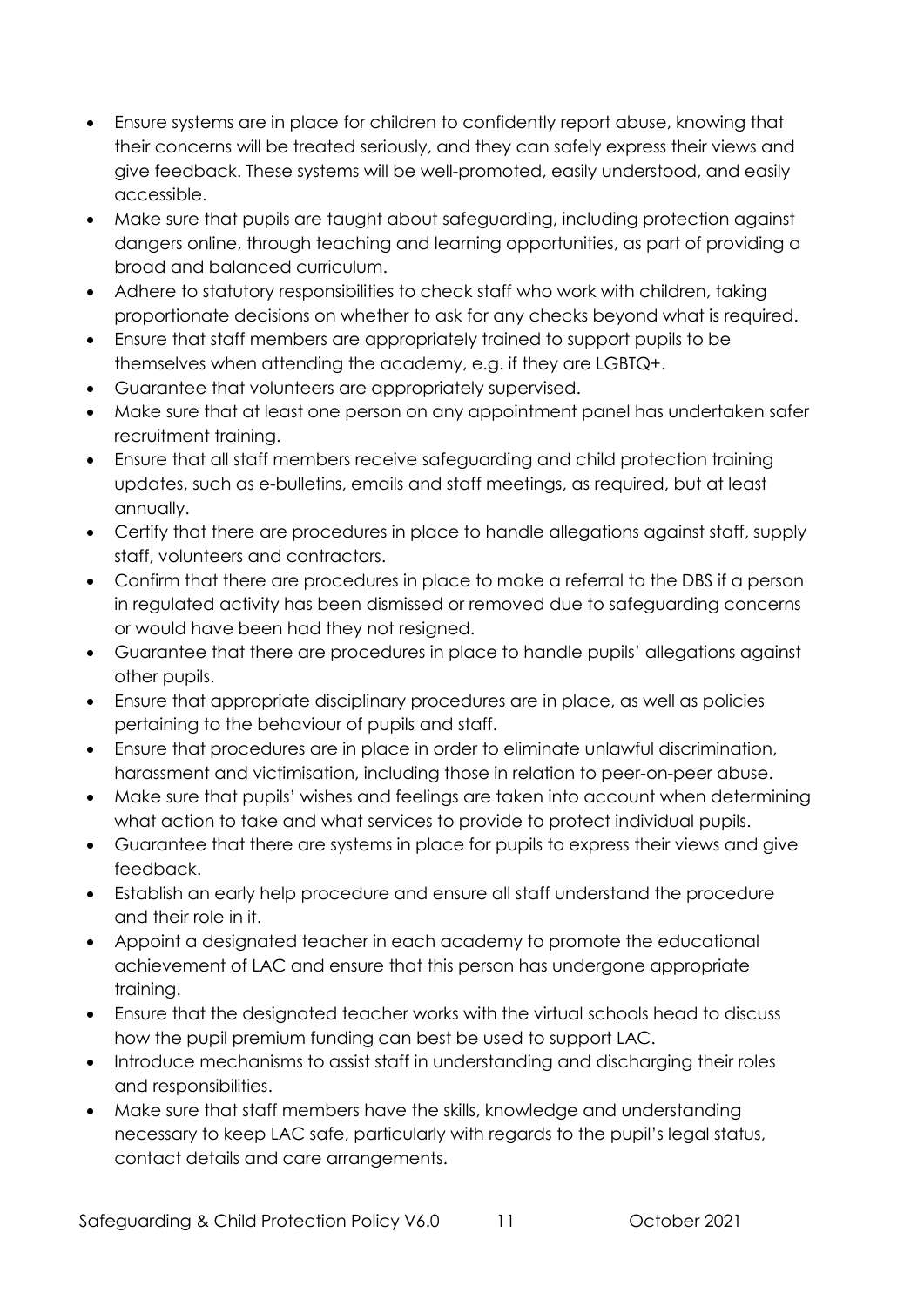- Put in place appropriate safeguarding responses for pupils who go missing from an academy setting, particularly on repeat occasions, to help identify any risk of abuse and neglect, including sexual abuse or exploitation, and prevent the risk of their disappearance in future.
- Ensure that all members of the Education Standards Committee (ESC) have been subject to an enhanced DBS check.

# **The Principal of each academy has a duty to:**

- Safeguard pupils' wellbeing and maintain public trust in the teaching profession.
- Ensure that the policies and procedures adopted by the EVAT trustees, particularly concerning referrals of cases of suspected abuse and neglect, are followed by staff members.
- Provide staff, upon induction, with the Safeguarding and Child Protection Policy, Staff Code of Conduct, part one of the Keeping Children Safe in Education (KCSIE) (2021) guidance, the relevant academy Behaviour Policy, the local authority safeguarding response to children who go missing from education, online safety training, and the identity of the DSL and any deputies.
- Ensure the Safeguarding and Child Protection Policy is available publicly and parents are aware of the fact that referrals about suspected abuse or neglect may be made and the role of the Academy in this.
- Refer cases where a person is dismissed or left due to risk/harm to a child to the Disclosure and Barring Service as required.
- Ensure an effective whole trust policy against bullying/online bullying inclusive of measures to prevent all forms of bullying among pupils, is in place.
- Ensure a whole academy policy about managing behaviour and discipline including the use of reasonable force, is in place.

# **The DSL has a duty to:**

- Take lead responsibility for safeguarding and child protection, including online safety.
- Refer cases of suspected abuse to the local authority children's social care as required.
- Support staff who make referrals to local authority children's social care.
- Refer cases to the Channel programme where there is a radicalisation concern as required.
- Support staff who make referrals to the Channel programme.
- Refer cases where a crime may have been committed to the Police as required.
- Act as a point of contact with the three safeguarding partners (local authorities, chief officers of police, and clinical commissioning groups).
- Liaise with the Principal to inform him or her of issues- especially ongoing enquiries under section 47 of the Children Act 1989 and police investigations.
- Liaise with the "case manager" and the designated officer(s) at the local authority for child protection concerns in cases which concern a staff member.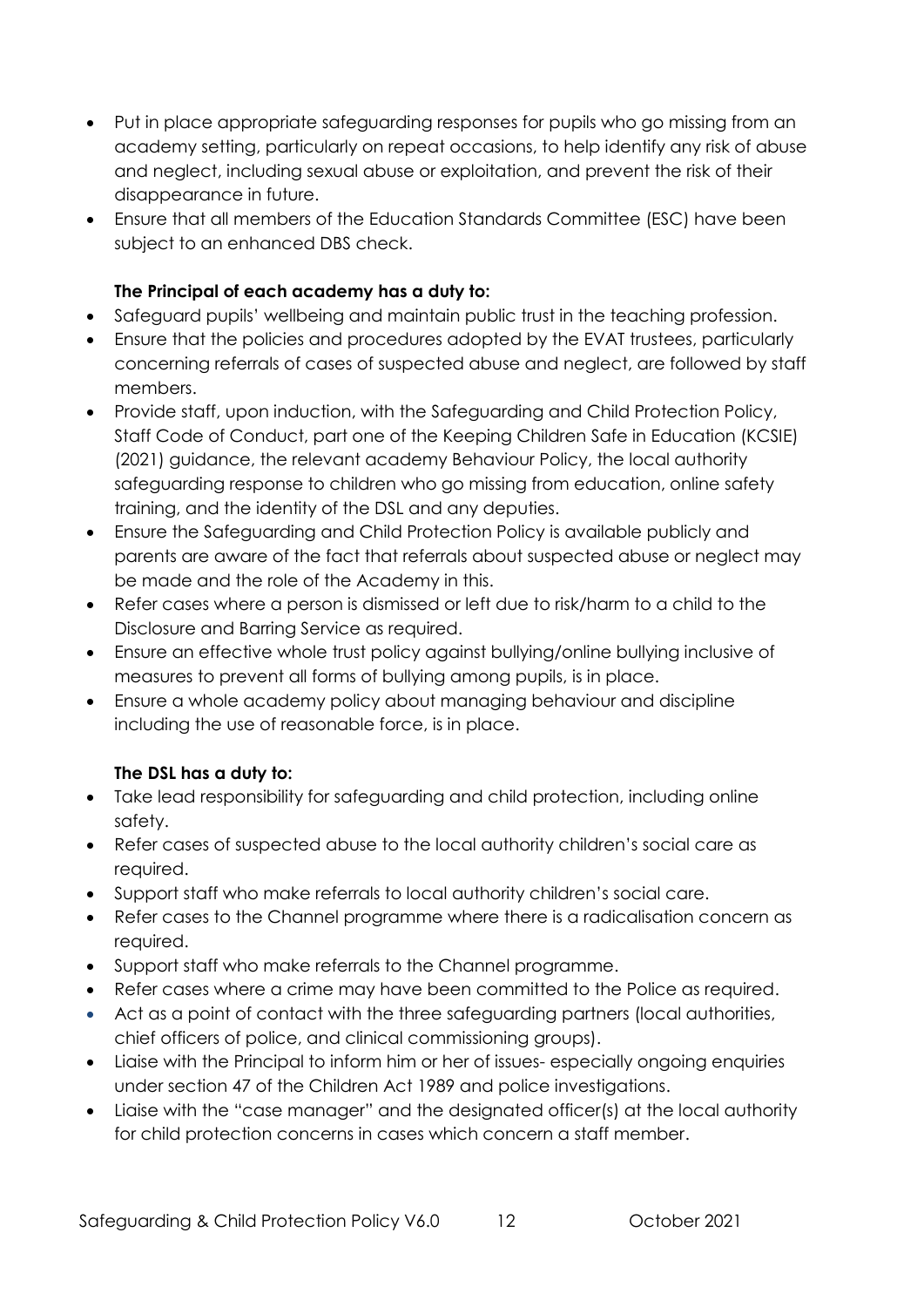- Liaise with staff on matters of safety and safeguarding (including online and digital safety) and when deciding whether to make a referral by liaising with relevant agencies.
- Liaise with the senior mental health lead and, where available, the Mental Health Support Team, where safeguarding concerns are linked to mental health.
- Promote supportive engagement with parents in safeguarding and promoting the welfare of children, including where families may be facing challenging circumstances.
- Work with the principal and relevant strategic leads, taking lead responsibility for promoting educational outcomes by knowing the welfare, safeguarding and child protection issues that children in need are experiencing, or have experienced, and identifying the impact that these issues might be having on their attendance, engagement and achievement at the academy. This includes:
- Ensuring that the academy knows which pupils have or have had a social worker.
- Understanding the academic progress and attainment of these pupils.
- Maintaining a culture of high aspirations for these pupils.
- Supporting teachers to provide additional academic support or reasonable adjustments to help these pupils reach their potential.
- Helping to promote educational outcomes by sharing the information about the welfare, safeguarding and child protection issues these pupils are experiencing with teachers and the SLT.
- Ensuring that child protection files are kept up-to-date and only accessed by those who need to do so.
- Act as a source of support, advice and expertise for all staff.
- Undergo training to provide them with the knowledge and skills required to carry out the role. This training should be updated at least every two years.
- Undertake Prevent awareness training.
- In addition to the formal training set out above, their knowledge and skills should be refreshed at regular intervals, as required, and at least annually, to allow them to understand and keep up with any developments relevant to their role.
- Understand the processes, procedures and responsibilities of other agencies, particularly children's social care, so they understand the assessment process for providing early help and statutory intervention, including local criteria for action and local authority children's social care referral arrangements.
- Have a working knowledge of how local authorities conduct a child protection case conference and a child protection review conference and be able to attend and contribute to these effectively when required to do so.
- Be alert to the specific needs of children in need, those with special educational needs and young carers.
- Understand relevant data protection legislation and regulations, especially the Data Protection Act 2018 and the General Data Protection Regulation.
- Understand the importance of information sharing, both within the Trust and with the three safeguarding partners, other agencies, organisations and practitioners.
- Keep detailed, accurate, secure written records of concerns and referrals.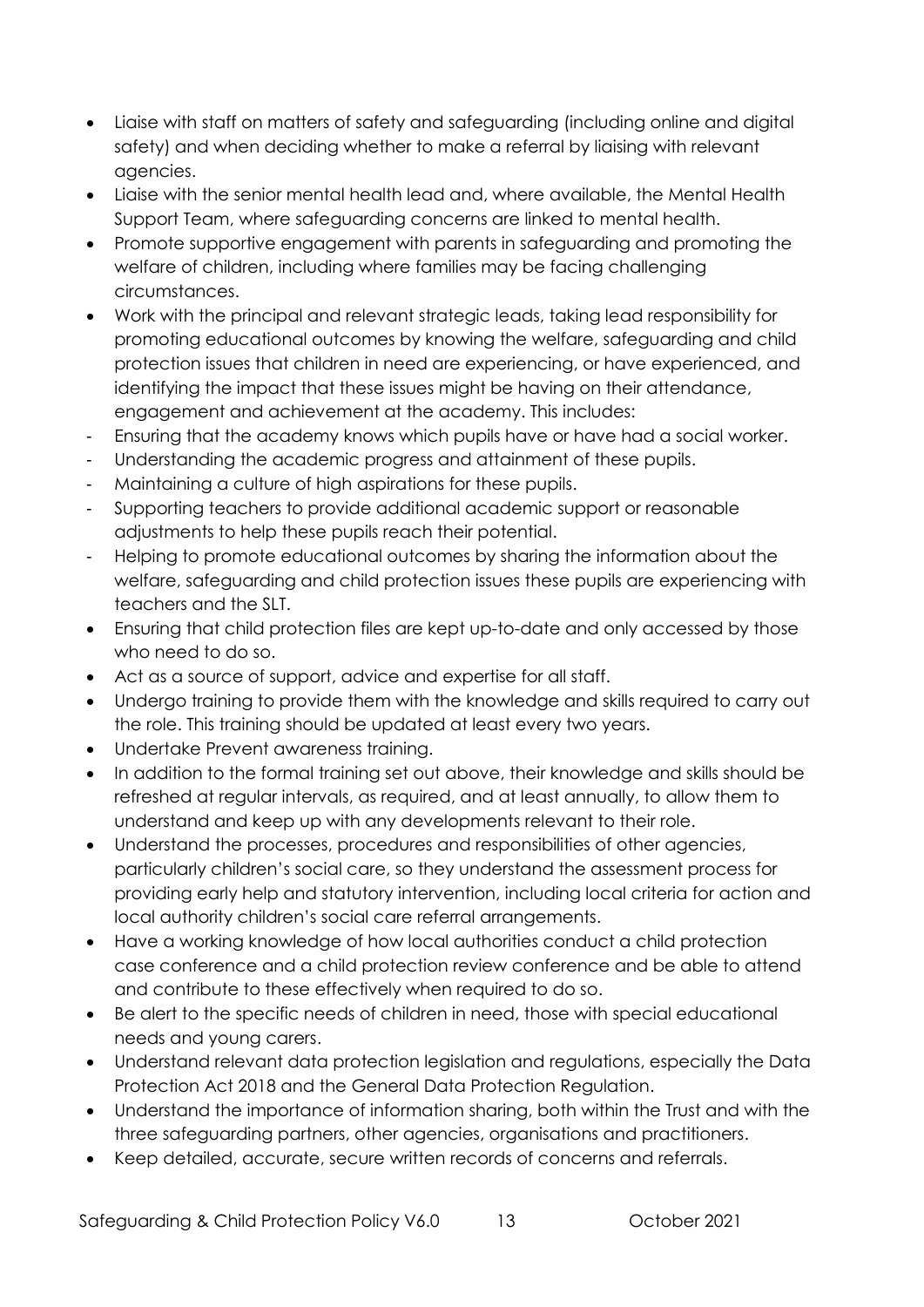- Understand and support the Academy with regards to the requirements of the Prevent duty and be able to provide advice and support to staff on protecting children from the risk of radicalisation.
- Understand the unique risks associated with online safety and be confident that they have the relevant knowledge and up to date capability required to keep children safe whilst they are online.
- Recognise the additional risks that children with SEN and disabilities face online, for example, from online bullying, grooming and radicalisation and be confident they have the capability to support SEND children to stay safe online.
- Obtain access to resources and attend any relevant or refresher training courses.
- Encourage a culture of listening to children and taking account of their wishes and feelings, among all staff, in any measures the Academy may put in place to protect them.
- Support and advise staff and help them feel confident on welfare, safeguarding and child protection matters: specifically, to ensure that staff are supported during the referrals processes; and to support staff to consider how safeguarding, welfare and educational outcomes are linked, including to inform the provision of academic and pastoral support.
- Understand the importance of information sharing, including in each academy, with other school settings, and with the safeguarding partners, other agencies, organisations and practitioners.
- Understand relevant data protection legislation and regulations, especially the Data Protection Act 2018 and the UK GDPR.
- Link with the safeguarding partner arrangements to make sure staff are aware of any training opportunities and the latest local policies on local safeguarding arrangements.
- Help promote educational outcomes by sharing the information about the welfare, safeguarding and child protection issues that children, including children with a social worker, are experiencing, or have experienced, with teachers and academy staff.
- Support teaching staff to identify the challenges that children in this group might face and the additional academic support and adjustments that they could make to best support these children.
- Where children leave the Academy (including for in-year transfers) the Designated Safeguarding Lead should ensure their child protection file is transferred to the new school or college as soon as possible and within five days. This should be transferred separately from the main pupil file, ensuring secure transit, and confirmation of receipt should be obtained. Receiving schools and colleges should ensure key staff such as designated safeguarding leads and SENDCos or the named person with oversight for SEN in colleges, are aware as required.
- In addition to the child protection file, the designated safeguarding lead should also consider if it would be appropriate to share any information with the new school or college in advance of a child leaving. For example, information that would allow the new school or college to continue supporting victims of abuse and have that support in place for when the child arrives.

Safeguarding & Child Protection Policy V6.0 14 October 2021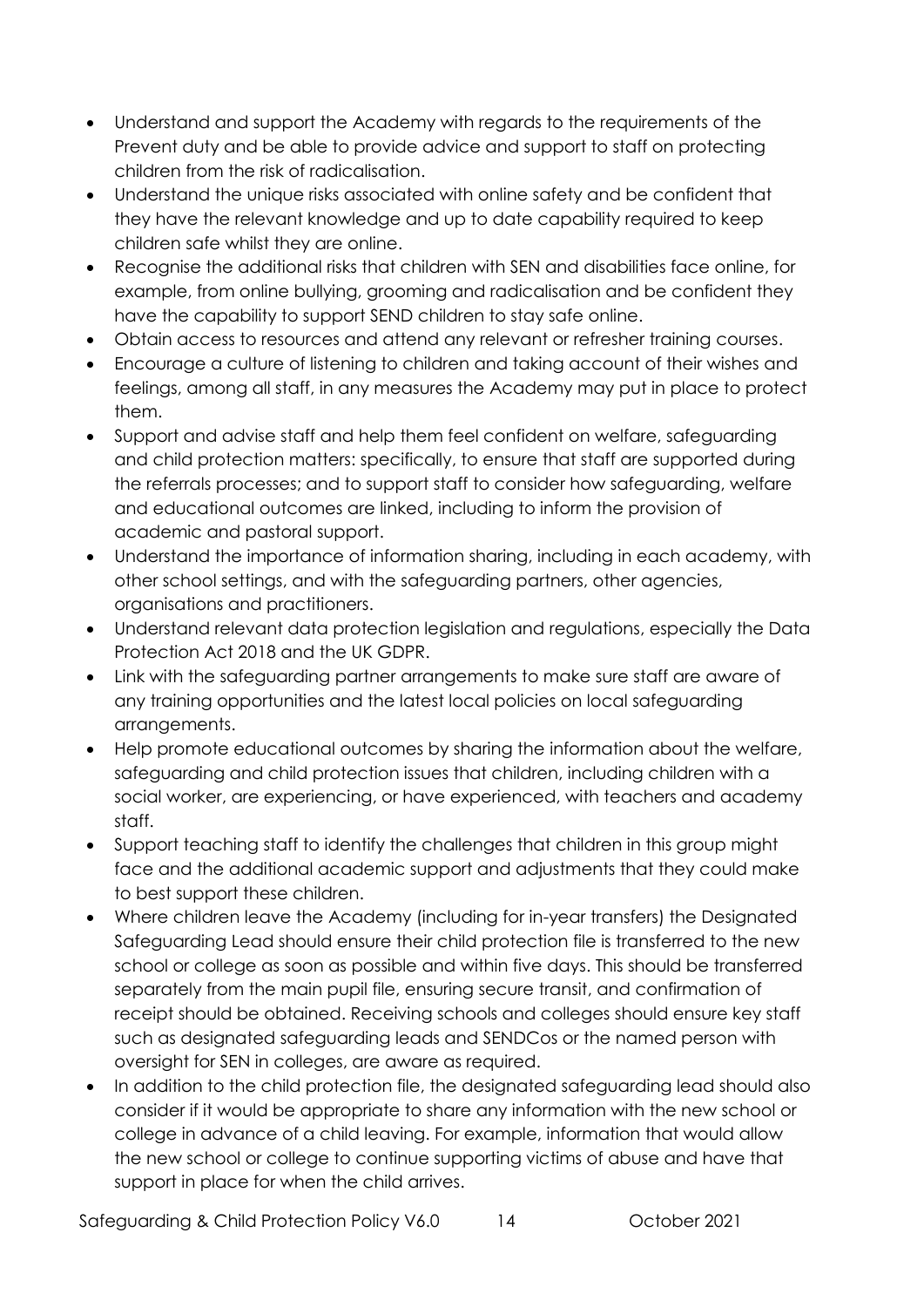- The DSL should inform the LA of any pupil to be deleted from academies admission register and follow missing from education protocols.
- Liaise with the deputy DSL(s) to ensure effective safeguarding outcomes.
- Contribute to the assessment of children, and/or support other staff to do so. Arrange, alongside the school, adequate and appropriate cover for any activities outside of academy hours or terms.
- Keep cases of early help under constant review and escalate cases where a situation does not appear to be improving.
- Be available at all times during academy hours to discuss any safeguarding concerns.

**N.B.** The academy will determine what "available" means, e.g. it may be appropriate to be accessible by electronic means such as phone or Teams.

Each Academy must appoint a designated teacher who should work with the local authority to promote the educational achievement of registered pupils who are looked after. With the commencement of sections 4 to 6 of the Children and Social Work Act 2017, designated teachers have responsibility for promoting the educational achievement of children who have left care through adoption, special guardianship or child arrangement orders or who were adopted from state care outside England and Wales. The designated teacher must have appropriate training and the relevant qualifications and experience. Further information can be found in the Statutory Guidance **The designated teacher for looked after and previously looked-after children (February 2018).**

# **All staff members have a responsibility to:**

- Read and understand Keeping Children Safe in Education (KCSIE 2021). KCSIE 2021 contains information on what academies within EVAT **should** do and sets out the legal duties that all staff in the Trust must comply with. It should be read alongside Working Together to Safeguard Children 2018. The Children Act 1989 sets out the legal framework.
- Everyone who comes into contact with children and their families has a role to play in safeguarding children. EVAT Staff hold a particularly important role in safeguarding as they are in a position to identify concerns early, provide help for children and to prevent concerns from escalating. Children can make disclosures or show signs of abuse at any time and to any individual and safeguarding incidents can occur within the Academy. Therefore, through a thorough induction process and the sharing of this policy to all staff, pupils and volunteers, it is important that ALL staff:
- Ensure that they listen to and reflect on the voice of the child at ALL times and take seriously any concerns raised to them by a child.
- Be aware of the role and identity of the DSL and deputy DSLs.
- Be aware of safeguarding issues that can put pupils at risk of harm.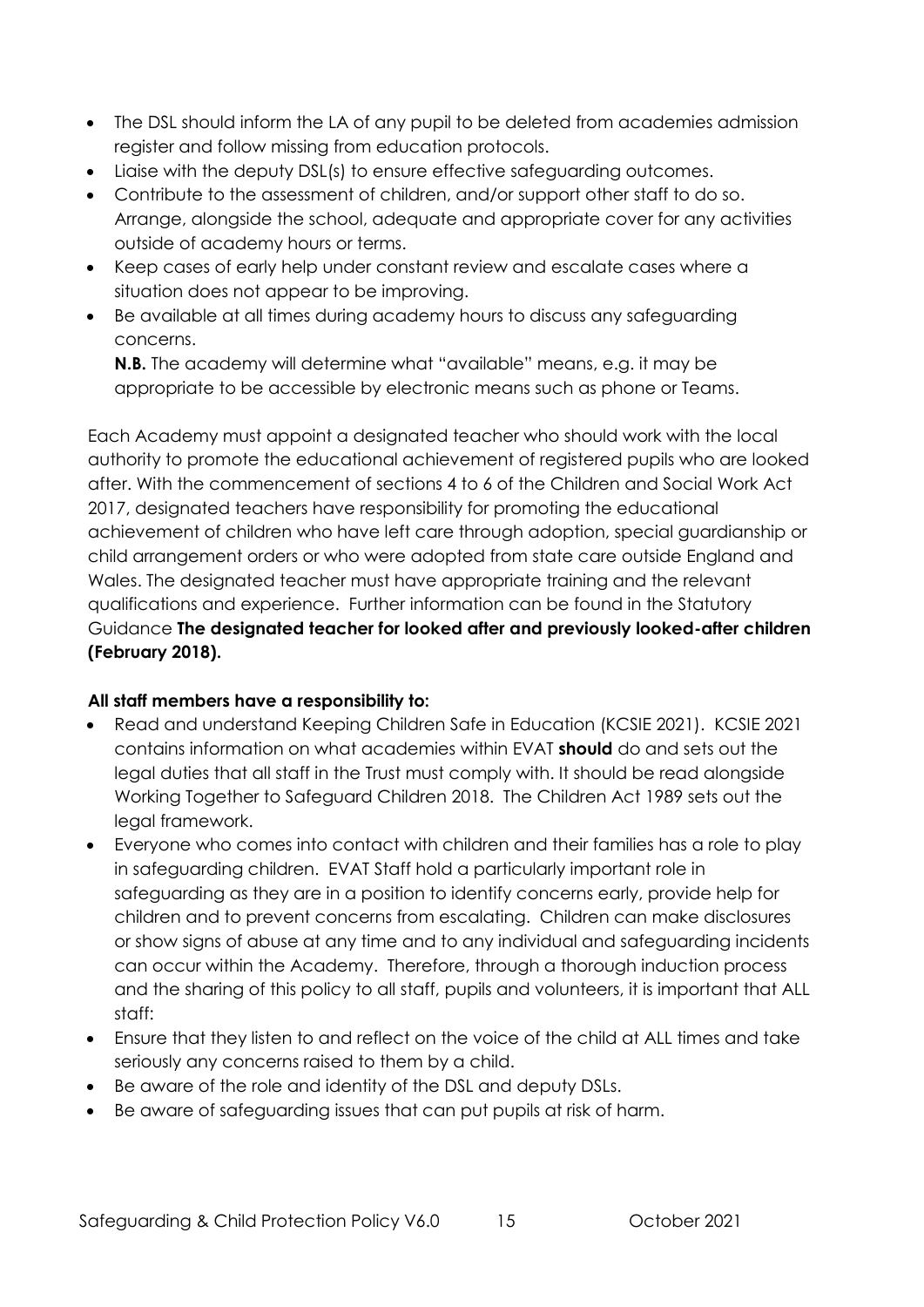- Be aware of behaviours linked to issues such as drug-taking, alcohol misuse, deliberately missing education, and sharing indecent images, and other signs that pupils may be at risk of harm.
- Ensure that they report ANY concerns of harm to any child to the Designated Safeguarding Lead immediately. (However, ALL staff can refer their concerns directly to CIAT (Children's Initial Assessment Team) if necessary and the police in the stated incidents above. They should inform the Designated Safeguarding Lead as soon as possible if they have reported concerns directly).
- Ensure that they immediately share with the Designated Safeguarding Lead information shared with them by a child or directly observed/witnessed and record it. This could include sharing information on behalf of the Designated Safeguarding Lead with other agencies. All discussions, decisions and reasons for them should be recorded in writing using CPOMS.
- Ensure that they maintain an attitude of 'it could happen here' and report any concerns regarding the behaviour of a child/an adult/staff member in academy directly to academy Safeguarding Leads in line with their annual Safeguarding Level 1 Training which all staff must undertake.
- Ensure that they feel able to raise concerns about poor or unsafe practices of staff and potential failures in the academy's safeguarding regime through whistleblowing procedures and the Code of Conduct policy.
- Ensure that they attend regular formal training/updates at least annually to support them in recognising the signs and symptoms of abuse, particularly in support of early identification of needs of children to prevent an escalation of need or risk to the child.
- Ensure that under the Counter Terrorism and Security Act, April 2015, that the academy has 'due regard to Prevent' and to assess risk of children and young people being radicalised or drawn into extremism/terrorism (based upon potential risks in local area and that clear protocols are in place for all visitors so that their views are appropriate and not an opportunity to influence others).
- Ensure mandatory reporting to the police in all cases where teachers discover that an act of FGM appears to have been carried out.
- Ensure that they understand through online safety training the additional risks for pupils online and continue to promote the academy's Online Safety Policy/acceptable usage in the protection of all pupils.
- Ensure that they remain vigilant whilst visitors are on site and continue to promote EVAT's commitment to keeping children safe through reminding visitors and parents of the academy's appropriate use of personal mobile phones/devices whilst they are on Trust premises. This includes staff understanding and adhering to the Staff Behaviour Policy inclusive of use of mobile phones and electronic devices.
- Speak to the DSL if they are unsure about how to handle safeguarding matters.
- Teachers, including the principal, have a responsibility to:
- Safeguard pupils' wellbeing and maintain public trust in the teaching profession as part of their professional duties, as outlined in the 'Teachers' Standards'.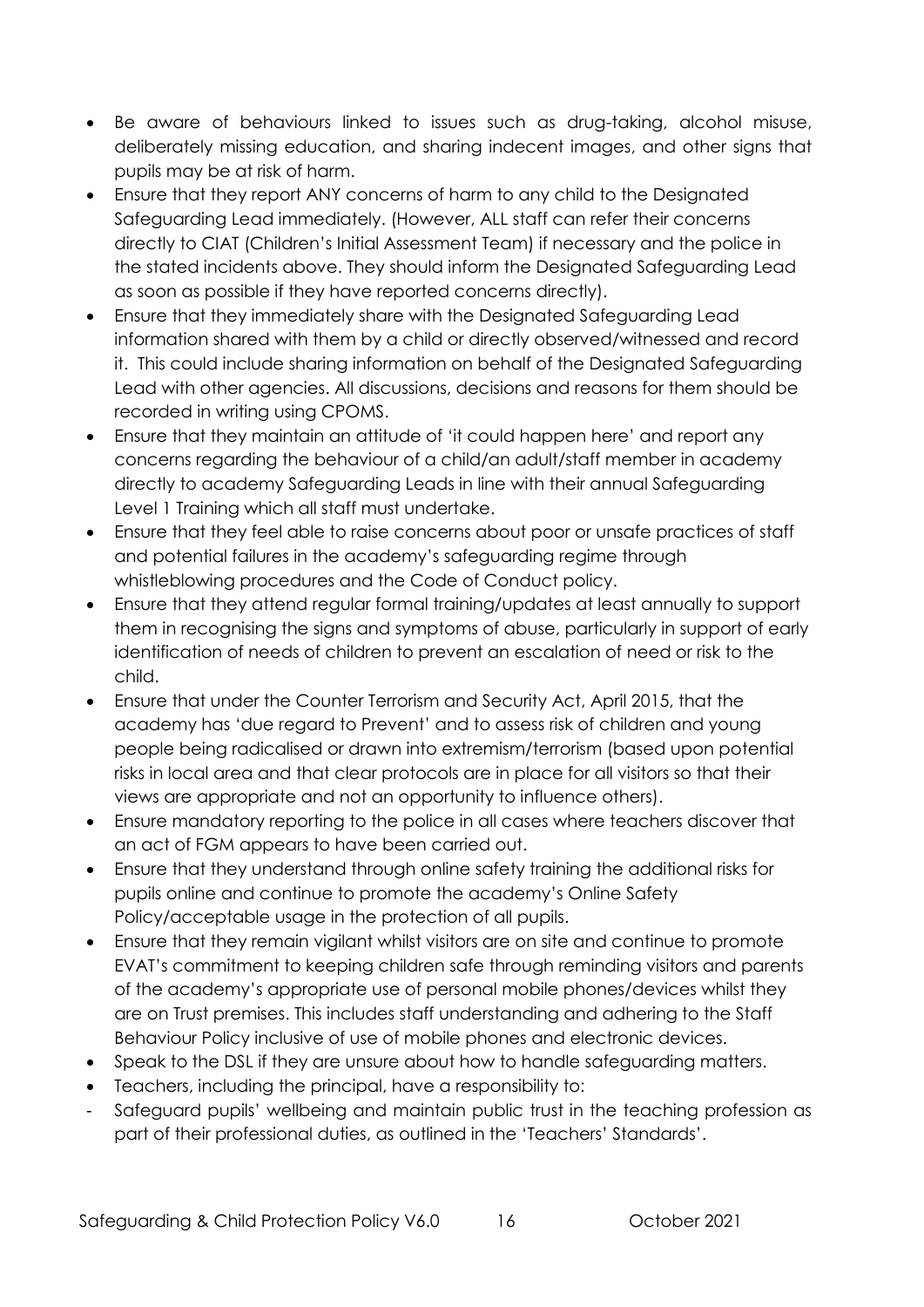# **4. 4. Multi -agency working**

 The academy contributes to Multi-agency working as part of its statutory duty. The academy will be fully engaged, involved, and included in local safeguarding arrangements.

Once the academy is named as a relevant agency by local safeguarding partners, it will follow its statutory duty to cooperate with the published arrangements in the same way as other relevant agencies. The academy will act in accordance with the safeguarding arrangements.

 The academy will work with Darlington Children's Social Care, the police, health services and other services to protect the welfare of its pupils, through the early help process and by contributing to inter-agency plans to provide additional support.

 The academy recognises the importance of information sharing between professionals and local agencies in order to effectively meet pupils' needs.

In light of the above, staff members are aware that whilst the GDPR places a duty on academies to process personal information fairly and lawfully, it is not a barrier to sharing information where failure to do so would result in the pupil being placed at risk of harm.

 Staff members will refer to the academy Principal and Designated Safeguarding Lead in regard to information sharing to protect a young person from harm The Trust also recognises the particular importance of inter-agency working in identifying and preventing child sexual exploitation (CSE) and criminal exploitation.

# **5. Early help**

Early help means providing support as soon as a problem emerges, at any point in a child's life. Any pupil may benefit from early help, but in particular, staff will be alert to the potential need for early help for pupils who:

- Have SEND (whether or not they have a statutory EHC plan).
- Are disabled and have specific additional needs.
- Have mental health needs.
- Are young carers.
- Show signs of being drawn into anti-social or criminal behaviour, including gang involvement and association with organised crime groups or county lines.
- Are frequently missing/going missing from care or from home
- Misuse drugs or alcohol.
- Are at risk of modern slavery, trafficking or sexual or criminal exploitation.
- Are in a family circumstance presenting challenges such as substance abuse, adult mental health problems or domestic abuse.
- Have family members in prison, or are affected by parental offending.
- Have returned home to their family from care.
- Are at risk of HBA, such as FGM or forced marriage.

Safeguarding & Child Protection Policy V6.0 17 0ctober 2021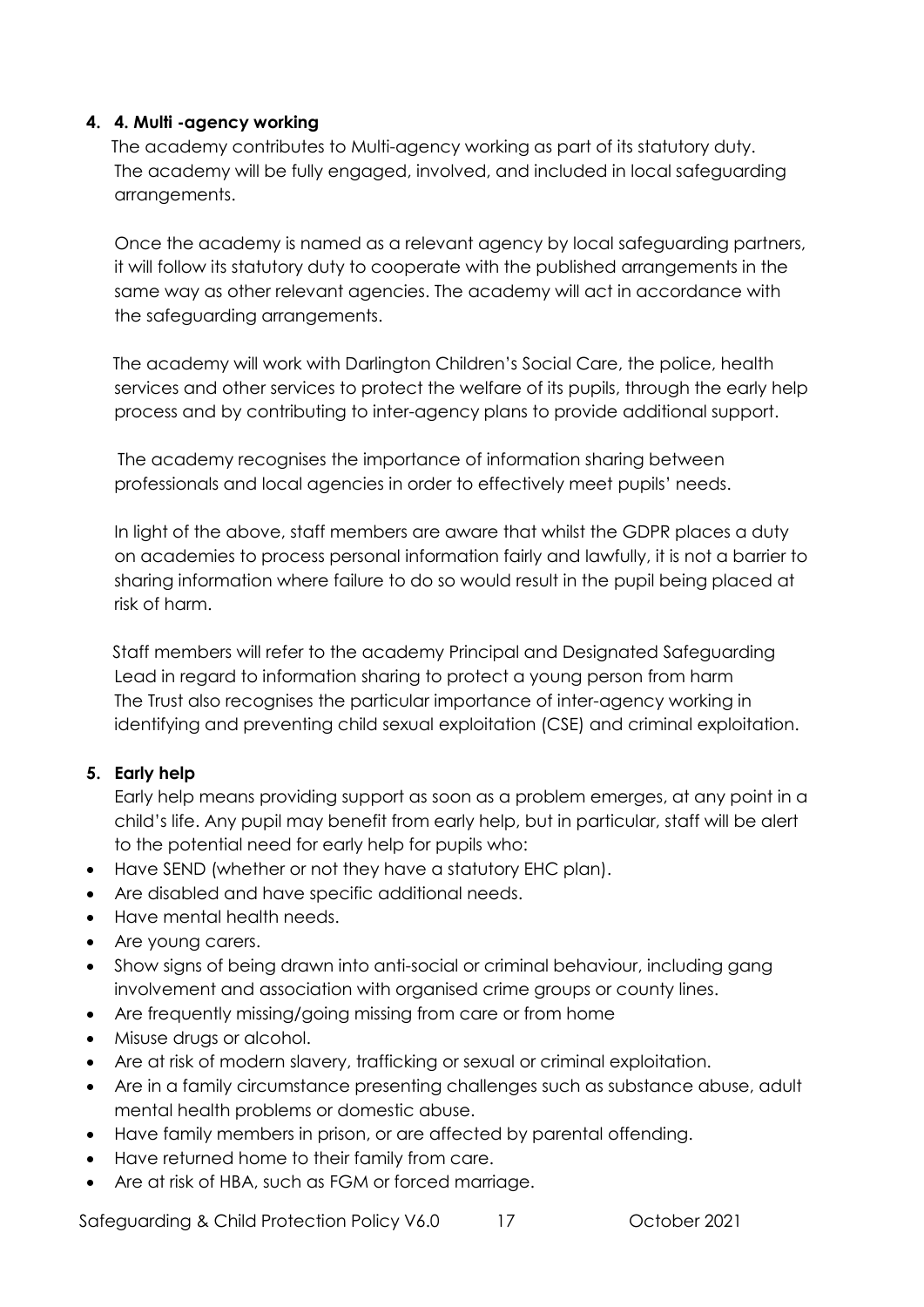- Are persistently absent from education, including persistent absences for part of the academy day.
- Show early signs of abuse and/or neglect in other ways.
- Are at risk of being radicalised or exploited.
- Are privately fostered.

Early help will also be used to address non-violent harmful sexual behaviour to prevent escalation.

All staff will be made aware of the local early help process and understand their role in it.

The DSL will take the lead where early help is appropriate. This includes liaising with other agencies and setting up an inter-agency assessment as appropriate. The local early help process will be followed as required.

Staff may be required to support other agencies and professionals in an early help assessment, in some cases acting as the lead practitioner. Any such cases will be kept under constant review and consideration given to a referral to CSCS for assessment for statutory services if the pupil's situation is not improving or is worsening.

## **6. Abuse and neglect**

 All members of staff will be aware that abuse, neglect and safeguarding issues are rarely standalone events that can be given a specific label and multiple issues often overlap one another. Staff are also aware that harm now includes the impairment of a child's health or development as a result of witnessing the ill-treatment of another person.

 Through effective annual safeguarding training and regular updates, all staff members will be aware of the indicators of abuse and the appropriate action to take following a pupil being identified as at potential risk of abuse or neglect.

 All staff will be aware of the necessary procedures to follow to prevent peer-onpeer abuse, as outlined in the Trust's Anti-Bullying Policy.

 All staff will be aware of the behaviours linked to drug taking, alcohol abuse, truancy and youth-produced sexual imagery, and will understand that these put pupils in danger.

 Staff members will be aware of the effects of a pupil witnessing an incident of abuse, such as witnessing domestic violence at home.

## **Types of abuse and neglect**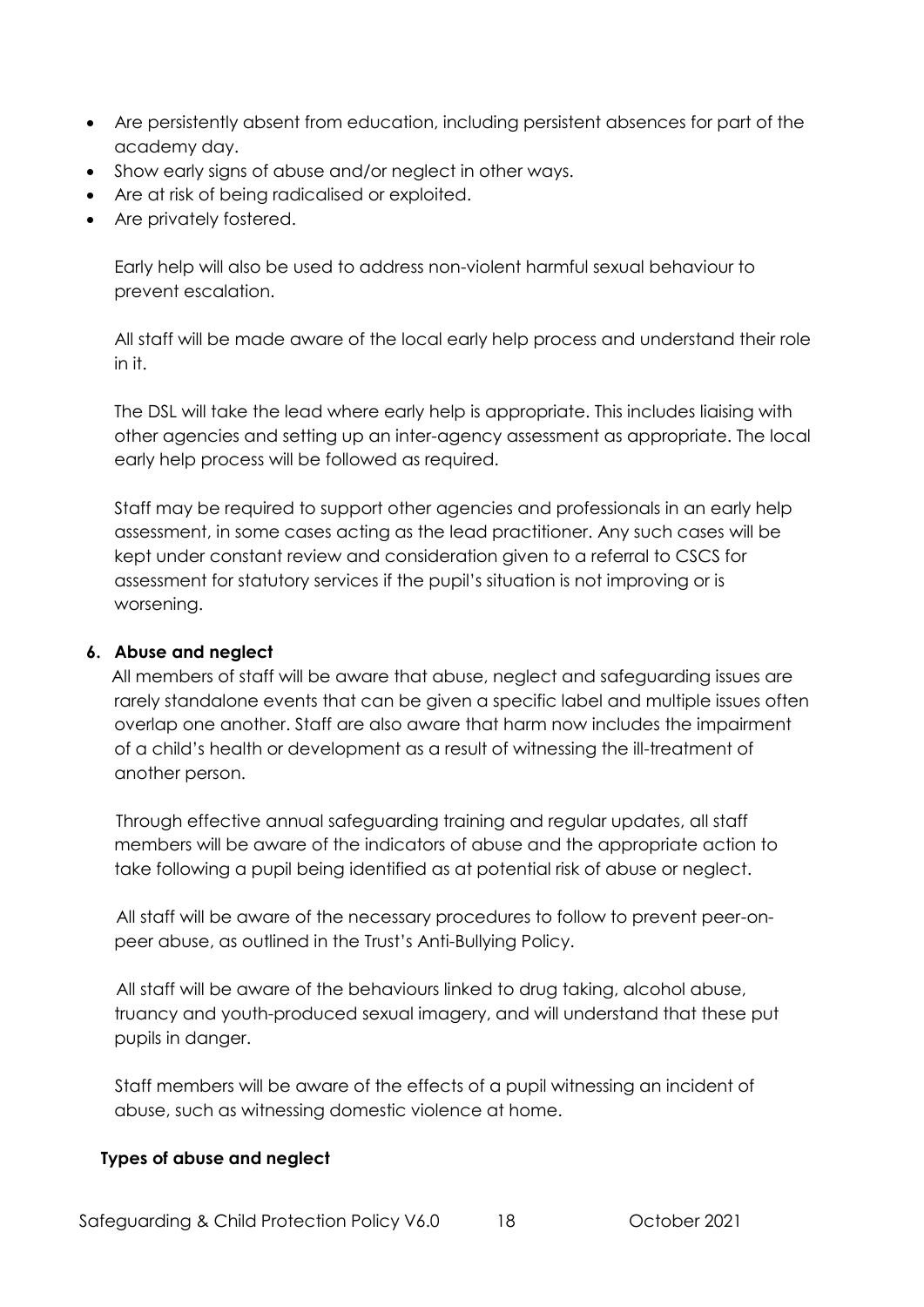For the purposes of this policy, **"abuse"** is defined as a form of maltreatment of a child which involves inflicting harm or failing to act to prevent harm. Children may be abused in a family, institutional or community setting by those known to them or by others, e.g. via the internet. Abuse can take place wholly online, or technology may be used to facilitate offline abuse. Children may be abused by one or multiple adults or other children.

For the purposes of this policy, **"physical abuse"** is defined as a form of abuse which may involve actions such as hitting, shaking, throwing, poisoning, burning or scalding, drowning, suffocating, or otherwise causing physical harm to a child. Physical abuse can also be caused when a parent fabricates the symptoms of, or deliberately induces, illness in a child.

For the purposes of this policy, **"emotional abuse"** is defined as the persistent emotional maltreatment of a child such as to cause severe and adverse effects on the child's emotional development. This may involve conveying to a child that they are worthless, unloved, inadequate, or valued only insofar as they meet the needs of another person. It may include not giving the child the opportunities to express their views, deliberately silencing them, 'making fun' of what they say or how they communicate. It may feature age or developmentally inappropriate expectations being imposed on children, such as interactions that are beyond their developmental capability, overprotection and limitation of exploration and learning, or preventing the child from participating in normal social interaction. It may involve seeing or hearing the ill-treatment of another. It may involve serious bullying, including cyberbullying, causing the child to frequently feel frightened or in danger, or the exploitation or corruption of children. Some level of emotional abuse is involved in all types of maltreatment of a child, but it may also occur alone.

For the purposes of this policy, **"sexual abuse"** is defined as abuse that involves forcing or enticing a child to take part in sexual activities, not necessarily involving violence, and regardless of whether the child is aware of what is happening. This may involve physical contact, including assault by penetration, or non-penetrative acts, such as masturbation, kissing, rubbing, and touching outside of clothing. It may also include non-contact activities, such as involving children in looking at, or in the production of, sexual images, encouraging children to behave in sexually inappropriate ways, or grooming a child in preparation for abuse. Sexual abuse can be perpetrated by people of any gender and age.

For the purposes of this policy, **"neglect"** is defined as the persistent failure to meet a child's basic physical and/or psychological needs, likely to result in serious impairment of a child's health or development. This may involve a parent or carer failing to provide a child with adequate food, clothing or shelter (including exclusion from home or abandonment); failing to protect a child from physical or emotional harm or danger; failing to ensure adequate supervision (including through the use of inappropriate caregivers); or failing to ensure access to appropriate medical care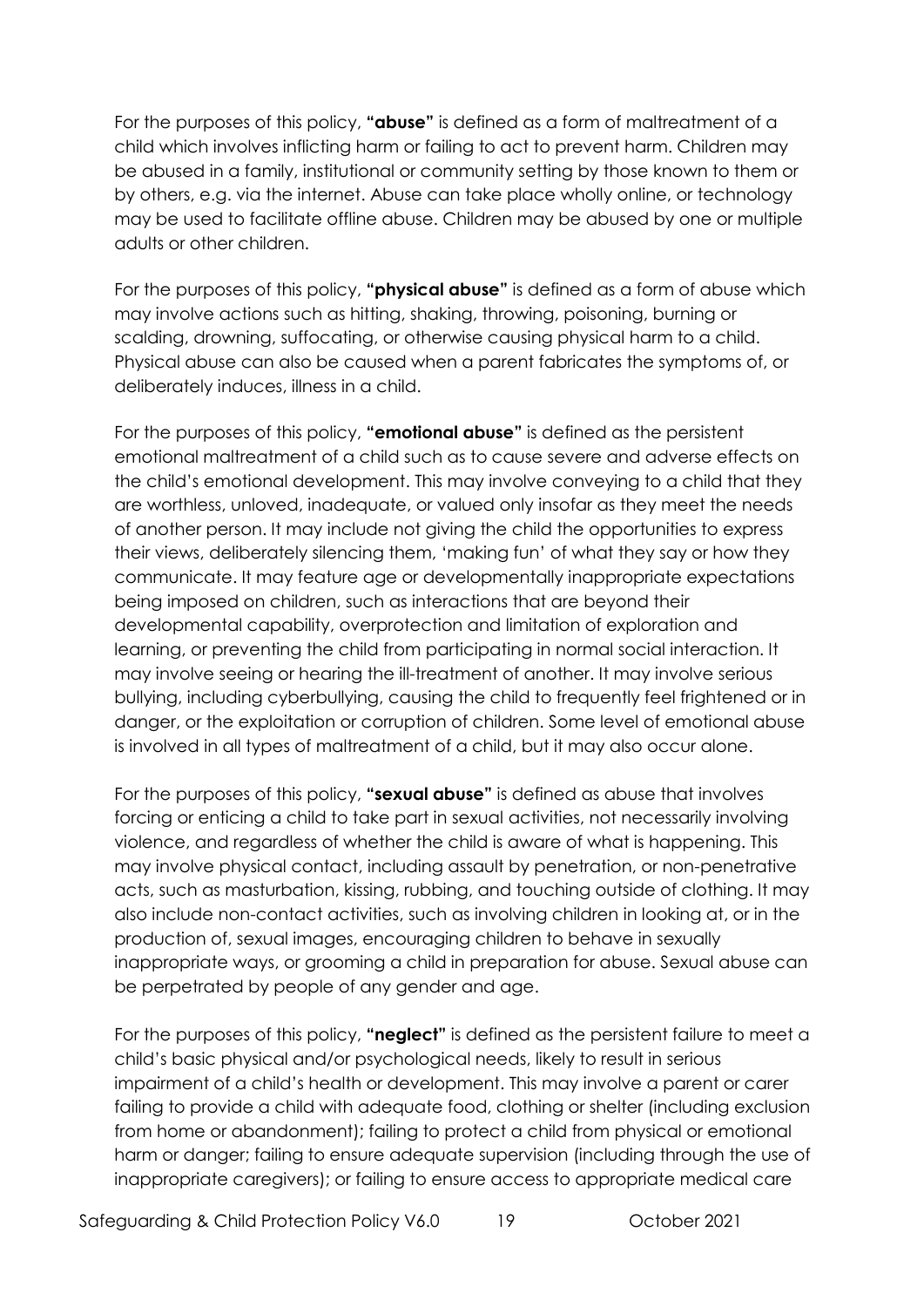or treatment. It may also include neglect of, or unresponsiveness to, a child's basic emotional needs.

All staff will be aware of the indicators of abuse and neglect. All staff will be aware that abuse, neglect and other safeguarding issues are rarely standalone events that can be given a specific label, and multiple issues often overlap one another; therefore, staff will be vigilant and always raise concerns with the DSL.

All staff, especially the DSL and deputy DSL(s), will be aware that safeguarding incidents and/or behaviours can be associated with factors outside the academy and/or can occur between children outside of these environments; this includes being aware that pupils can at risk of abuse or exploitation in situations outside their families (extra-familial harms).

All staff will be aware of the appropriate action to take following a pupil being identified as at potential risk of abuse and, in all cases, will speak to the DSL if they are unsure.

All staff will be aware that technology is a significant component in many safeguarding and wellbeing issues, including online abuse, cyberbullying, and the sharing of indecent images

For the purposes of this policy, and in line with the Domestic Abuse Act 2021, **"domestic abuse"** is defined as abusive behaviour of a person towards another person (including conduct directed at someone else, e.g. the person's child) where both are aged 16 or over and are personally connected. "Abusive behaviour" includes physical or sexual abuse, violent or threatening behaviour, controlling or coercive behaviour, economic abuse, psychological or emotional abuse, or another form of abuse. "Personally connected" includes people who:

- Are, have been, or have agreed to be married to each other.
- Are, have been, or have agreed to be in a civil partnership with each other.
- Are, or have been, in an intimate personal relationship with each other.
- Each have, or had, a parental relationship towards the same child.
- Are relatives.

The academy will recognise the impact of domestic abuse on children, as victims in their own right, if they see, hear or experience the effects of domestic abuse. All staff will be aware of the signs of domestic abuse and follow the appropriate safeguarding procedures where concerns arise.

 Operation Encompass operates in the Durham Police Force. It helps police and school settings to work together to provide emotional and practical help to children. The system ensures that when police are called to an incident of domestic abuse, where there are children in the household who have experienced the domestic incident, the police will inform the key adult (usually the designated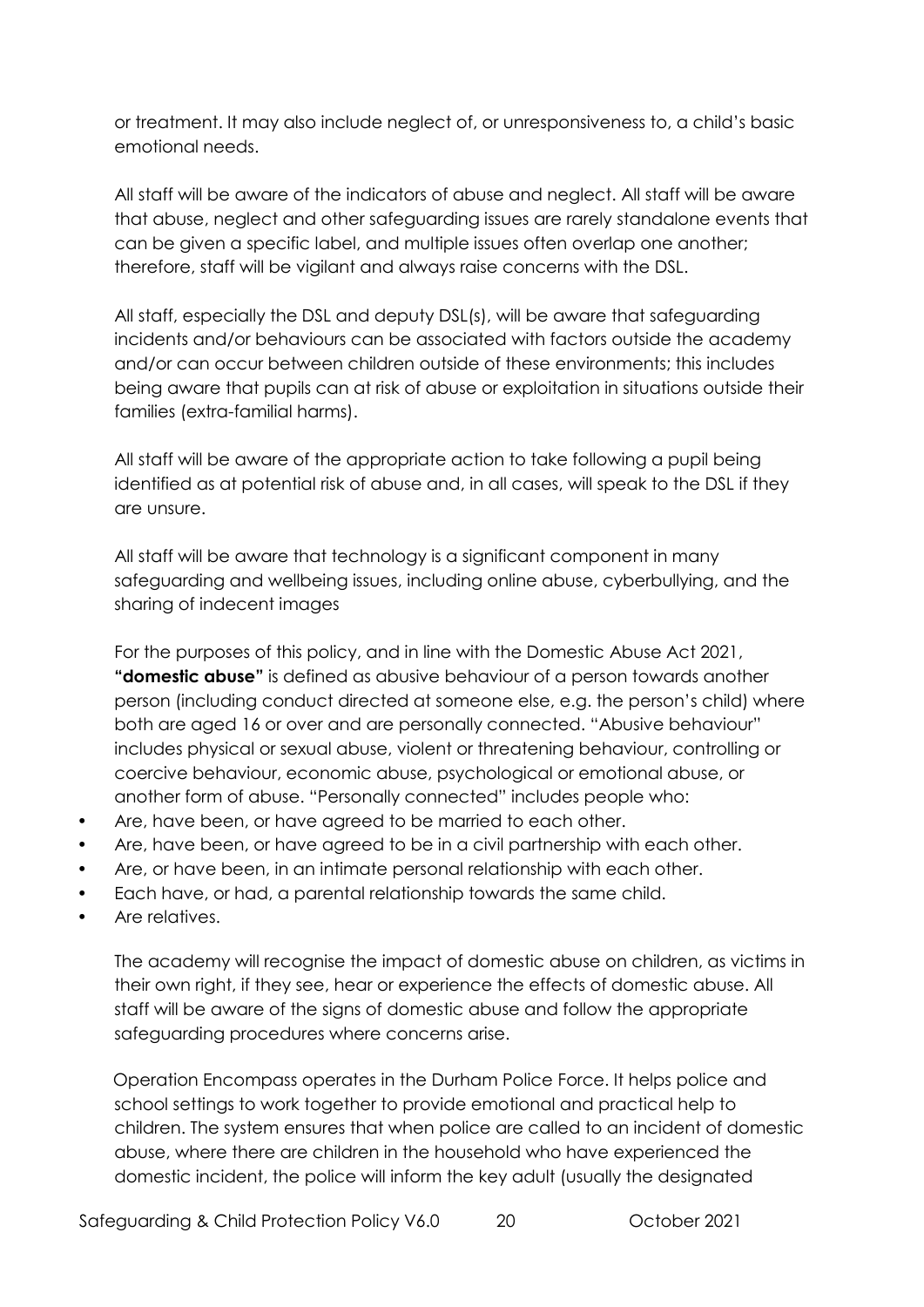safeguarding lead) in school before the child or children arrive at school the following day. This ensures that the school has up to date relevant information about the child's circumstances and can enable support to be given to the child according to their needs.

# **7. Homelessness**

The DSL and deputy(-ies) will be aware of the contact details and referral routes into the Local Housing Authority so that concerns over homelessness can be raised as early as possible.

Indicators that a family may be at risk of homelessness include the following:

- Household debt.
- Rent arrears.
- Domestic abuse.
- Anti-social behaviour.
- Any mention of a family moving home because "they have to".

Referrals to the Local Housing Authority do not replace referrals to CIAT where a child is being harmed or at risk of harm.

It should also be recognised in some cases 16- and 17-year olds could be living independently from their parents or guardians, for example through their exclusion from the family home, and will require a different level of intervention and support. Children's services will be the lead agency for these young people and the designated safeguarding lead (or a deputy) should ensure appropriate referrals are made based on the child's circumstances. The department and the Ministry of Housing, Communities and Local Government have published joint statutory guidance on the provision of accommodation for 16- and 17-year olds who may be homeless and/or require accommodation.

# **8. Children missing from education**

A child going missing from school is a potential indicator of abuse or neglect and, as such, these children are increasingly at risk of being victims of harm, exploitation or radicalisation.

Staff will monitor pupils that go missing from the academy, particularly on repeat occasions, and report them to the DSL following normal safeguarding procedures. The academy will inform the LA of any pupil who fails to attend regularly or has been absent without the academy's permission for a continuous period of 5 academy days or more.

# **Admissions register**

Pupils are placed on the admissions register at the beginning of the first day that is agreed by the academy, or when the academy has been notified that the pupil will first be attending. The academy will notify the LA within 5 days of when a pupil's name is added to the admissions register.

Safeguarding & Child Protection Policy V6.0 21 Cortober 2021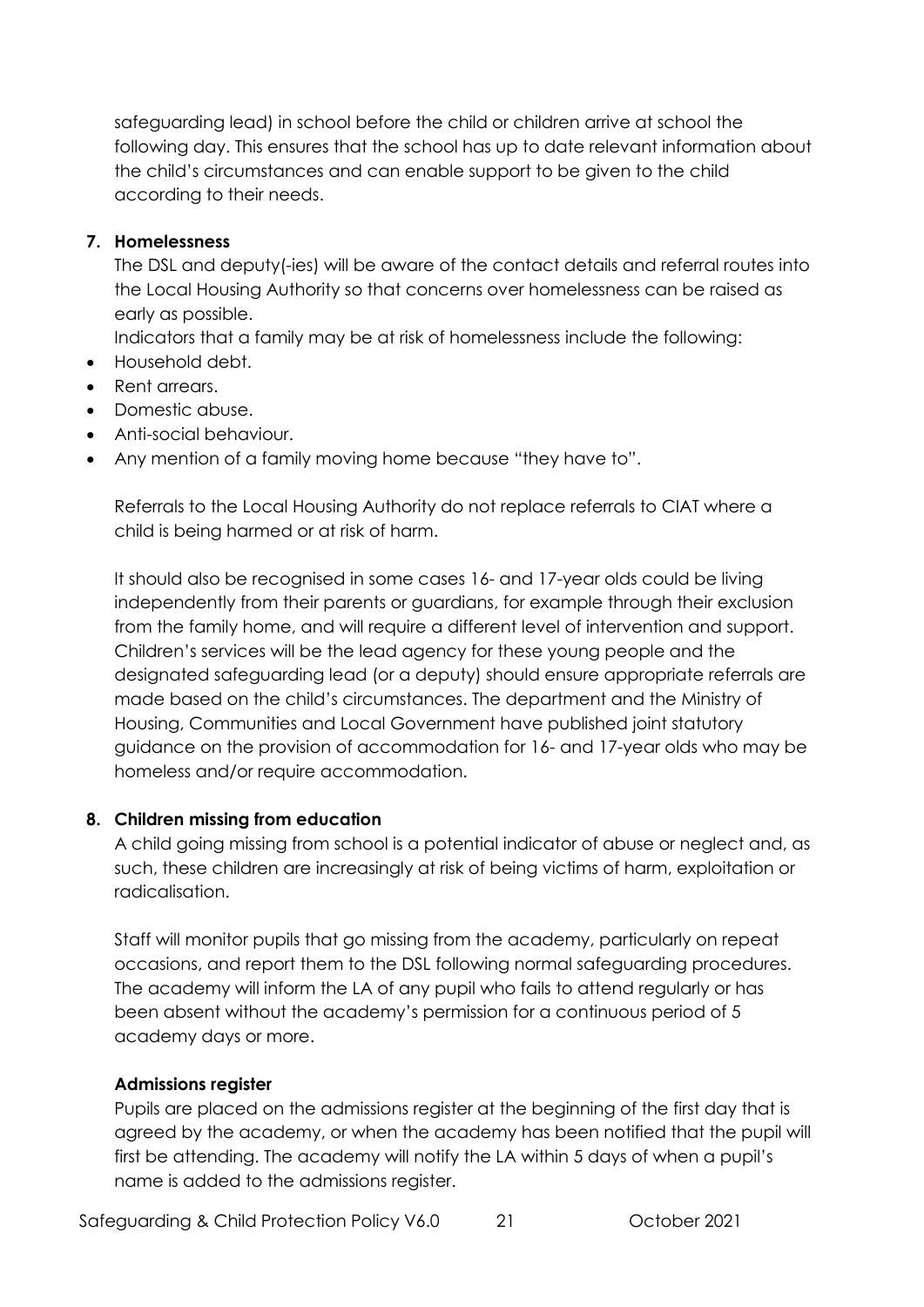The academy will ensure that the admissions register is kept up-to-date and accurate at all times and will inform parents when any changes occur. Two emergency contact details will be held for each pupil where possible. Staff will monitor pupils who do not attend the academy on the agreed date and will notify the LA at the earliest opportunity.

If a parent notifies the academy that their child will live at a different address, the academy will record the following information on the admissions register:

- The full name of the parent with whom the pupil will live
- The new address
- The date from when the pupil will live at that address If a parent notifies the academy that their child will be attending a different school setting, or is already registered at a different school, the following information will be recorded on the admissions register:
- The name of the new school.
- The date on which the pupil first attended, or is due to attend, that school. Where a pupil moves to a new school, the school will use a secure internet system to securely transfer pupils' data.

To ensure accurate data is collected to allow effective safeguarding, the academy will inform the LA of any pupil who is going to be deleted from the admission register, in accordance with the Education (Pupil Registration) (England) Regulations 2006 (as amended), where they:

- Have been taken out of the academy by their parents, and are being educated outside the national education system, e.g. home education.
- Have ceased to attend the academy, and no longer live within a reasonable distance of the premises.
- Have been certified by medical professional as unlikely to be in a fit state of health to attend, before ceasing to be of compulsory school age, and their parent has not indicated the intention to the pupil continuing to attend the academy after ceasing to be of compulsory school age.
- Have been in custody for a period of more than four months due to a final court order and the academy does not reasonably believe they will be returning at the end of that period.
- Have been permanently excluded.

The academy will also remove a pupil from the admissions register where the academy and LA has been unable to establish the pupil's whereabouts after making reasonable enquiries into their attendance.

If a pupil is to be removed from the admissions register, the academy will provide the LA with the following information:

- The full name of the pupil.
- The full name and address of any parent with whom the pupil lives.

Safeguarding & Child Protection Policy V6.0 22 Cortober 2021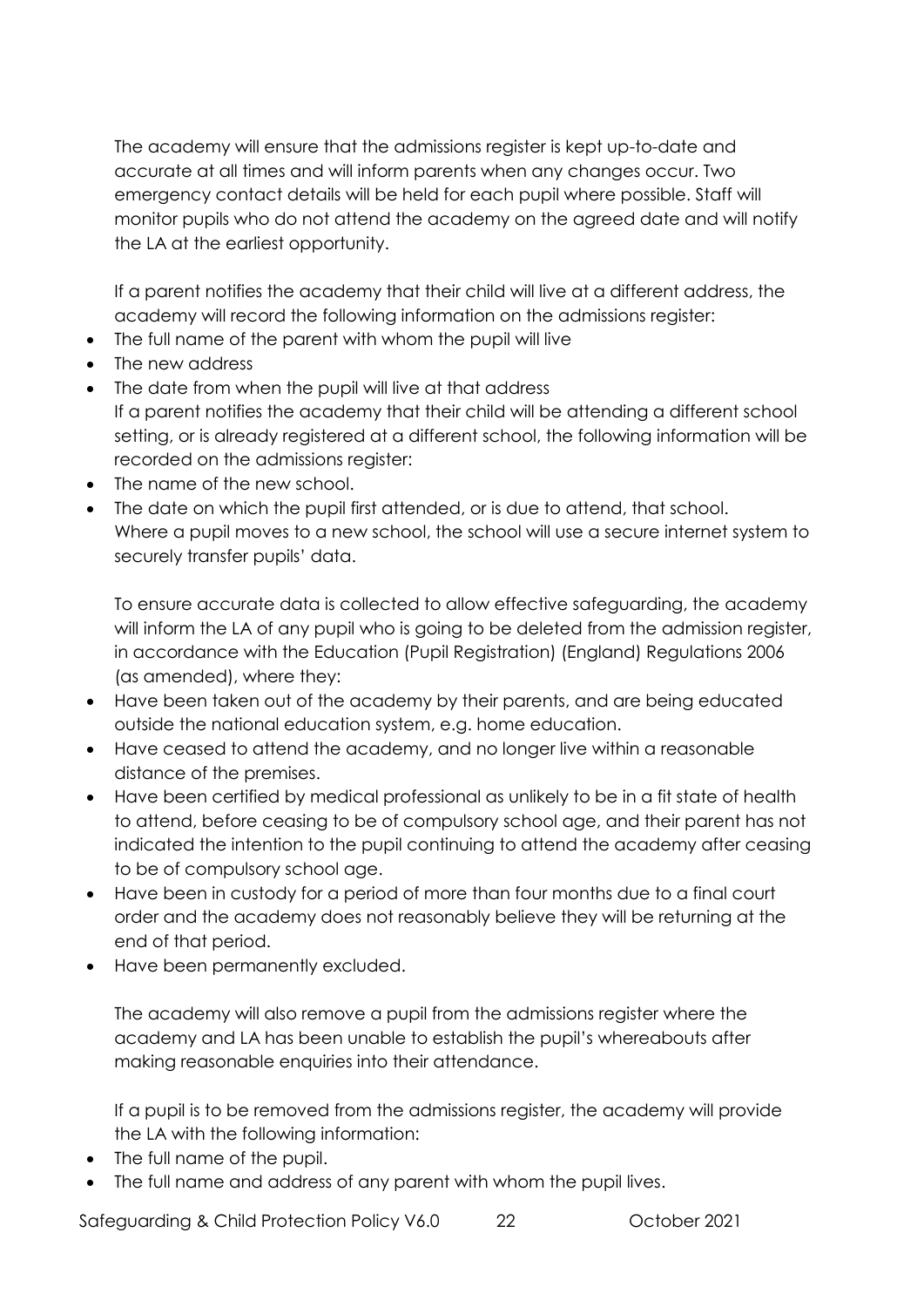- At least one telephone number of the parent with whom the pupil lives.
- The full name and address of the parent with whom the pupil is going to live, and the date that the pupil will start living there, if applicable.
- The name of the pupil's new school and the pupil's expected start date there, if applicable.
- The grounds for removal from the admissions register under regulation 8 of the Education (Pupil Registration) (England) Regulations 2006 (as amended).

The academy will work with the LA to establish methods of making returns for pupils back into the academy. The academy will highlight to the LA where they have been unable to obtain necessary information from parents, e.g. where an address is unknown. The school will also highlight any other necessary contextual information, including safeguarding concerns.

# **9. Child abduction and community safety incidents**

For the purposes of this policy, "**child abduction**" is defined as the unauthorised removal or retention of a child from a parent or anyone with legal responsibility for the child. Child abduction can be committed by parents and other relatives, other people known to the victim, and strangers.

All staff will be alert to community safety incidents taking place in the vicinity of the academy that may raise concerns regarding child abduction, e.g. people loitering nearby or unknown adults conversing with pupils.

Pupils will be provided with practical advice and lessons to ensure they can keep themselves safe outdoors.

# **10. Child criminal exploitation (CCE)**

For the purposes of this policy, **"child criminal exploitation"** is defined as a form of abuse where an individual or group takes advantage of an imbalance of power to coerce, manipulate or deceive a child into taking part in criminal activity, for any of the following reasons:

- In exchange for something the victim needs or wants.
- For the financial advantage or other advantage of the perpetrator or facilitator
- Through violence or the threat of violence.

Specific forms of CCE can include:

- Being forced or manipulated into transporting drugs or money through county lines.
- Working in cannabis factories.
- Shoplifting or pickpocketing.
- Committing vehicle crime.
- Committing, or threatening to commit, serious violence to others.

The academy will recognise that pupils involved in CCE are victims themselves, regardless of whether they have committed crimes, and even if the criminal activity

Safeguarding & Child Protection Policy V6.0 23 Cortober 2021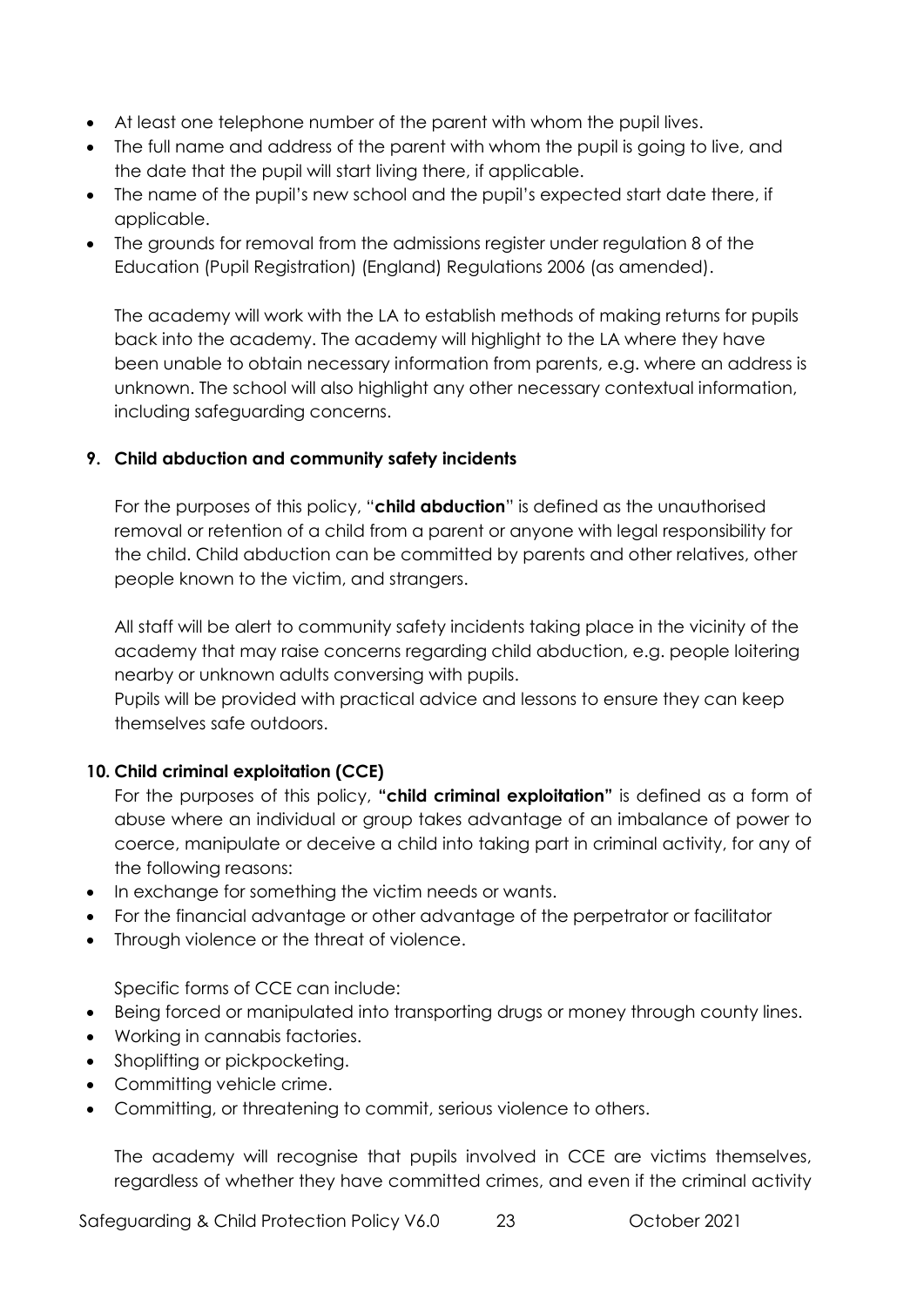appears consensual. The academy will also recognise that pupils of any gender are at risk of CCE.

Academy staff will be aware of the indicators that a pupil is the victim of CCE, including:

- Appearing with unexplained gifts, money or new possessions.
- Associating with other children involved in exploitation.
- Suffering from changes in emotional wellbeing.
- Misusing drugs or alcohol.
- Going missing for periods of time or regularly coming home late.
- Regularly missing school or education or not taking part.

## **County lines**

For the purposes of this policy, **"county lines"** refers to gangs and organised criminal networks exploiting children to move, store or sell drugs and money into one or more areas, locally and/or across the UK.

As well as the general indicators for CCE, academy staff will be aware of the specific indicators that a pupil may be involved in county lines, including:

- Going missing and subsequently being found in areas away from their home.
- Having been the victim or perpetrator of serious violence, e.g. knife crime.
- Receiving requests for drugs via a phone line.
- Moving drugs.
- Handing over and collecting money for drugs.
- Being exposed to techniques such as 'plugging', where drugs are concealed internally to avoid detection.
- Being found in accommodation they have no connection with or a hotel room where there is drug activity.
- Owing a 'debt bond' to their exploiters.
- Having their bank account used to facilitate drug dealing.

Staff will be made aware of pupils with missing episodes who may have been trafficked for the purpose of transporting drugs. Staff members who suspect a pupil may be vulnerable to, or involved in, county lines activity will immediately report all concerns to the DSL.

The DSL will consider referral to the National Referral Mechanism on a case-by-case basis and consider involving local services and providers who offer support to victims of county lines exploitation.

## **11. Cyber-crime**

For the purposes of this policy, **"cyber-crime"** is defined as criminal activity committed using computers and/or the internet. This includes 'cyber-enabled' crimes, i.e. crimes that can happen offline but are enabled at scale and at speed online, and 'cyberdependent' crimes, i.e. crimes that can be committed only by using a computer. Crimes include:

- Unauthorised access to computers, known as 'hacking'.
- Denial of Service attacks, known as 'booting'.

Safeguarding & Child Protection Policy V6.0 24 0ctober 2021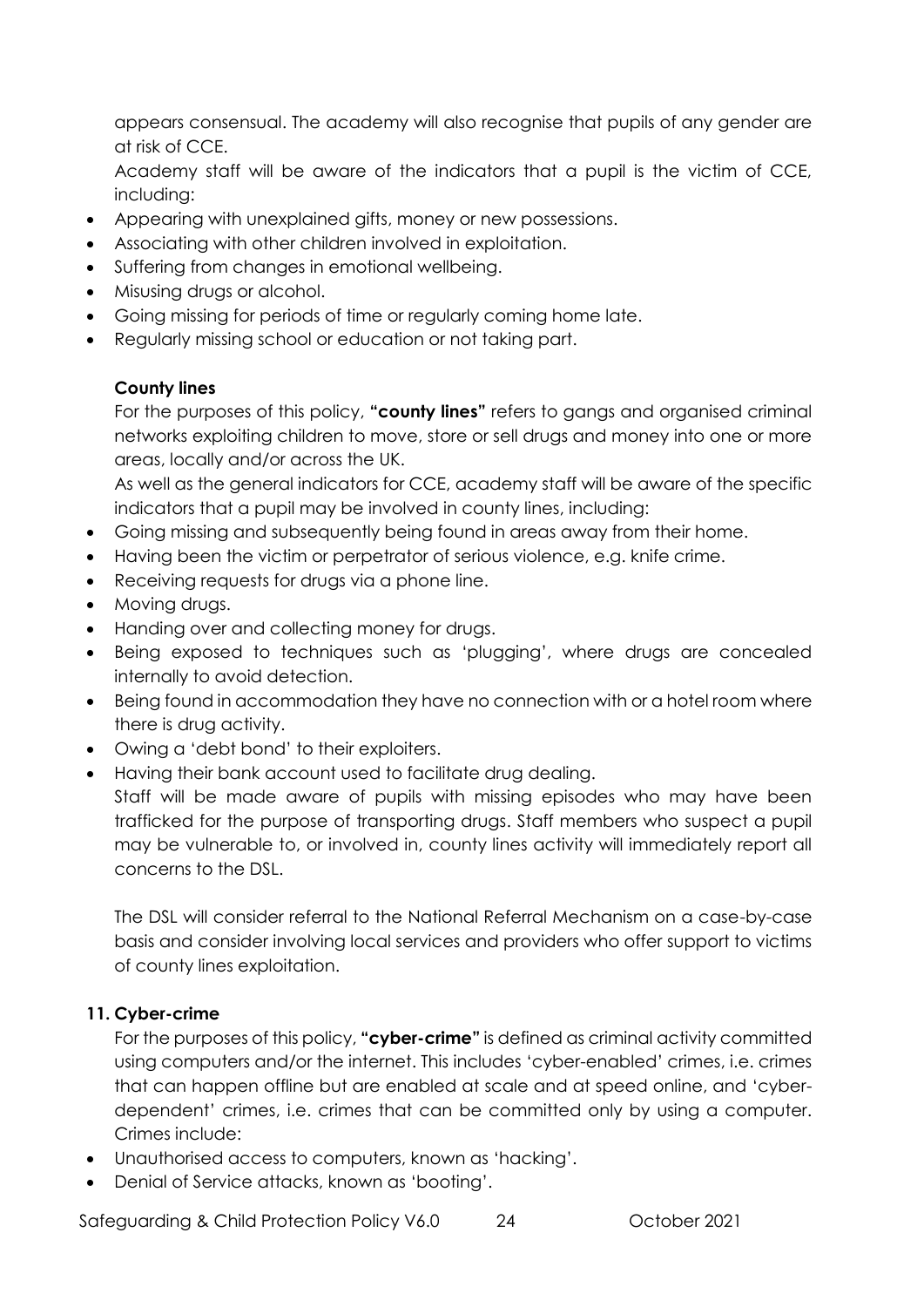• Making, supplying or obtaining malicious software, or 'malware', e.g. viruses, spyware, ransomware, botnets and Remote Access Trojans with the intent to commit further offence.

All staff will be aware of the signs of cyber-crime and follow the appropriate safeguarding procedures where concerns arise. This may include the DSL referring pupils to the National Crime Agency's Cyber Choices programme.

# **12. Child sexual exploitation (CSE)**

For the purposes of this policy, **"child sexual exploitation"** is defined as a form of sexual abuse where an individual or group takes advantage of an imbalance of power to coerce, manipulate or deceive a child into sexual activity, for any of the following reasons:

- In exchange for something the victim needs or wants
- For the financial advantage, increased status or other advantage of the perpetrator or facilitator
- Through violence or the threat of violence.

The academy will recognise that CSE can occur over time or be a one-off occurrence, and may happen without the pupil's immediate knowledge, e.g. through others sharing videos or images of them on social media. The academy will recognise that CSE can affect any pupil who has been coerced into engaging in sexual activities, even if the activity appears consensual; this includes pupils aged 16 and above who can legally consent to sexual activity. The academy will also recognise that pupils may not realise they are being exploited e.g. they believe they are in a genuine romantic relationship.

Academy staff will be aware of the key indicators that a pupil is the victim of CSE, including:

- Appearing with unexplained gifts, money or new possessions.
- Associating with other children involved in exploitation.
- Suffering from changes in emotional wellbeing.
- Misusing drugs or alcohol.
- Going missing for periods of time or regularly coming home late.
- Regularly missing school or education or not taking part.
- Having older boyfriends or girlfriends.
- Suffering from sexually transmitted infections.
- Displaying sexual behaviours beyond expected sexual development.
- Becoming pregnant.

All concerns related to CSE will be managed in line with the academy's Child Sexual Exploitation (CSE) Policy.

Where CSE, or the risk of it, is suspected, staff will discuss the case with the DSL. If after discussion a concern remains, local safeguarding procedures will be triggered,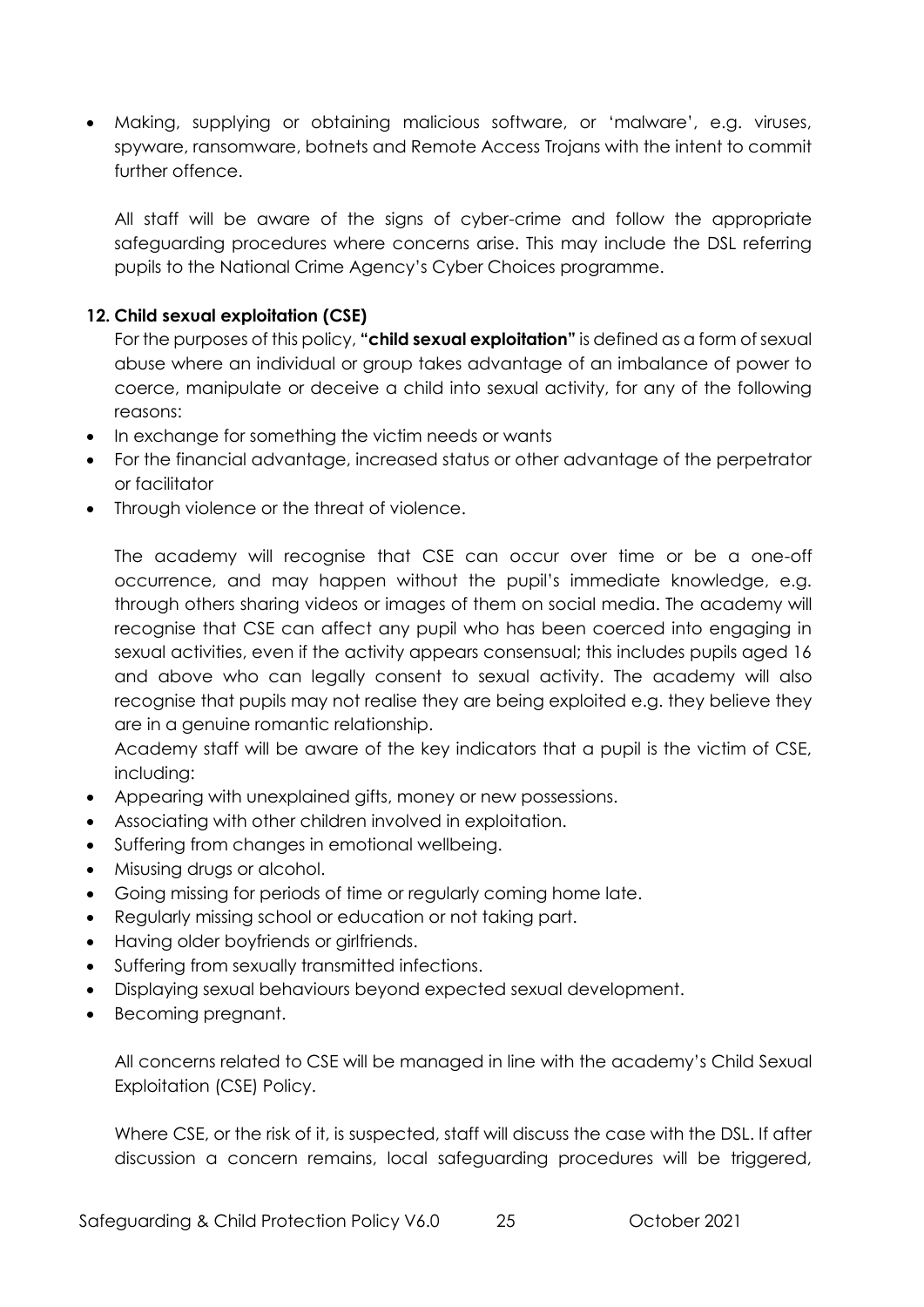including referral to the LA. The LA and all other necessary authorities will then handle the matter to conclusion. The academy will cooperate as needed.

## **13. Modern slavery**

For the purposes of this policy, **"modern slavery"** encompasses human trafficking and slavery, servitude, and forced or compulsory labour. This can include CCE, CSE, and other forms of exploitation.

All staff will be aware of and alert to the signs that a pupil may be the victim of modern slavery. Staff will also be aware of the support available to victims of modern slavery and how to refer them to the National Referral Mechanism.

## 14. **Female genital mutilation (FGM)**

For the purposes of this policy, **"FGM"** is defined as all procedures involving the partial or total removal of the external female genitalia or other injury to the female genital organs.

FGM is illegal in the UK and a form of child abuse with long-lasting harmful consequences.

All staff will be alert to the possibility of a pupil being at risk of FGM, or already having suffered FGM. If staff are worried about someone who is at risk of FGM or who has been a victim of FGM, they are required to share this information with CSCS and/or the police. The academy's procedures relating to managing cases of FGM and protecting pupils will reflect multi-agency working arrangements.

As outlined in Section 5B of the Female Genital Mutilation Act 2003 (as inserted by section 74 of the Serious Crime Act 2015), teachers are **legally required** to report to the police any discovery, whether through disclosure by the victim or visual evidence, of FGM on a pupil under the age of 18. Teachers failing to report such cases may face disciplinary action. Teachers will not examine pupils, and so it is rare that they will see any visual evidence, but they must personally report to the police where an act of FGM appears to have been carried out. Unless the teacher has a good reason not to, they should also consider and discuss any such case with the DSL and involve CSCS as appropriate. **N.B.** This does not apply to any suspected or at-risk cases, nor if the individual is over the age of 18. In such cases, local safeguarding procedures will be followed.

All staff will be aware of the indicators that pupils may be at risk of FGM. While some individual indicators they may not indicate risk, the presence of two or more indicators could signal a risk to the pupil. It is important to note that the pupil may not yet be aware of the practice or that it may be conducted on them, so staff will be sensitive when broaching the subject.

Indicators that a pupil may be at heightened risk of undergoing FGM include:

Safeguarding & Child Protection Policy V6.0 26 Correction Policy V6.0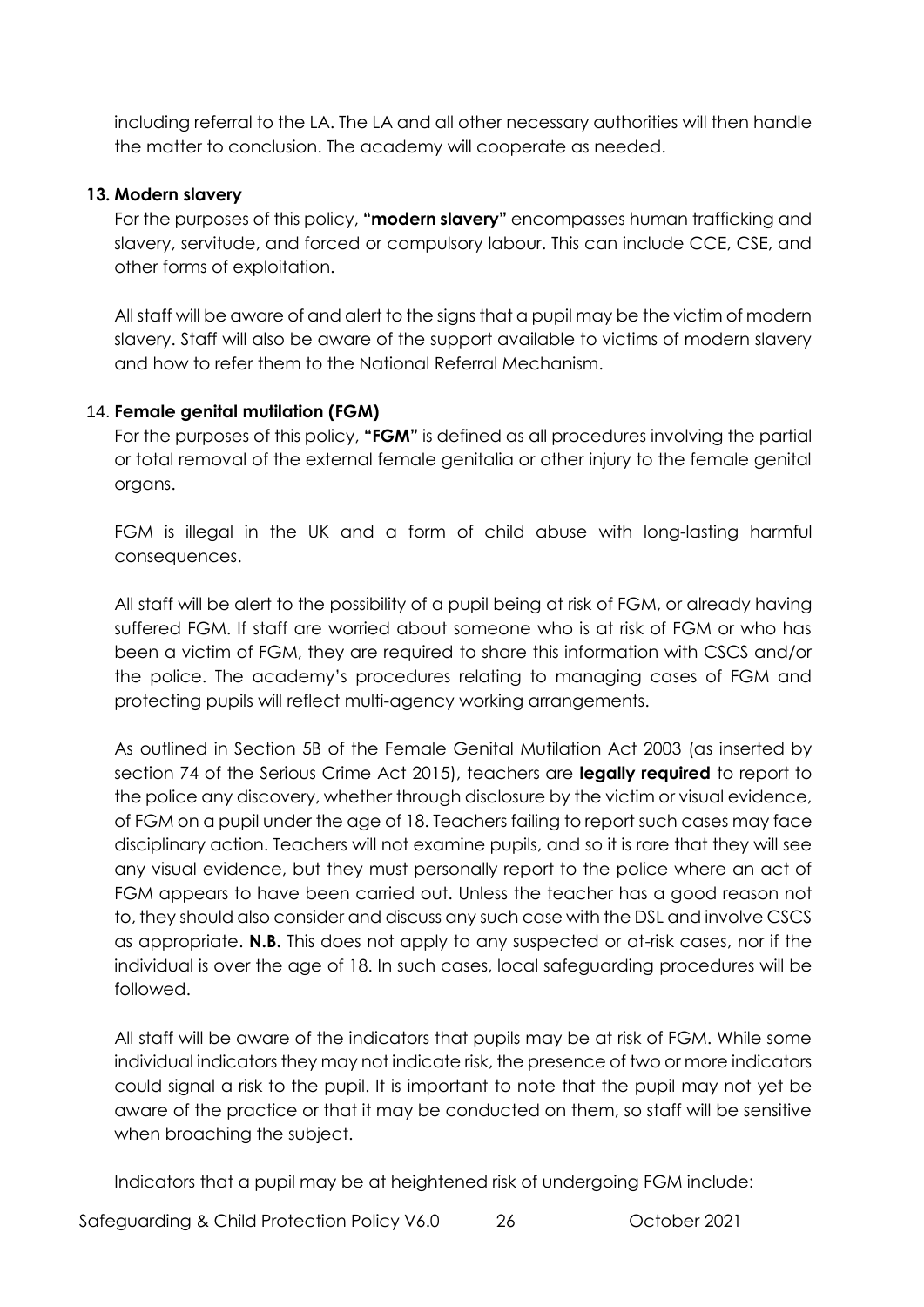- The socio-economic position of the family and their level of integration into UK society.
- The pupil coming from a community known to adopt FGM.
- Any girl with a mother or sister who has been subjected to FGM.
- Any girl withdrawn from PSHE.

Indicators that FGM may take place soon include:

- When a female family elder is visiting from a country of origin.
- A girl confiding that she is to have a 'special procedure' or a ceremony to 'become a woman'.
- A girl requesting help from a teacher if she is aware or suspects that she is at immediate risk.
- A girl, or her family member, talking about a long holiday to her country of origin or another country where FGM is prevalent.

All staff will be vigilant to the signs that FGM has already taken place so that help can be offered, enquiries can be made to protect others, and criminal investigations can begin. Indicators that FGM may have already taken place include the pupil:

- Having difficulty walking, sitting or standing.
- Spending longer than normal in the bathroom or toilet.
- Spending long periods of time away from a classroom during the day with bladder or menstrual problems.
- Having prolonged or repeated absences from school, followed by withdrawal or depression.
- Being reluctant to undergo normal medical examinations.
- Asking for help, but not being explicit about the problem due to embarrassment or fear.

FGM is included in the definition of **"'honour-based' abuse (HBA)"**, which involves crimes that have been committed to defend the honour of the family and/or community. All forms of HBA are forms of abuse and will be treated and escalated as such. Staff will be alert to the signs of HBA, including concerns that a child is at risk of HBA, or has already suffered from HBA, and will consult with the DSL who will activate local safeguarding procedures if concerns arise.

# **15. Forced marriage**

For the purposes of this policy, a **"forced marriage"** is defined as a marriage that is entered into without the full and free consent of one or both parties, and where violence, threats or any other form of coercion is used to cause a person to enter into the marriage. Threats can be physical, emotional, or psychological. A lack of full and free consent can be where a person does not consent or where they cannot consent, e.g. due to some forms of SEND. Forced marriage is a crime in the UK and a form of HBA.

All staff will be alert to the indicators that a pupil is at risk of, or has undergone, forced marriage, including, but not limited to, the pupil:

Safeguarding & Child Protection Policy V6.0 27 Cortober 2021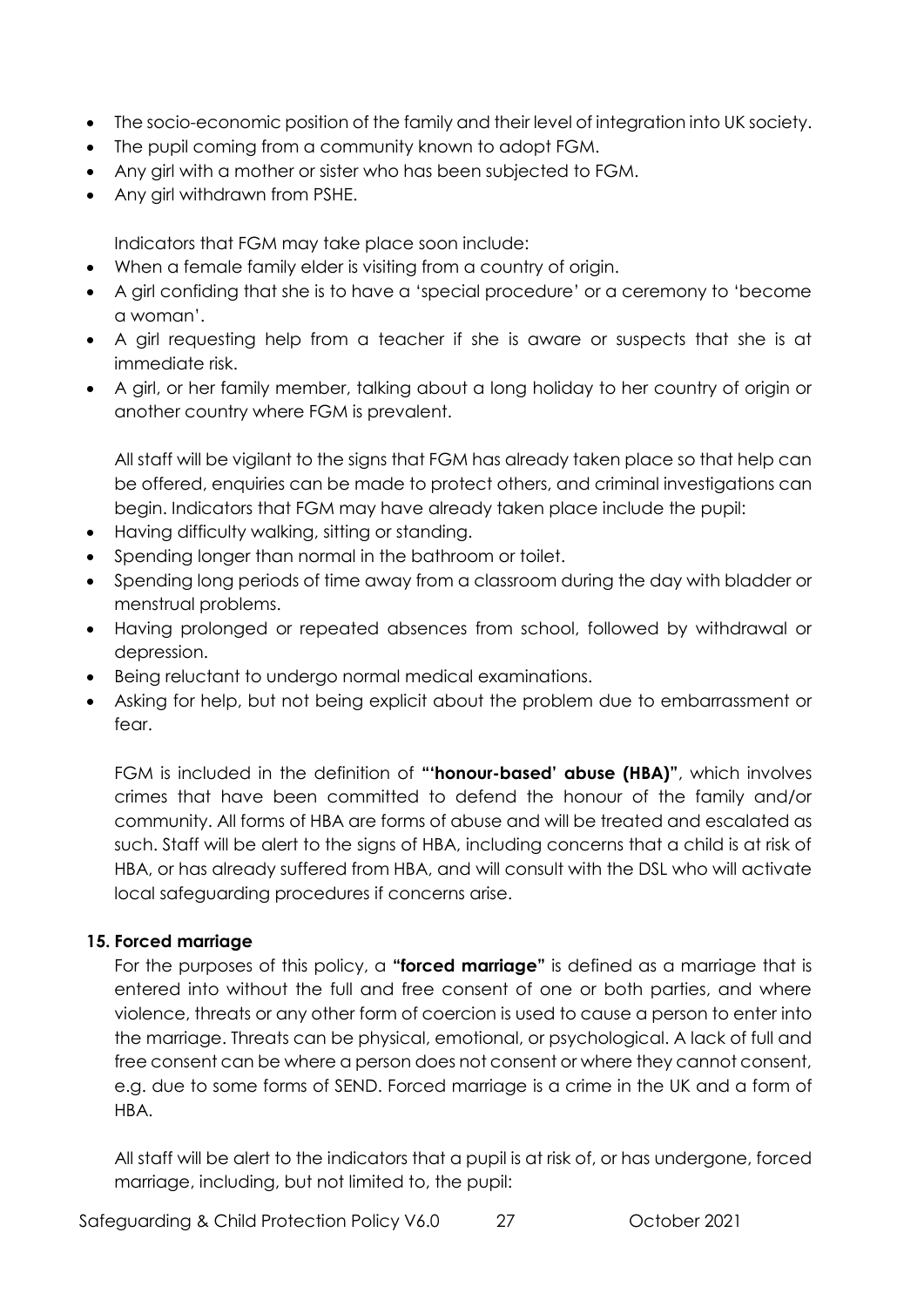- Becoming anxious, depressed and emotionally withdrawn with low self-esteem.
- Showing signs of mental health disorders and behaviours such as self-harm or anorexia.
- Displaying a sudden decline in their educational performance, aspirations or motivation.
- Regularly being absent from the academy.
- Displaying a decline in punctuality.
- An obvious family history of older siblings leaving education early and marrying early. Staff who have any concerns regarding a pupil who may have undergone, is currently undergoing, or is at risk of forced marriage will speak to the DSL and local safeguarding procedures will be followed – this could include referral to CSCS, the police or the Forced Marriage Unit.

## **16. Radicalisation**

For the purposes of this policy, **"extremism"** refers to the vocal or active opposition to fundamental British values, including democracy, the rule of law, individual liberty, and the mutual respect and tolerance of different faiths and beliefs. Extremism also includes calling for the death of members of the armed forces.

For the purposes of this policy, **"radicalisation"** refers to the process by which a person comes to support terrorism and extremist ideologies associated with terrorist groups.

For the purposes of this policy, **"terrorism"** refers to an action that endangers or causes serious violence to a person or people, serious damage to property, or seriously interferes with or disrupts an electronic system. The use or threat of these actions must be designed to influence the government or intimidate the public, and be made for the purpose of advancing a political, religious or ideological cause.

Protecting pupils from the risk of radicalisation is part of the academy's wider safeguarding duties. The academy will actively assess the risk of pupils being radicalised and drawn into extremism and/or terrorism. Staff will be alert to changes in pupils' behaviour which could indicate that they may need help or protection. Staff will use their professional judgement to identify pupils who may be at risk of radicalisation and act appropriately, which may include contacting the DSL or making a Prevent referral. The academy will work with local safeguarding arrangements as appropriate.

The academy will ensure that they engage with parents and families, as they are in a key position to spot signs of radicalisation. In doing so, the academy will assist and advise family members who raise concerns and provide information for support mechanisms. Any concerns over radicalisation will be discussed with the pupil's parents, unless the academy has reason to believe that the child would be placed at risk as a result.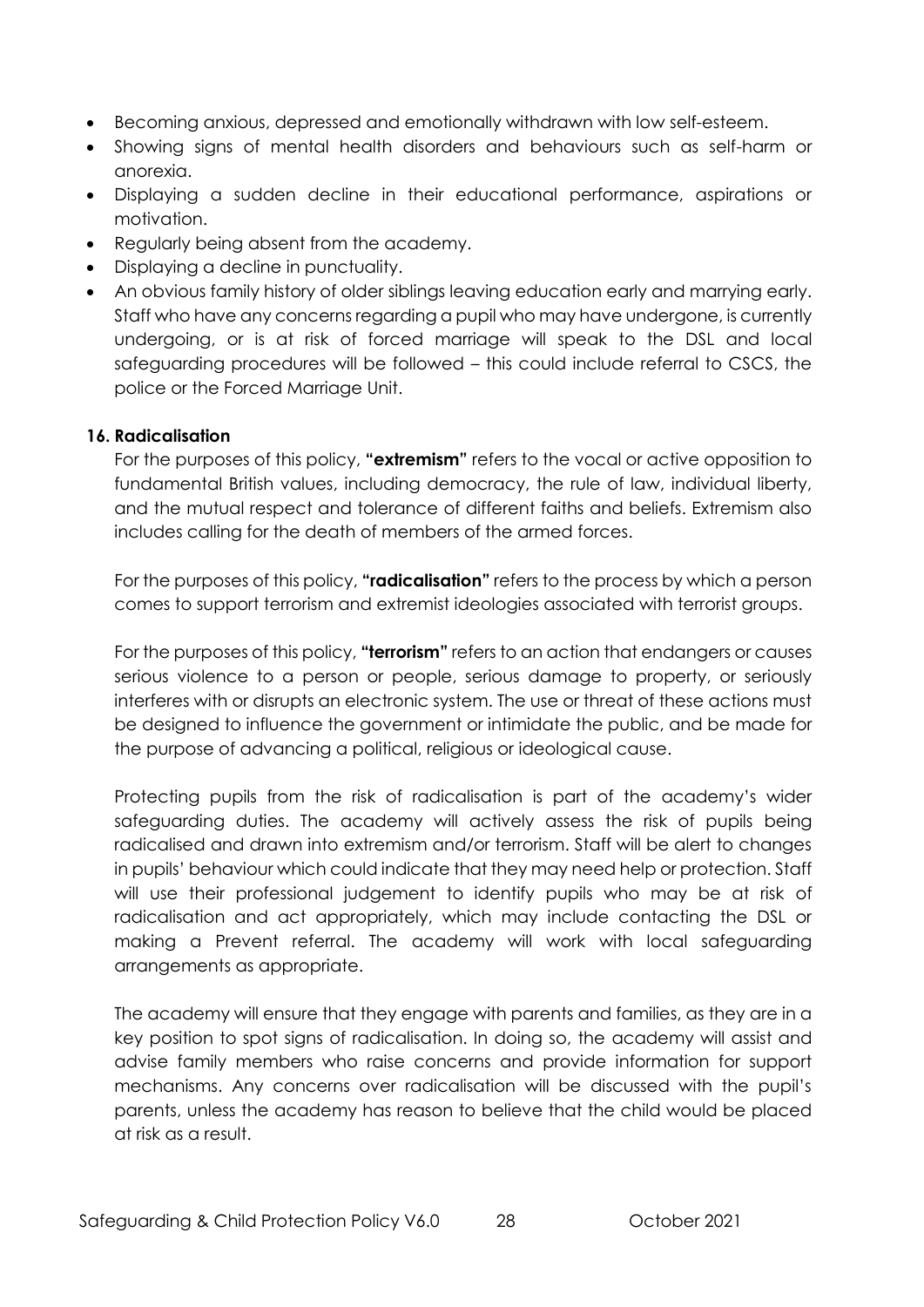The DSL will undertake Prevent awareness training to be able to provide advice and support to other staff on how to protect pupils against the risk of radicalisation. The DSL will hold formal training sessions with all members of staff to ensure they are aware of the risk indicators and their duties regarding preventing radicalisation.

## **The Prevent duty**

Under section 26 of the Counter-Terrorism and Security Act 2015, all schools are subject to a duty to have "due regard to the need to prevent people from being drawn into terrorism", known as **"the Prevent duty"**. The Prevent duty will form part of the trust's wider safeguarding obligations.

The trust's procedures for carrying out the Prevent duty, including how it will engage and implement the Channel programme, are outlined in the Preventing Pupils from Radicalisation and Extremism Policy.

# **17. Pupils with family members in prison**

Pupils with a family member in prison will be offered pastoral support as necessary. They will receive a copy of '[Are you a young person with a family member in prison?](https://www.nicco.org.uk/directory-of-resources)' from Action for Prisoners' Families where appropriate and allowed the opportunity to discuss questions and concerns.

## **18. Pupils required to give evidence in court**

Pupils required to give evidence in criminal courts, either for crimes committed against them or crimes they have witnessed, will be offered appropriate pastoral support. Primary aged pupils will be provided with the booklet '[Going to Court](https://www.gov.uk/government/publications/young-witness-booklet-for-5-to-11-year-olds)' from HMCTS where appropriate and allowed the opportunity to discuss questions and concerns.

Secondary and post-16 aged pupils will be provided with the booklet '[Going to Court](https://www.gov.uk/government/publications/young-witness-booklet-for-12-to-17-year-olds)  [and being a witness](https://www.gov.uk/government/publications/young-witness-booklet-for-12-to-17-year-olds)' from HMCTS where appropriate and allowed the opportunity to discuss questions and concerns.

# **19. Mental health**

All staff will be made aware that mental health problems can, in some cases, be an indicator that a pupil has suffered, or is at risk of suffering, abuse, neglect or exploitation.

Staff will not attempt to make a diagnosis of mental health problems – the academy will ensure this is done by a trained mental health professional. Staff will, however, be encouraged to identify pupils whose behaviour suggests they may be experiencing a mental health problem or may be at risk of developing one. Staff will also be aware of how pupils' experiences can impact on their mental health, behaviour, and education.

Staff who have a mental health concern about a pupil that is also a safeguarding concern will act in line with this policy and speak to the DSL or deputy DSL(s).

Safeguarding & Child Protection Policy V6.0 29 Corober 2021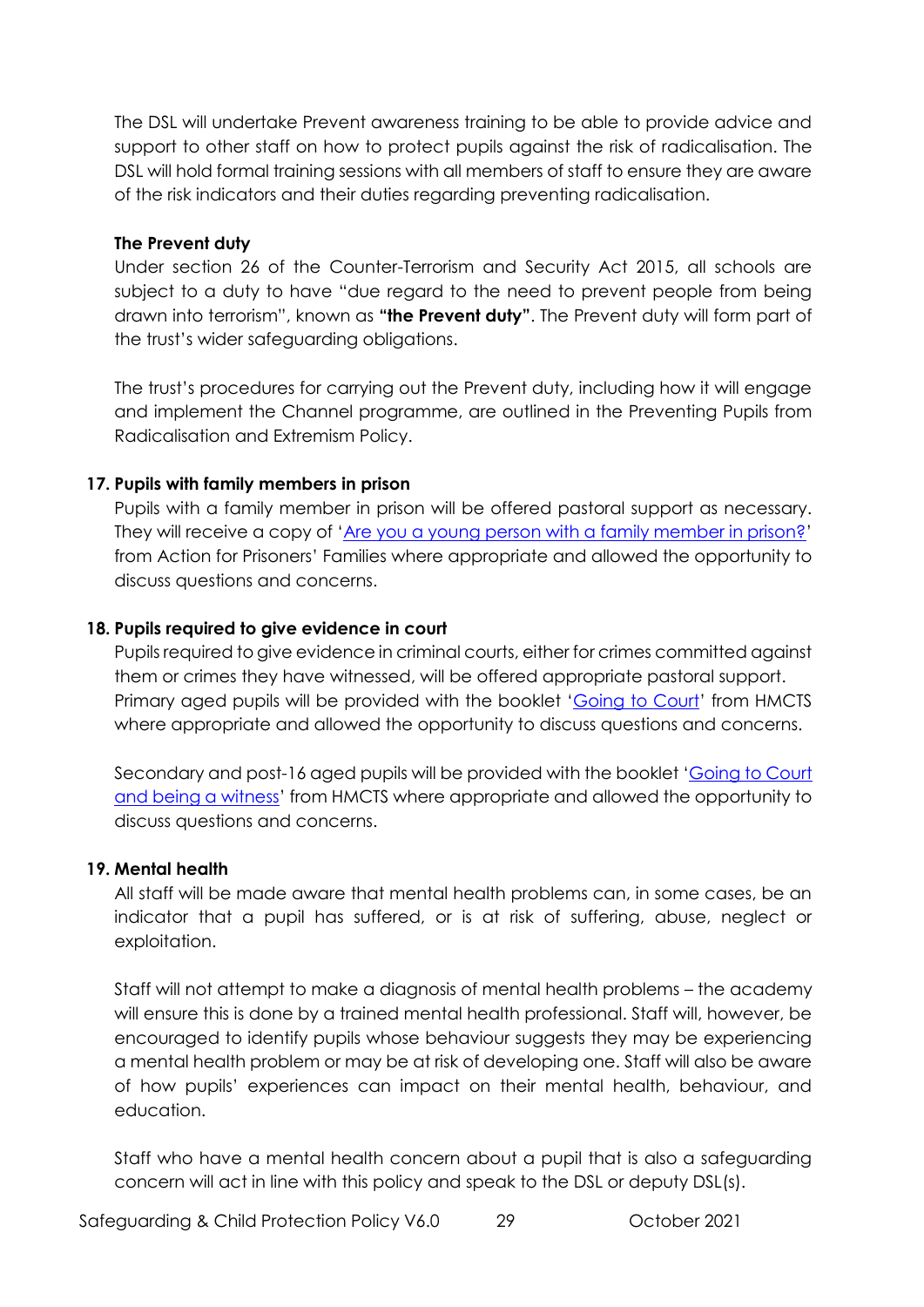The academy will access a range of advice to help them identify pupils in need of additional mental health support, including working with external agencies.

## **20. Peer-on-Peer Abuse**

For the purposes of this policy, **"peer-on-peer abuse"** is defined as abuse between children.

The Trust has a zero-tolerance approach to abuse, including peer-on-peer abuse, as confirmed in the Child Protection and Safeguarding Policy's statement of intent.

All staff will be aware that peer-on-peer abuse can occur between pupils of any age and gender, both inside and outside of the academy, as well as online. All staff will be aware of the indicators of peer-on-peer abuse, how to identify it, and how to respond to reports. All staff will also recognise that even if no cases have been reported, this is not an indicator that peer-on-peer abuse is not occurring. All staff will speak to the DSL if they have any concerns about peer-on-peer abuse.

All staff will understand the importance of challenge inappropriate behaviour between peers, and will not tolerate abuse as "banter" or "part of growing up".

Peer-on-peer abuse can be manifested in many different ways, including:

- Bullying, including cyberbullying and prejudice-based or discriminatory bullying.
- Abuse in intimate personal relationships between peers.
- Physical abuse this may include an online element which facilitates, threatens and/or encourages physical abuse.
- Sexual violence this may include an online element which facilitates, threatens and/or encourages sexual violence.
- Sexual harassment, including online sexual harassment, which may be standalone or part of a broader pattern of abuse.
- Causing someone to engage in sexual activity without consent.
- The consensual and non-consensual sharing of nude and semi-nude images and/or videos.
- Upskirting.
- Initiation- and hazing-type violence and rituals, which can include activities involving harassment, abuse or humiliation used as a way of initiating a person into a group, and may also include an online element.

All staff will be clear as to the Trust's policy and procedures regarding peer-on-peer abuse and the role they have to play in preventing it and responding where they believe a child may be at risk from it.

All staff will be made aware of the heightened vulnerability of pupils with SEND, who evidence suggests are more likely to be abused than their peers. Staff will not assume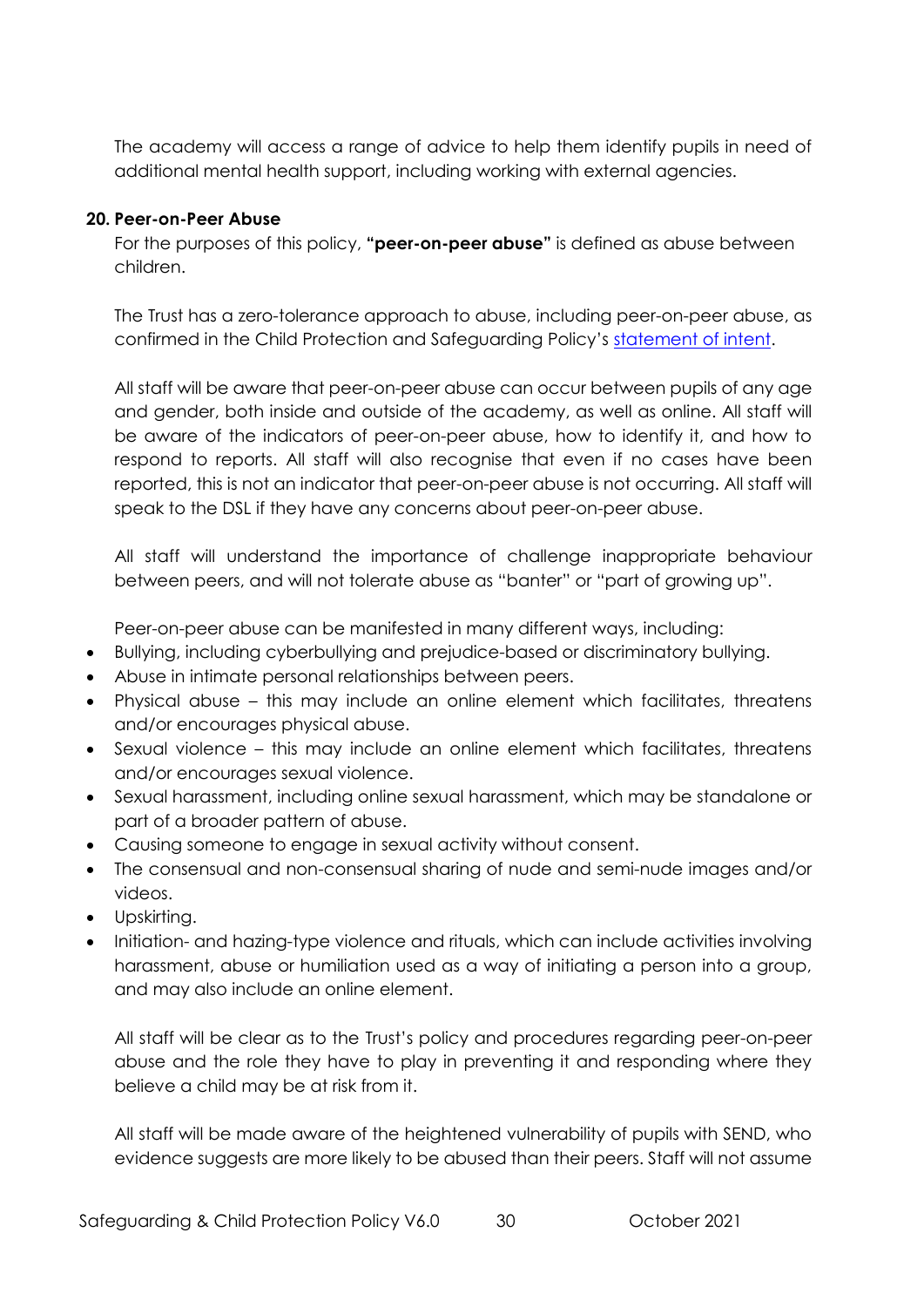that possible indicators of abuse relate to the pupil's SEND and will always explore indicators further.

All staff will be made aware of the heightened vulnerability of LGBTQ+ pupils, who evidence suggests are also more likely to be targeted by their peers. In some cases, pupils who are perceived to be LGBTQ+, regardless of whether they are LGBTQ+, can be just as vulnerable to abuse as LGBTQ+ pupils. The academy's response to sexual violence and sexual harassment between pupils of the same sex will be equally as robust as it is for incidents between children of the opposite sex.

Pupils will be made aware of how to raise concerns or make a report and how any reports will be handled. This includes the process for reporting concerns about friends or peers. Pupils will also be reassured that they will be taken seriously, be supported, and kept safe.

The Trust's procedures for managing allegations of peer-on-peer abuse are outlined in the Peer-on-Peer Abuse Policy. Staff will follow these procedures, as well as the procedures outlined in the Trust's Anti-Bullying Policy and Exclusion Policy, where relevant.

## **21. Serious violence**

Through training, all staff will be made aware of the indicators which may signal a pupil is at risk from, or is involved with, serious violent crime. These indicators include, but are not limited to:

- Increased absence from the academy.
- A change in friendships.
- Relationships with older individuals or groups.
- A significant decline in academic performance.
- Signs of self-harm.
- A significant change in wellbeing.
- Signs of assault.
- Unexplained injuries.
- Unexplained gifts or new possessions.

Staff will be made aware of some of the most significant risk factors that could increase a pupil's vulnerability to becoming involved in serious violence. These risk factors include, but are not limited to:

- Being male.
- Having been frequently absent from the academy.
- Having been permanently excluded from the academy.
- Having experienced child maltreatment.
- Having been involved in offending, such as theft or robbery.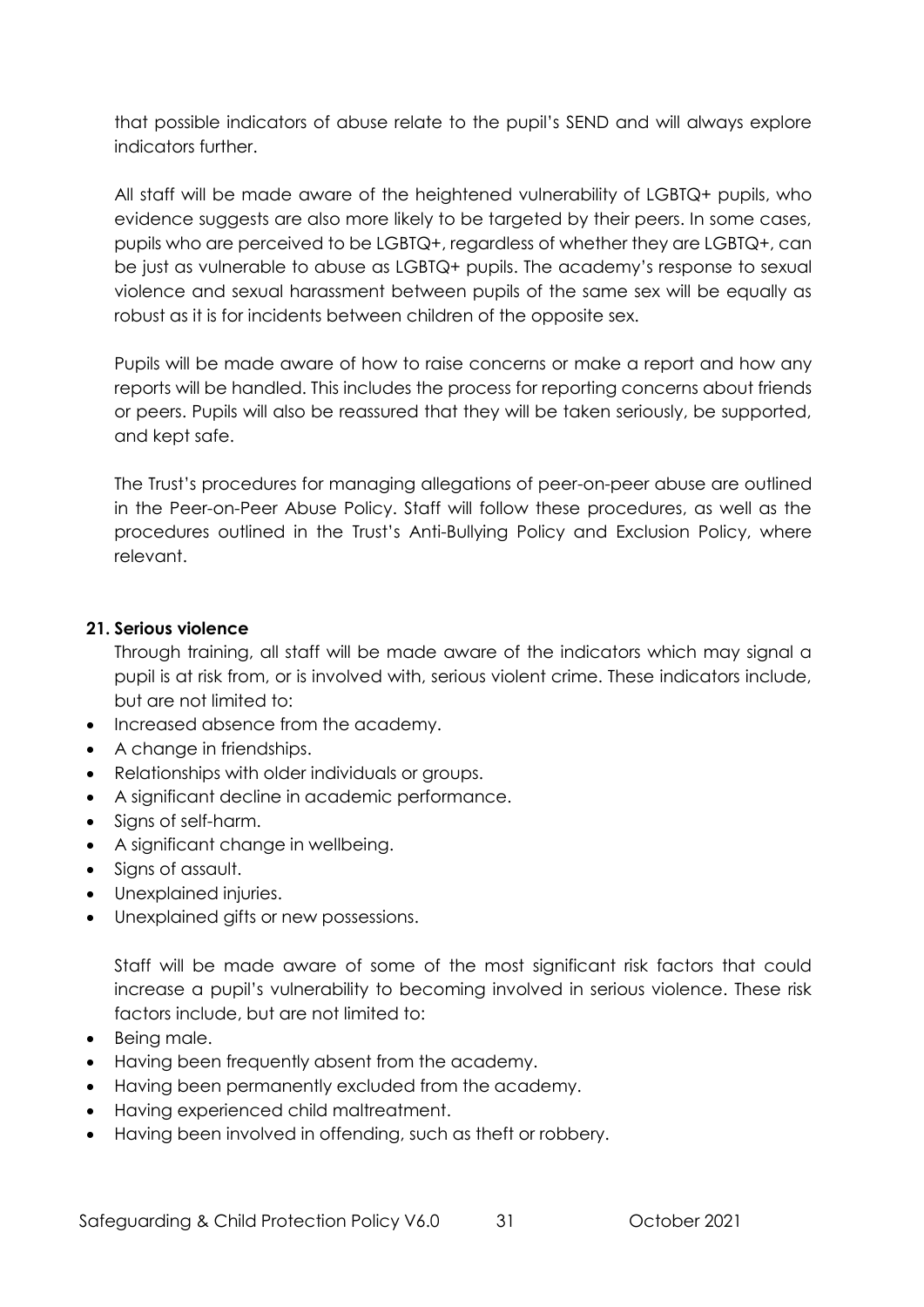Staff members who suspect a pupil may be vulnerable to, or involved in, serious violent crime will immediately report their concerns to the DSL.

#### <span id="page-32-0"></span>**22. Online safety and personal electronic devices**

The academy will adhere to the Online Safety Policy at all times.

As part of a broad and balanced curriculum, all pupils will be made aware of online risks and taught how to stay safe online.

Through training, all staff members will be made aware of:

- Pupil attitudes and behaviours which may indicate they are at risk of potential harm online.
- The procedure to follow when they have a concern regarding a pupil's online activity.

The Trust will ensure that suitable filtering systems are in place on ICT equipment to prevent children accessing inappropriate material, in accordance with the Trust's Data and Cyber-security Breach Prevention and Management Plan. The trust will, however, ensure that the use of filtering and monitoring systems does not cause "over blocking", which may lead to unreasonable restrictions as to what pupils can be taught online.

Further information regarding the trust's approach to online safety can be found in the Online Safety Policy.

## **Reviewing online safety**

The trust will carry out an annual review of its approach to online safety, supported by an annual risk assessment that considers and reflects the risks faced by pupils.

## **Personal electronic devices**

The use of personal electronic devices, including mobile phones and cameras, by staff and pupils is closely monitored by the academy, in accordance with the Personal Electronic Devices Policy.

Photographs and videos of pupils will be carefully planned before any activity with particular regard to consent and adhering to the Trust's General Data Protection Policy and Annex 3 Photography Policy. The DPO will oversee the planning of any events where photographs and videos will be taken.

Where photographs and videos will involve pupils who are LAC, adopted pupils, or pupils for whom there are security concerns, the principal will liaise with the DSL to determine the steps involved. The DSL will, in known cases of pupils who are LAC or who have been adopted, liaise with the pupils' social workers, carers or adoptive parents to assess the needs and risks associated with the pupils.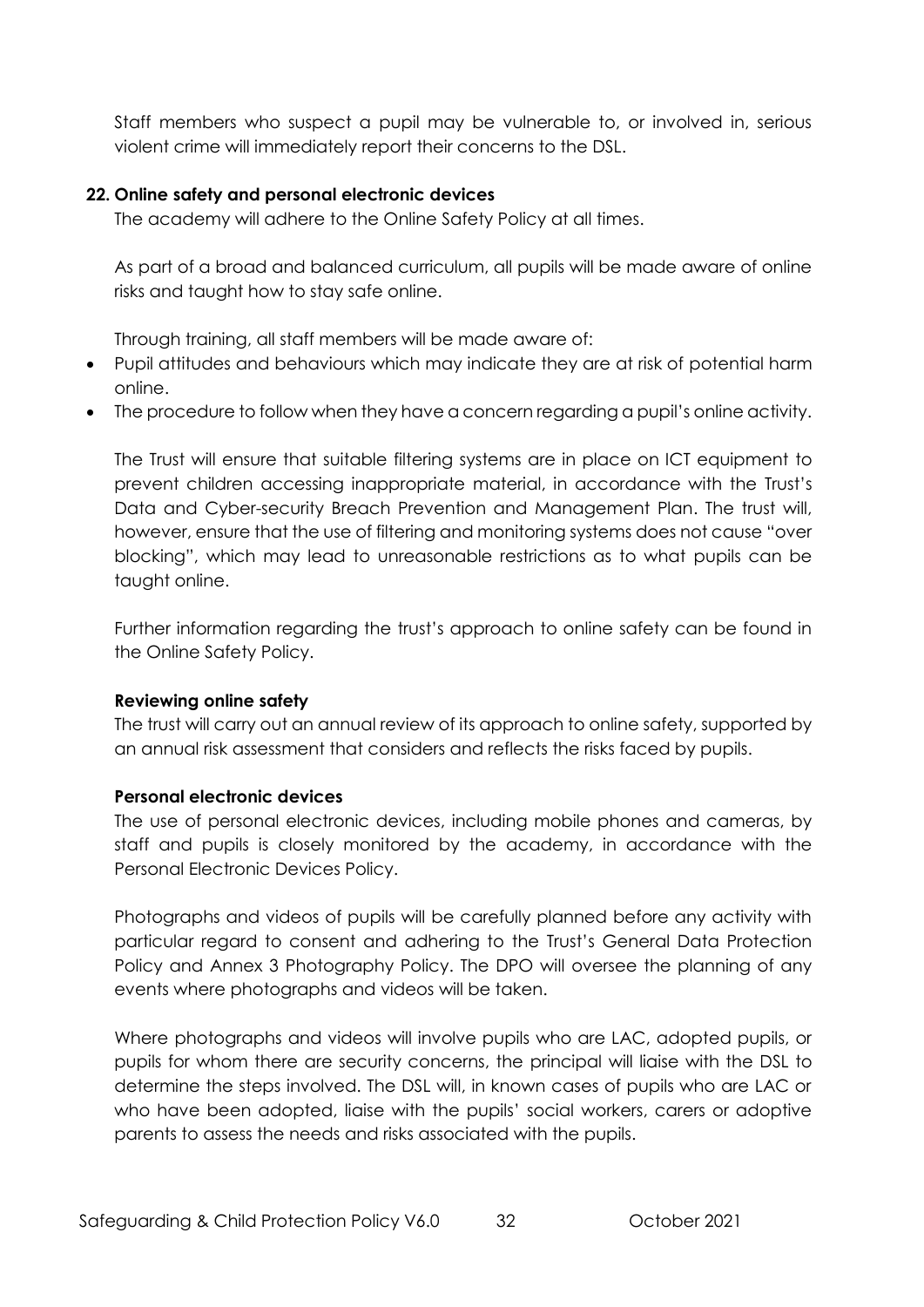Staff will report any concerns about pupils' or other staff members' use of personal electronic devices to the DSL, following the appropriate procedures.

## **Upskirting**

Under the Voyeurism (Offences) Act 2019, it is an offence to operate equipment for the purpose of upskirting. **"Operating equipment"** includes enabling, or securing, activation by another person without that person's knowledge, e.g. a motionactivated camera.

Upskirting will not be tolerated by the academy. Any incidents of upskirting will be reported to the DSL, who will then decide on the next steps to take, which may include police involvement.

## **23. Sexting and the sharing of indecent images**

The academy will ensure that staff are aware to treat the sharing of indecent images, including through sexting, as a safeguarding concern.

Staff will receive appropriate training regarding child sexual development and will understand the difference between sexual behaviour that is considered normal and expected for the age of the pupil, and sexual behaviour that is inappropriate and harmful. Staff will receive appropriate training around how to deal with instances of sexting in the academy community, including understanding motivations, assessing risks posed to pupils depicted in the images, and how and when to report instances of sexting.

Staff will be aware that creating, possessing, and distributing indecent imagery of children is a criminal offence, regardless of whether the imagery is created, possessed, and distributed by the individual depicted; however, staff will ensure that pupils are not unnecessarily criminalised.

Where a member of staff becomes aware of an incidence of sexting that involves indecent images of a pupil, they will refer this to the DSL as soon as possible. Where a pupil confides in a staff member about the circulation of indecent imagery, depicting them or someone else, the staff member will:

- Refrain from viewing, copy, printing, sharing, storing or saving the imagery.
- Tell the DSL immediately if they accidentally view an indecent image and seek support.
- Explain to the pupil that the incident will need to be reported.
- Respond positively to the pupil without blaming or shaming anyone involved, and reassuring them that they can receive support from the DSL.
- Report the incident to the DSL.

The DSL will attempt to understand what the image contains **without viewing it** and the context surrounding its creation and distribution – they will categorise the incident into one of two categories:

Safeguarding & Child Protection Policy V6.0 33 Cortober 2021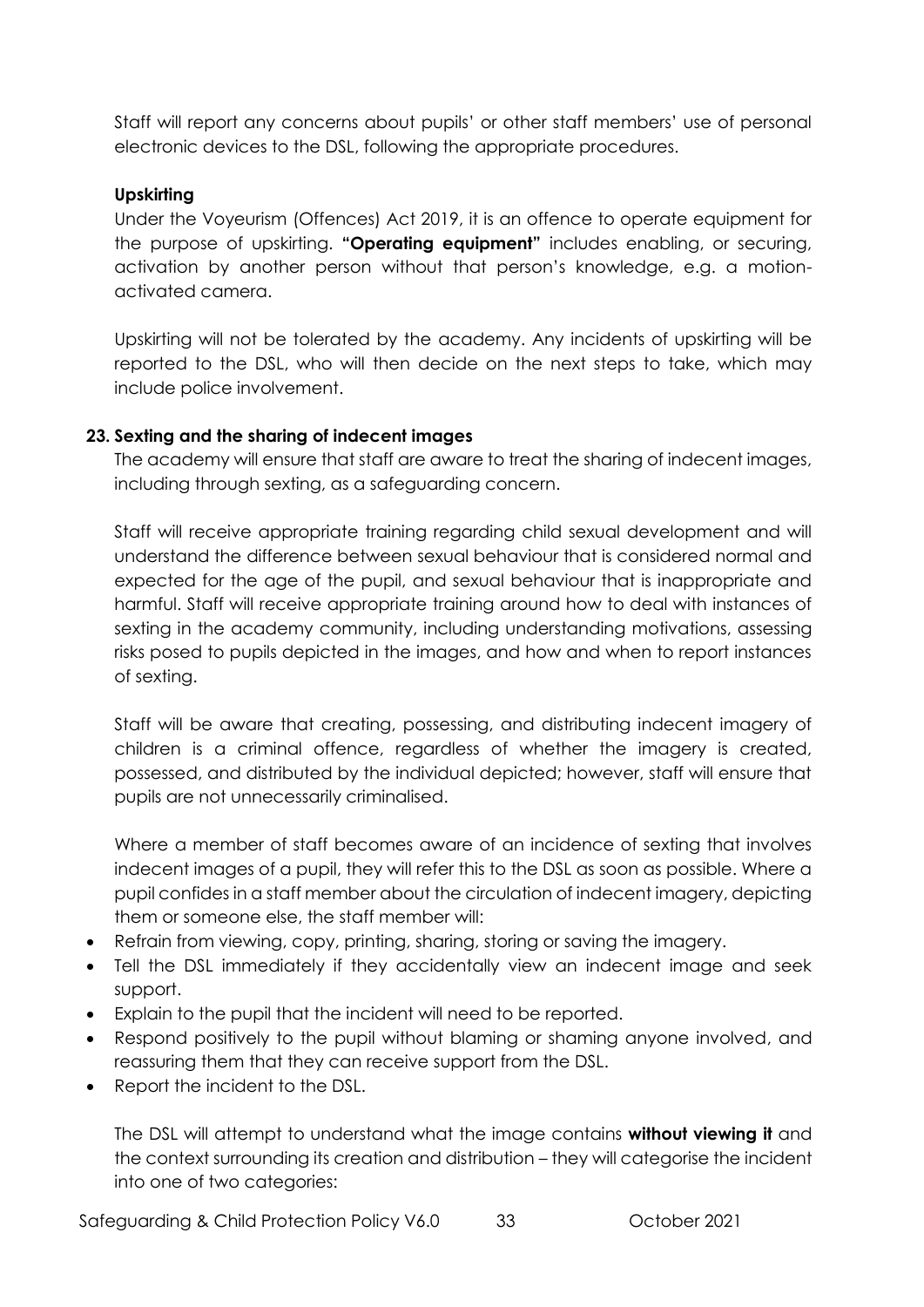- **Aggravated:** incidents which involve additional or abusive elements beyond the creation and distribution of indecent images of pupils, including where there is an adult involved, where there is an intent to harm the pupil depicted, or where the images are used recklessly.
- **Experimental:** incidents involving the creation and distribution of indecent images of pupils where there is no adult involvement or apparent intent to cause harm or embarrassment to the pupil.

Where it is necessary to view the imagery, e.g. if this is the only way to make a decision about whether to inform other agencies, the DSL should:

- Discuss this decision with the principal or member of the SLT.
- Ensure the image is, where possible, viewed by someone of the same sex as the individual depicted.
- Ensure viewing takes place on academy premises and with another member of staff present in the room – this staff member does not need to view the imagery.
- Record how and why the decision was made to view the imagery in accordance with the Records Management Policy.

Where the incident is categorised as 'aggravated', the situation will be managed in line with the trust's Peer-on-Peer Abuse Policy. Where the incident is categorised as 'experimental', the pupils involved are supported to understand the implications of sharing indecent imagery and to move forward from the incident. Where there is reason to believe that indecent imagery being circulated will cause harm to a pupil, the DSL escalates the incident to CSCS. Where indecent imagery of a pupil has been shared publicly, the DSL will work with the pupil to report imagery to sites on which it has been shared and will reassure them of the support available.

# **24. Context of safeguarding incidents**

Safeguarding incidents can occur outside of the academy and can be associated with outside factors. All staff, particularly the DSL and deputy DSL(s), will always consider the context of safeguarding incidents. Assessment of pupils' behaviour will consider whether there are wider environmental factors that are a threat to their safety and/or welfare. The academy will provide as much contextual information as possible when making referrals to CSCS.

## **25. Pupils potentially at greater risk of harm**

The academy recognises that some groups of pupils can face additional safeguarding challenges, and understands that further barriers may exist when determining abuse and neglect in these groups of pupils. Additional considerations for managing safeguarding concerns and incidents amongst these groups are outline below.

## **Pupils who need social workers**

Pupils may need social workers due to safeguarding or welfare needs. These needs can leave pupils vulnerable to further harm and educational disadvantage.

Safeguarding & Child Protection Policy V6.0 34 October 2021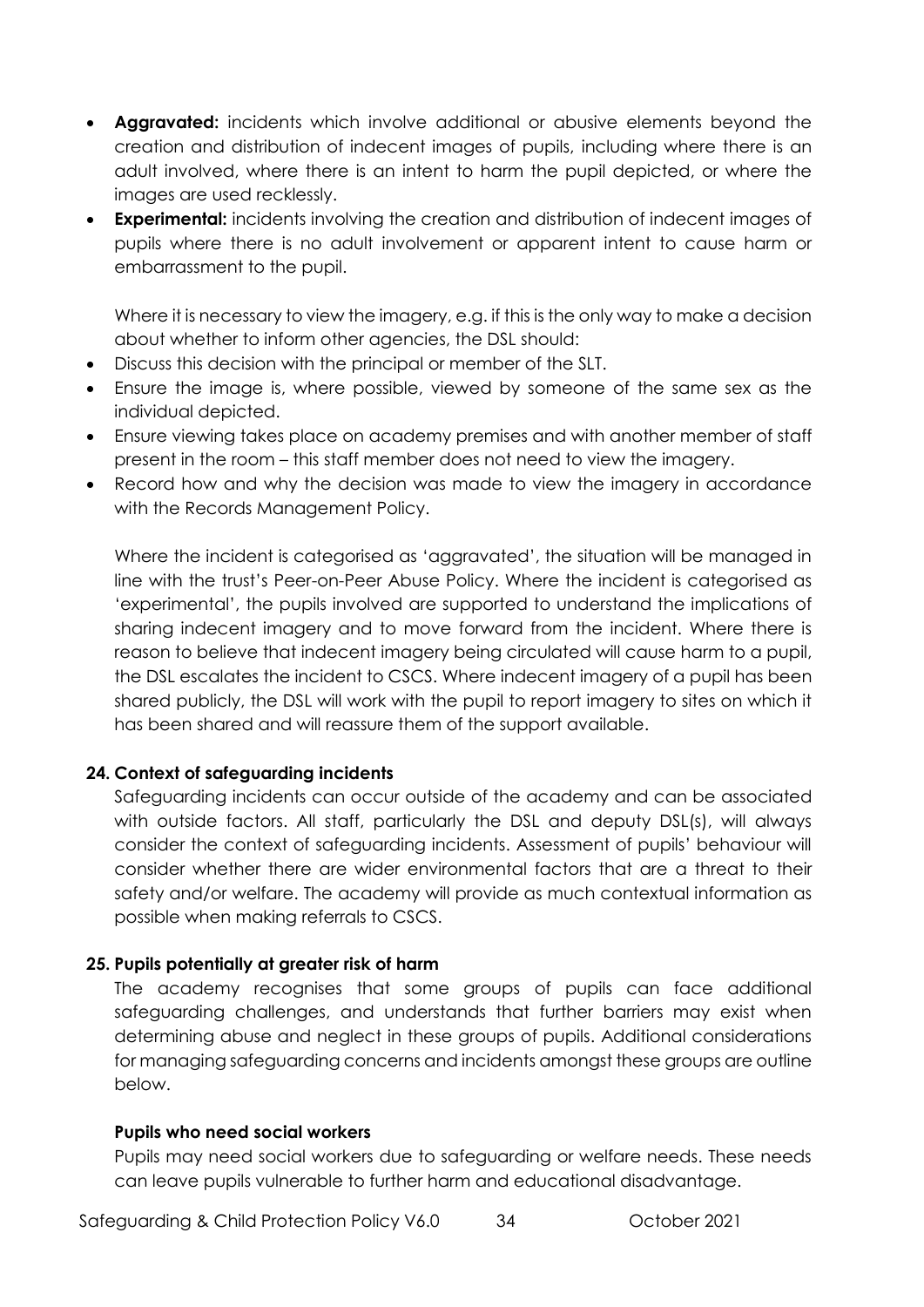As a matter of routine, the DSL will hold and use information from the LA about whether a pupil has a social worker in order to make decisions in the best interests of the pupil's safety, welfare, and educational outcomes.

Where a pupil needs a social worker, this will inform decisions about safeguarding, e.g. responding to unauthorised absence, and promoting welfare, e.g. considering the provision pastoral or academic support.

## **Home-educated children**

Parents may choose elective home education (EHE) for their children. In some cases, EHE can mean that children are less visible to the services needed to safeguard and support them.

In line with the Education (Pupil Registration) (England) Regulations 2006, the academy will inform the LA of all deletions from the admissions register when a pupil is taken off roll.

Where a parent has expressed their intention to remove a pupil from the academy for EHE, the academy, in collaboration with the LA and other key professionals, will coordinate a meeting with the parent, where possible, before the final decision has been made, particularly if the pupil has SEND, is vulnerable, and/or has a social worker.

# **Looked After Children (LAC) and Previously Looked After Children (PLAC)**

Children most commonly become looked after because of abuse and/or neglect. Because of this, they can be at potentially greater risk in relation to safeguarding. PLAC, also known as care leavers, can also remain vulnerable after leaving care.

The Board of Trustees will ensure that staff have the skills, knowledge and understanding to keep LAC and PLAC safe. This includes ensuring that the appropriate staff have the information they need, such as:

- Looked after legal status, i.e. whether they are looked after under voluntary arrangements with consent of parents, or on an interim or full care order.
- Contact arrangements with parents or those with parental responsibility.
- Care arrangements and the levels of authority delegated to the carer by the authority looking after the pupil.

The DSL will be provided with the necessary details of pupils' social workers and the VSH, and, for PLAC, personal advisers.

Further details of safeguarding procedures for LAC and PLAC are outlined in the trust's LAC Policy.

# **Pupils with SEND**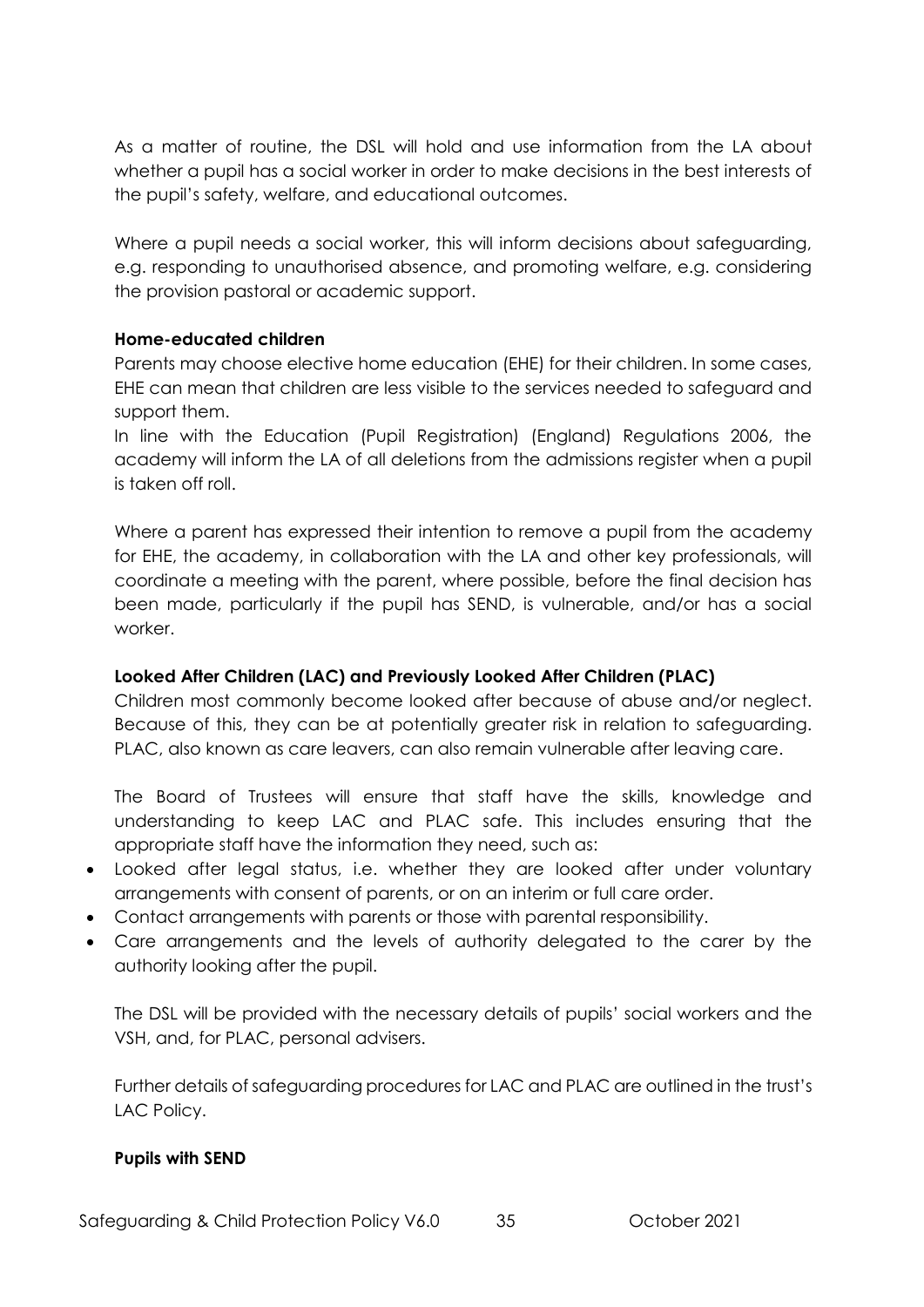When managing safeguarding in relation to pupils with SEND, staff will be aware of the following:

- Certain indicators of abuse, such as behaviour, mood and injury, may relate to the pupil's disability without further exploration; however, it should never be assumed that a pupil's indicators relate only to their disability
- Pupils with SEND can be disproportionally impacted by issues such as bullying, without outwardly showing any signs
- Communication barriers may exist, as well as difficulties in overcoming these barriers When reporting concerns or making referrals for pupils with SEND, the above factors will always be taken into consideration. When managing a safeguarding issue relating to a pupil with SEND, the DSL will liaise with the academy SENDCo, as well as the pupil's parents where appropriate, to ensure that the pupil's needs are met effectively.

## **26. Use of the Trust premises for non-academy activities**

Where the Board of Trustees hires or rents out trust facilities or premises to organisations or individuals, e.g. for providers to run community or extracurricular activities, it will ensure that appropriate arrangements are in place to keep pupils safe.

Where the Board of Trustees provides the activities under the direct supervision or management of trust staff, child protection arrangements will apply. Where activities are provided separately by another body, this may not be the case; therefore, the Board of Trustees will seek assurance that the body concerned has appropriate safeguarding and child protection policies and procedures in place, including inspecting these as needed. The Board of Trustees will also ensure that there are arrangements in place to liaise with the academy on these matters where appropriate. The Board of Trustees will ensure safeguarding requirements are included in any transfer of control agreement, e.g. a lease or hire agreement, as a condition of use and occupation of the premises, and specify that failure to comply with this would lead to termination of the agreement.

## **Extracurricular activities and clubs**

Extra-curricular activities and clubs hosted by external bodies, e.g. charities or companies, will work in collaboration with the Trust to effectively safeguard pupils and adhere to local safeguarding arrangements.

Staff and volunteers running extracurricular activities and clubs are aware of their safeguarding responsibilities and promote the welfare of pupils. Paid and volunteer staff understand how they should respond to child protection concerns and how to make a referral to CSCS or the police, if necessary.

All national governing bodies of sport that receive funding from either Sport England or UK Sport must aim to meet the Standards for Safeguarding and Protecting Children in Sport.

## **27. Alternative provision**

Safeguarding & Child Protection Policy V6.0 36 October 2021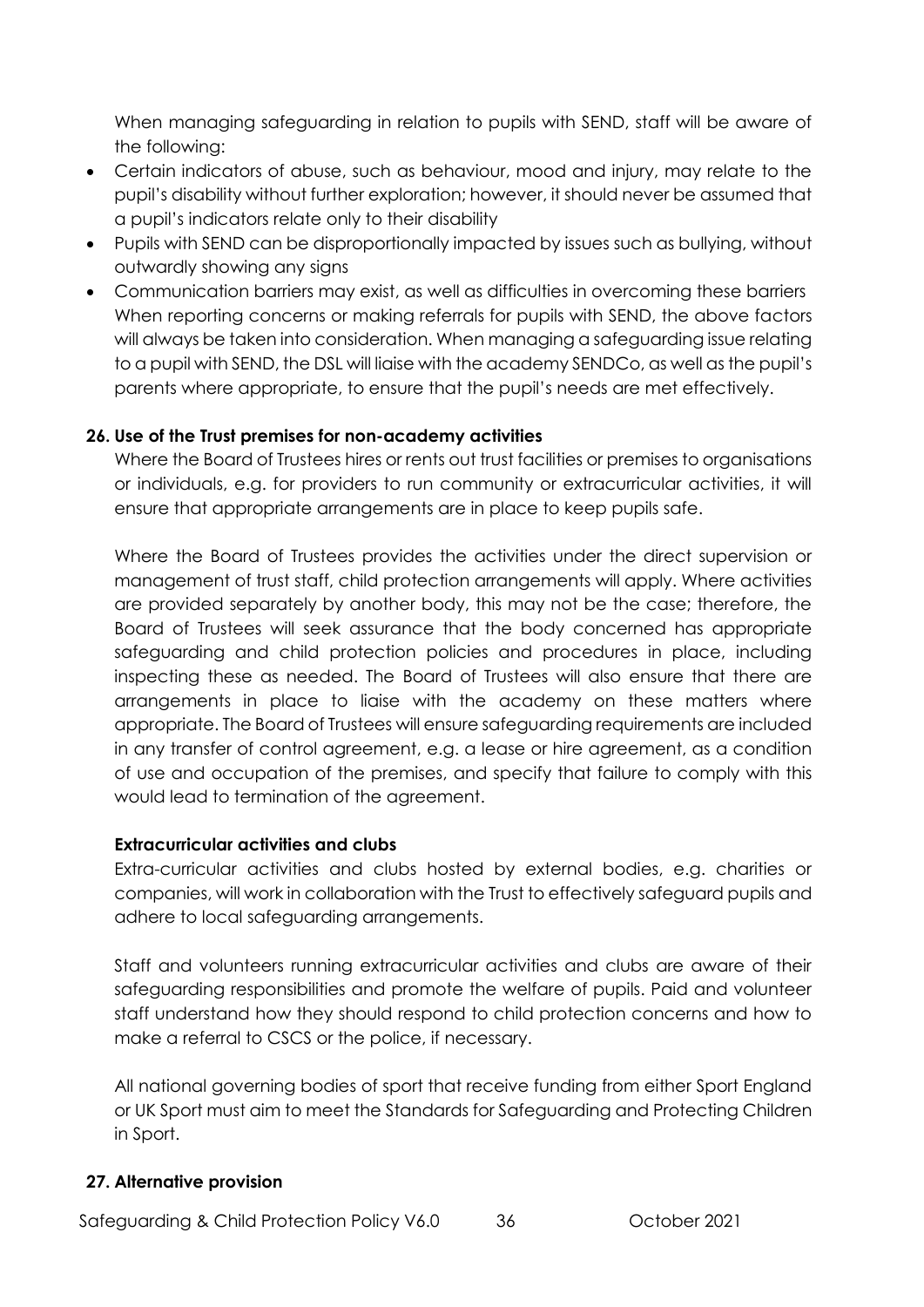The academy will remain responsible for a pupil's welfare during their time at an alternative provider.

When placing a pupil with an alternative provider, the academy will obtain written confirmation that the provider has conducted all relevant safeguarding checks on staff. Each Academy will ensure it follows its own process for regular and effective checks regarding the academic, social and emotional outcomes of the pupil attending the alternative provision.

## **28. Work experience**

When a pupil is sent on work experience, the academy will ensure that the provider has appropriate safeguarding policies and procedures in place. Please see the Trust's Careers, Education, Information and Guidance Policy.

## **29. Homestay exchange visits**

## **Academy-arranged homestays in UK**

Where the academy is arranging for a visiting child to be provided with care and accommodation in the UK in the home of a family to which the child is not related, the responsible adults are considered to be in regulated activity for the period of the stay. In such cases, the academy is the regulated activity provider; therefore, the academy will obtain all the necessary information required, including a DBS enhanced certificate with barred list information, to inform its assessment of the suitability of the responsible adults.

Where criminal record information is disclosed, the academy will consider, alongside all other information, whether the adult is a suitable host. In addition to the responsible adults, the academy will consider whether a DBS enhanced certificate should be obtained for anyone else aged over 16 in the household.

## **Academy-arranged homestays abroad**

The academy will liaise with partner schools to discuss and agree the arrangements in place for the visit. The academy will consider, on a case-by-case basis, whether to contact the relevant foreign embassy or High Commission of the country in question to ascertain what checks may be possible in respect of those providing homestay outside of the UK. The academy will use its professional judgement to assess whether the arrangements are appropriate and sufficient to safeguard every child involved in the exchange. Pupils will be provided with emergency contact details to use where an emergency occurs, or a situation arises that makes them feel uncomfortable.

## **Privately-arranged homestays**

Where a parent or pupil arranges their own homestay, this is a private arrangement and the academy is not the regulated activity provider.

## **Private fostering**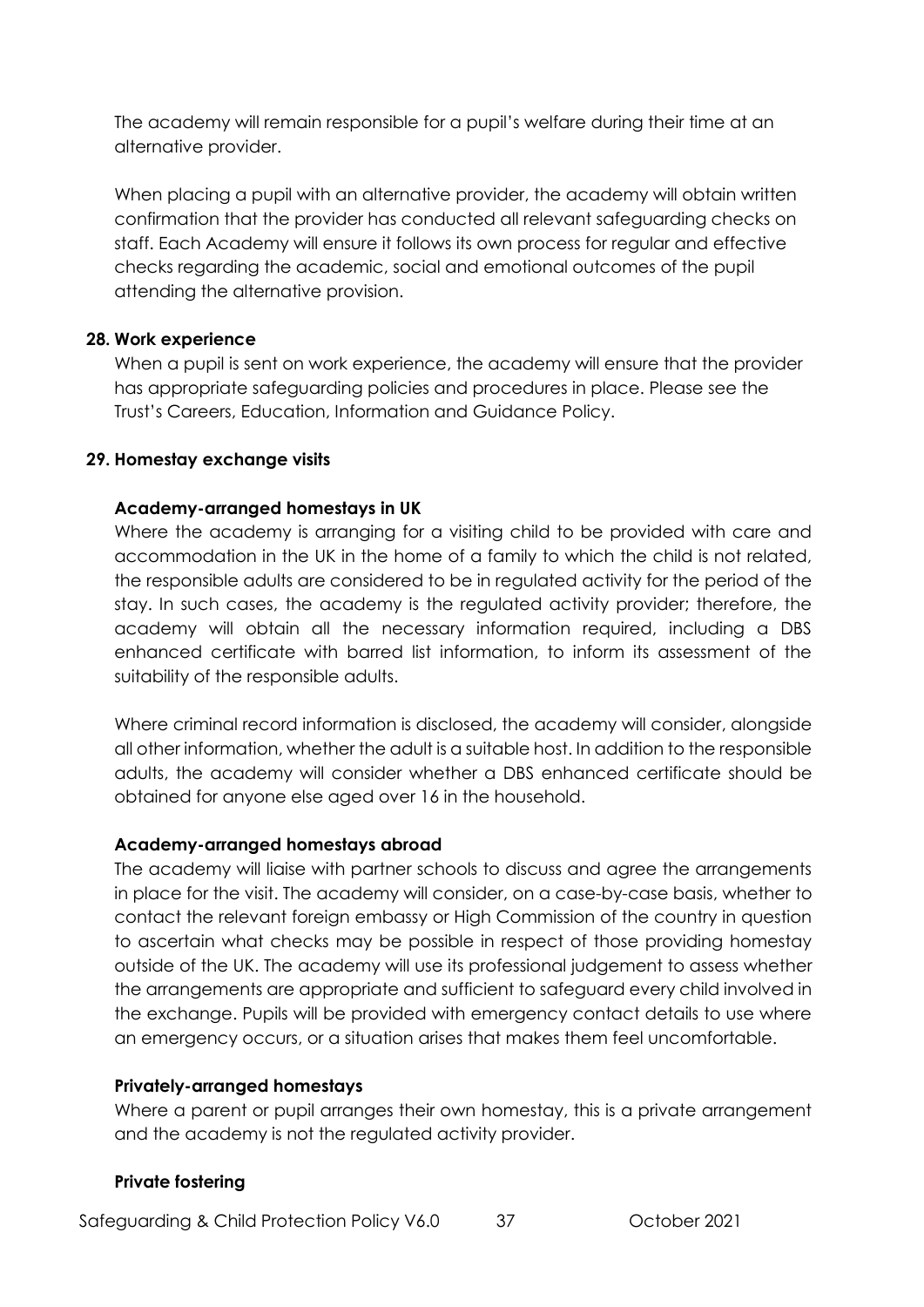Where a period of UK homestay lasts 28 days or more for a child aged under 16, or under 18 for a child with SEND, this may amount to private fostering under the Children Act 1989. Where the academy becomes aware of a pupil being privately fostered, they will notify the LA as soon as possible to allow the LA to conduct any necessary checks.

# **30. Concerns about pupils**

If a member of staff has any concern about a pupil's welfare, they will act on them immediately by speaking to the DSL or deputy DSL(s). All staff members are aware of the procedure for reporting concerns and understand their responsibilities in relation to confidentiality and information sharing, as outlined in the communication and confidentiality section of this policy.

Where the DSL is not available to discuss the concern with, staff members will contact the deputy DSL(s) with the matter. If a referral is made about a pupil by anyone other than the DSL, the DSL will be informed as soon as possible.

The LA will make a decision regarding what action is required within one working day of the referral being made and will notify the referrer. Staff are required to monitor a referral if they do not receive information from the LA regarding what action is necessary for the pupil. If the situation does not improve after a referral, the DSL will ask for reconsideration to ensure that their concerns have been addressed and that the situation improves for the pupil.

If early help is appropriate, the case will be kept under constant review. If the pupil's situation does not improve, a referral will be considered. All concerns, discussions and decisions made, as well as the reasons for making those decisions, will be recorded in writing by the DSL and kept securely on CPOM's.

If a pupil is in immediate danger, a referral will be made to CSCS and/or the police immediately. If a pupil has committed a crime, such as sexual violence, the police will be notified without delay.

Where there are safeguarding concerns, the academy will ensure that the pupil's wishes are always taken into account, and that there are systems available for pupils to provide feedback and express their views. When responding to safeguarding concerns, staff members will act calmly and supportively, ensuring that the pupil feels like they are being listened to and believed.

An inter-agency assessment will be undertaken where a child and their family could benefit from coordinated support from more than one agency. These assessments will identify what help the child and family require in preventing needs escalating to a point where intervention would be needed.

# **31. Managing referrals**

Safeguarding & Child Protection Policy V6.0 38 Cortober 2021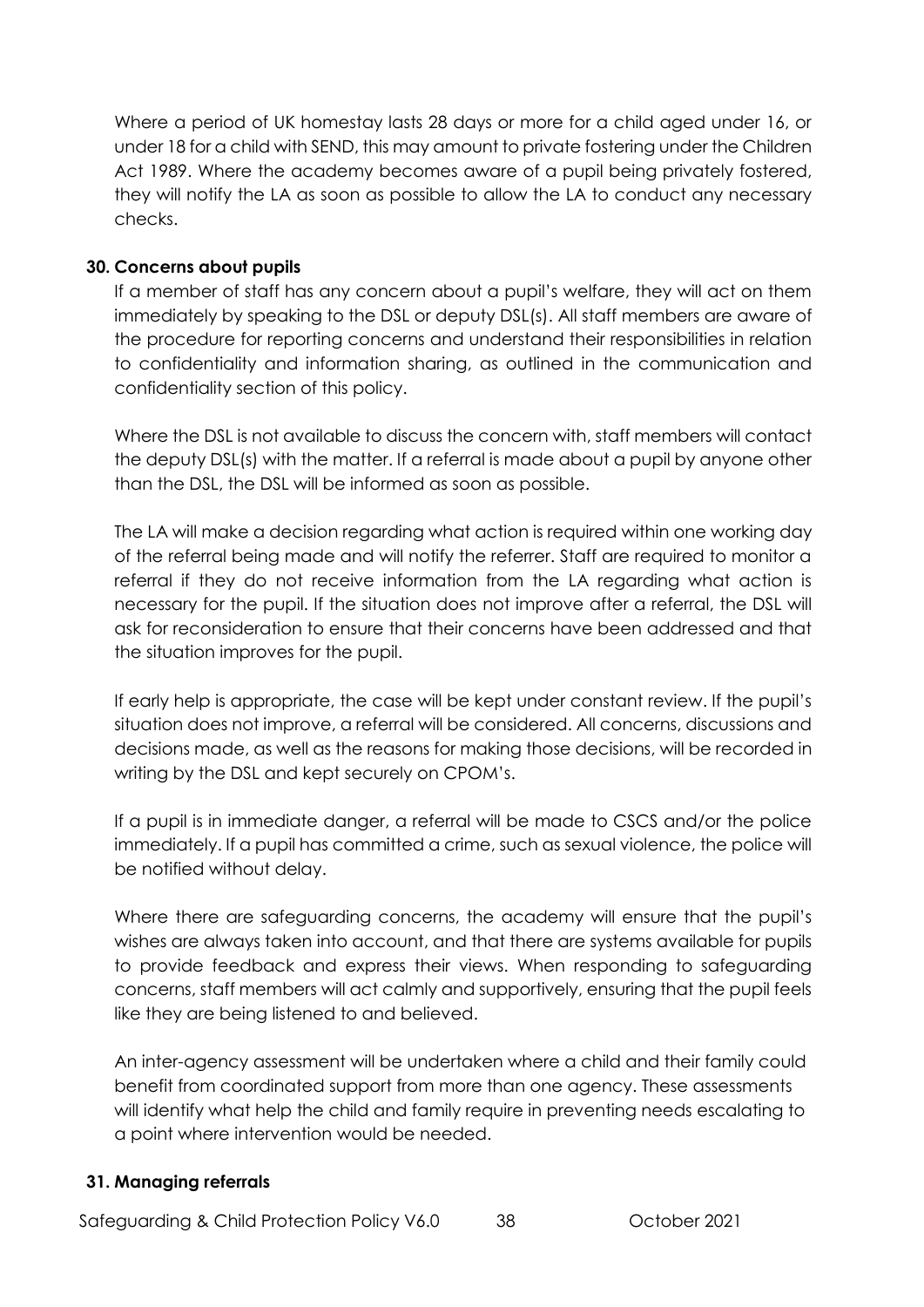The reporting and referral process outlined in **Appendix B** will be followed accordingly.

All staff members, in particular the DSL, will be aware of the LA's arrangements in place for managing referrals. The DSL will provide staff members with clarity and support where needed. When making a referral to CSCS or other external agencies, information will be shared in line with confidentiality requirements and will only be shared where necessary to do so.

The DSL will work alongside external agencies, maintaining continuous liaison, including multi-agency liaison where appropriate, in order to ensure the wellbeing of the pupils involved. The DSL will work closely with the police to ensure the academy does not jeopardise any criminal proceedings, and to obtain help and support as necessary.

Where a pupil has been harmed or is in immediate danger or at risk of harm, the referrer will be notified of the action that will be taken within one working day of a referral being made. Where this information is not forthcoming, the referrer will contact the assigned social worker for more information.

The academy will not wait for the start or outcome of an investigation before protecting the victim and other pupils: this applies to criminal investigations as well as those made by CSCS. Where CSCS decide that a statutory investigation is not appropriate, the academy will consider referring the incident again if it is believed that the pupil is at risk of harm. Where CSCS decide that a statutory investigation is not appropriate and the academy agrees with this decision, the academy will consider the use of other support mechanisms, such as early help and pastoral support.

At all stages of the reporting and referral process, the pupil will be informed of the decisions made, actions taken and reasons for doing so. Discussions of concerns with parents will only take place where this would not put the pupil or others at potential risk of harm. The academy will work closely with parents to ensure that the pupil, as well as their family, understands the arrangements in place, such as in-academy interventions, is effectively supported, and knows where they can access additional support.

## **32. Concerns about staff members and safeguarding practices**

If a staff member has concerns about another member of staff, they will be raised with the Principal.

If the concern is with regards to the principal, it will be referred to the chair of the education standards committee and the CEO.

If the concern is with regards to the CEO, it will be referred to the Chair of the Trustees.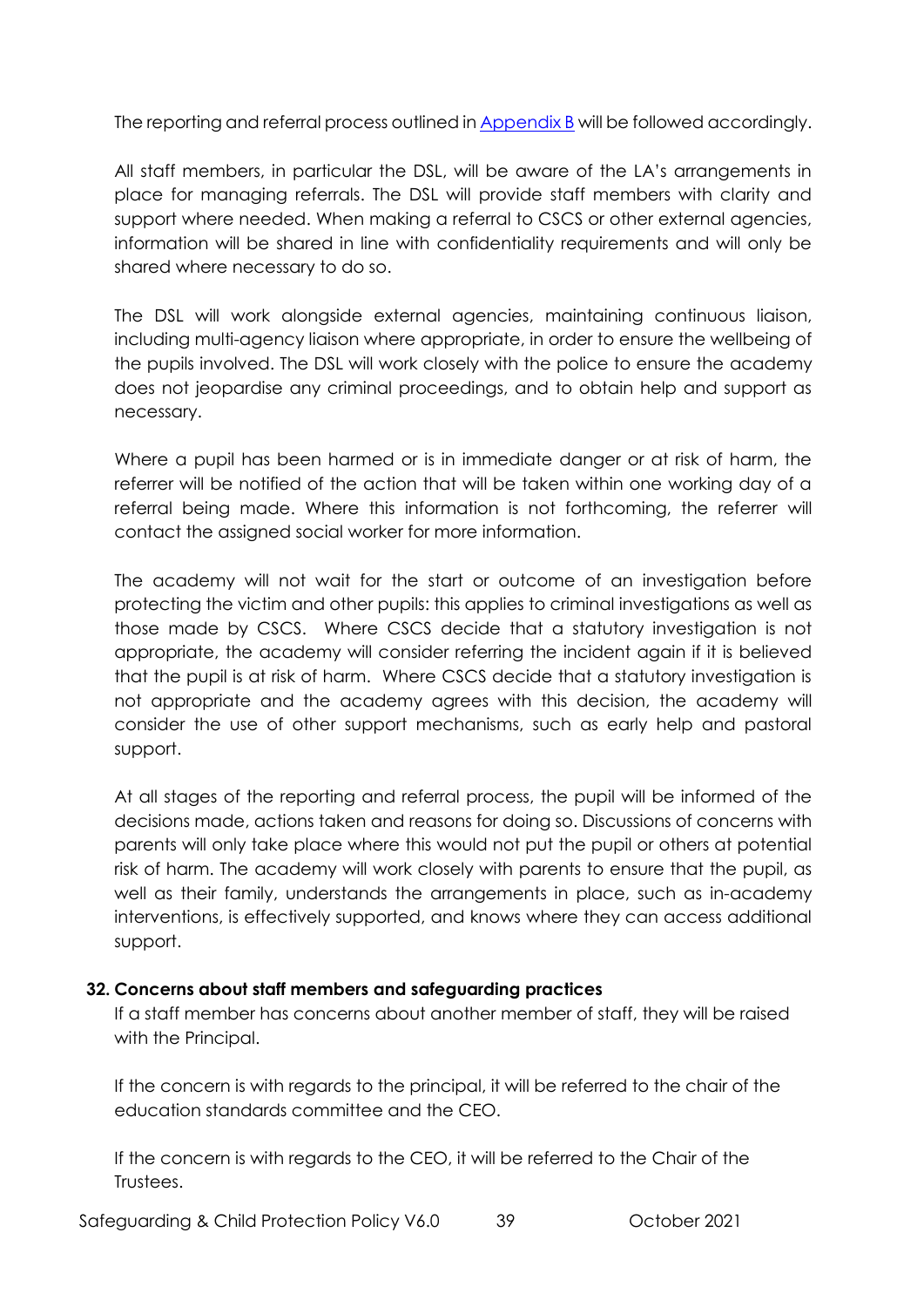Any concerns regarding the safeguarding practices at the academy will be raised with the SLT, and the necessary whistleblowing procedures will be followed, as outlined in the Whistleblowing Policy.

If a staff member feels unable to raise an issue with the SLT or via the procedures set out in the Whistleblowing Policy, they should access other whistleblowing channels such as the NSPCC whistleblowing helpline (0800 028 0285).

Any allegations of abuse made against staff members will be dealt with in accordance with the Trust's Managing Allegations against Staff Policy.

## **33. Dealing with allegations of abuse against staff**

All allegations against staff, supply staff, volunteers and contractors will be managed in line with the Trust's Allegations of Abuse Against Staff Policy – a copy of which will be provided to, and understood by, all staff. The academy will ensure all allegations against staff, including those who are not employees of the Trust, are dealt with appropriately and that the academy liaises with the relevant parties.

When managing allegations against staff, the academy will recognise the distinction between allegations that meet the harms threshold and allegations that do not, also known as "low-level concerns", as defined in the Allegations of Abuse Against Staff Policy. Allegations that meet the harms threshold include instances where staff have:

- Behaved in a way that has harmed a child, or may have harmed a child.
- Committed or possibly committed a criminal offence against or related to a child.
- Behaved towards a child in a way that indicates they may pose a risk of harm to children.
- Behaved, or may have behaved, in a way that indicates they may not be suitable to work with children.

The Trust has a legal duty to refer to the DBS anyone who has harmed, or poses a risk of harm, to a child or vulnerable adult where:

- the harm test is satisfied in respect of that individual.
- the individual has received a caution or conviction for a relevant offence, or if there is reason to believe that the individual has committed a listed relevant offence.
- the individual has been removed from working (paid or unpaid) in regulated activity, or would have been removed had they not left.

The DBS will consider whether to bar the person.

Referrals should be made as soon as possible, and ordinarily on conclusion of an investigation, when an individual is removed from regulated activity. This could include when an individual is suspended, redeployed to work that is not regulated activity, dismissed or when they have resigned.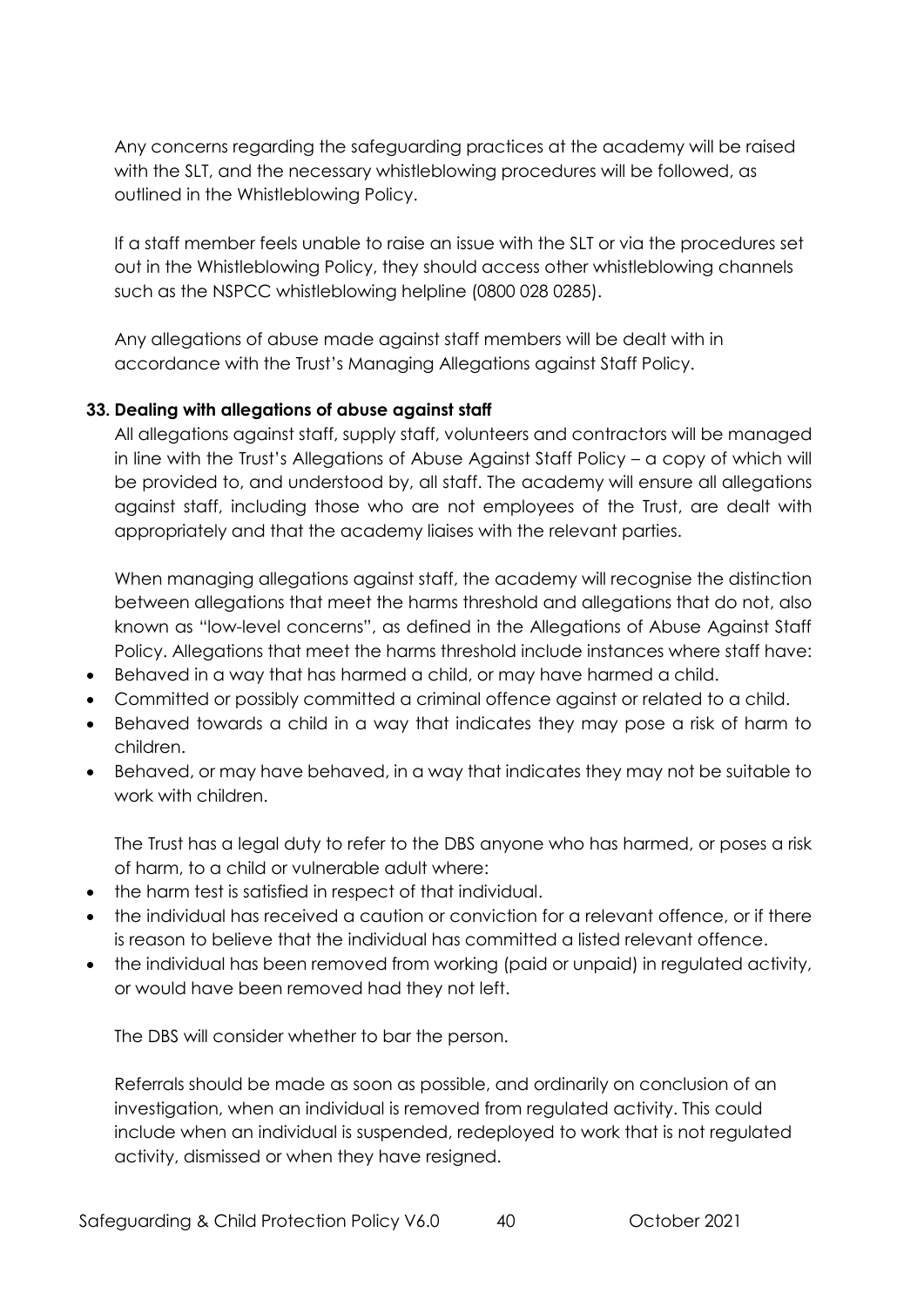#### **34. Communication and confidentiality**

All child protection and safeguarding concerns will be treated in the strictest of confidence in accordance with Trust data protection policies.

Where there is an allegation or incident of sexual abuse or sexual violence, the victim is entitled to anonymity by law; therefore, the academy will consult its policy and agree on what information will be disclosed to staff and others, in particular the alleged perpetrator and their parents. Where a report of sexual violence or sexual harassment is progressing through the criminal justice system, the academy will do all it can to protect the anonymity of the pupils involved in the case.

Concerns will only be reported to those necessary for its progression and reports will only be shared amongst staff members and with external agencies on a need-toknow basis. During the disclosure of a concern by a pupil, staff members will not promise the pupil confidentiality and will ensure that they are aware of what information will be shared, with whom and why.

Where it is in the public interest, and protects pupils from harm, information can be lawfully shared without the victim's consent, e.g. if doing so would assist the prevention, detection or prosecution of a serious crime. Before doing so, the DSL will weigh the victim's wishes against their duty to protect the victim and others. Where a referral is made against the victim's wishes, it is done so carefully with the reasons for the referral explained to the victim and specialist support offered.

Depending on the nature of a concern, the DSL will discuss the concern with the parents of the pupils involved. Discussions with parents will not take place where they could potentially put a pupil at risk of harm. Discussion with the victim's parents will relate to the arrangements being put in place to safeguard the victim, with the aim of understanding their wishes in terms of support arrangements and the progression of the report. Discussion with the alleged perpetrator's parents will have regards to the arrangements that will impact their child, such as moving classes, with the reasons behind decisions being explained and the available support discussed. External agencies will be invited to these discussions where necessary.

Where confidentiality or anonymity has been breached, the academy will implement the appropriate disciplinary procedures as necessary and will analyse how damage can be minimised and future breaches be prevented.

Where a pupil is leaving the academy, the DSL will consider whether it is appropriate to share any information with the pupil's new provider, in addition to the child protection file, that will allow the new provider to support the pupil and arrange appropriate support for their arrival.

## **35. Safer recruitment**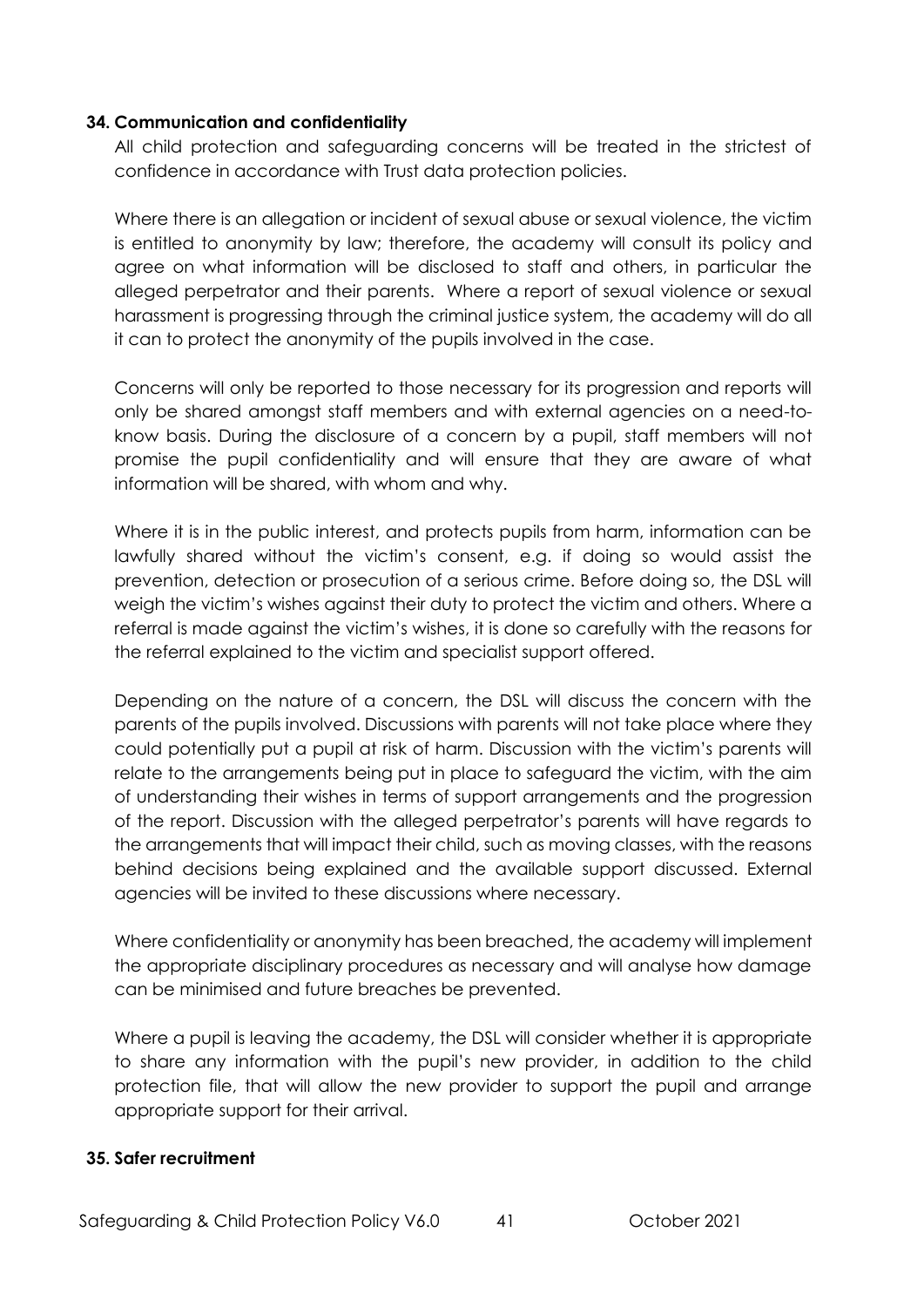The Trust's full policy and procedures for safer recruitment are outlined in the Safer Recruitment Policy.

An enhanced DBS check with barred list information will be undertaken for all staff members engaged in regulated activity. A person will be considered to be in 'regulated activity' if, as a result of their work, they:

- Are responsible on a daily basis for the care or supervision of children.
- Regularly work in the academy at times when children are on the premises.
- Regularly come into contact with children under 18 years of age. The DfE's [DBS Workforce Guides](https://www.gov.uk/government/publications/dbs-workforce-guidance) will be consulted when determining whether a position fits the child workforce criteria.

The Board of Trustees will ensure the appropriate pre-employment checks are conducted for all prospective employees, including internal candidates and candidates who have lived or worked outside the UK.

The appropriate DBS and suitability checks will be carried out for all governors, volunteers, and contractors.

## **Staff suitability**

All centres providing care for pupils under the age of eight must ensure that staff and volunteers working in these settings are not disqualified from doing so under the Childcare (Disqualification) and Childcare (Early Years Provision Free of Charge) (Extended Entitlement) (Amendment) Regulations 2018. A person may be disqualified if they:

- Have certain orders or other restrictions placed upon them.
- Have committed certain offences.

All staff members are required to sign the declaration form provided in the appendices of this policy confirming that they are not disqualified from working in a school environment. A disqualified person will not be permitted to continue working at the trust, unless they apply for and are granted a waiver from Ofsted. The trust will provide support with this process.

## **Ongoing suitability**

Following appointment, consideration will be given to staff and volunteers' ongoing suitability – to prevent the opportunity for harm to children or placing children at risk.

## **Referral to the DBS**

The trust will refer to the DBS anyone who has harmed a child or poses a risk of harm to a child, or if there is reason to believe the member of staff has committed an offence and has been removed from working in regulated activity. The duty will also apply in circumstances where an individual is deployed to another area of work that is not in regulated activity or they are suspended.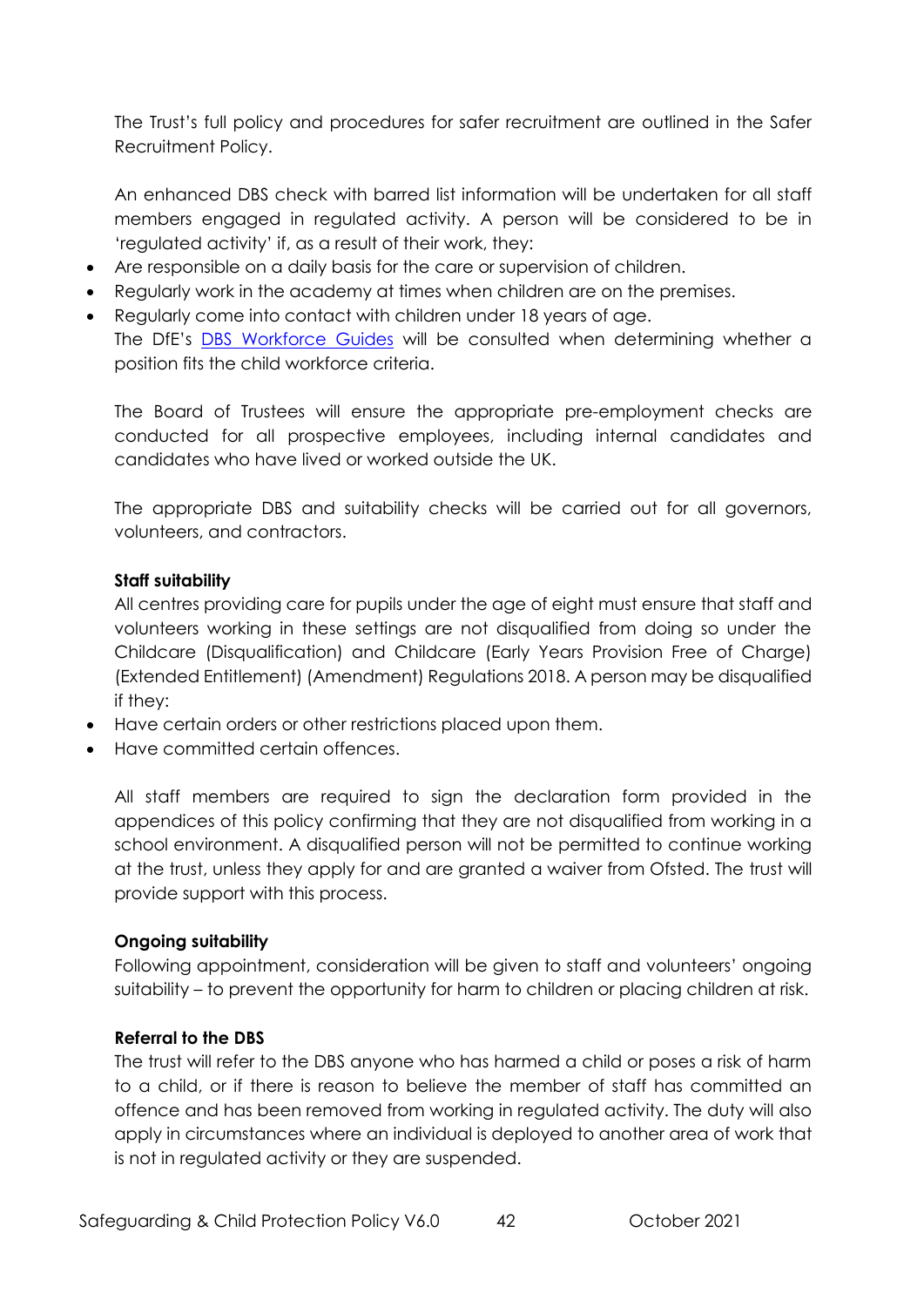## **36. Single central record (SCR)**

The trust keeps an SCR which records all staff, including agency and third-party supply staff, and teacher trainees on salaried routes, who work at each academy.

All members of the proprietor body are also recorded on the SCR.

The Trust holds a central SCR containing information that is easily accessible and recorded in such a way that allows for details for each individual academy to be provided separately, and without delay, to all who need to see it, including Ofsted.

The following information is recorded on the SCR:

- An identity check.
- A barred list check.
- An enhanced DBS check.
- A prohibition from teaching check.
- A check of professional qualifications, where required.
- A check to determine the individual's right to work in the UK.
- Additional checks for those who have lived or worked outside of the UK.
- Whether the employee's position involves relevant activity, i.e. regularly caring for, training, supervising or being solely in charge of persons aged under 18.
- A section 128 check for those in management positions.

For agency and third-party supply staff, the trust will also record whether written confirmation from the employment business supplying the member of staff has been received which indicates that all the necessary checks have been conducted and the date that confirmation was received.

If any checks have been conducted for volunteers, this will also be recorded on the SCR. If risk assessments are conducted to assess whether a volunteer should be subject to an enhanced DBS check, the risk assessment will be recorded.

Written confirmation that supply agencies have completed all relevant checks will also be included.

The trust is free to record any other information it deems relevant.

The details of an individual will be removed from the SCR once they no longer work for the trust.

## **37. Training**

Staff members will undergo safeguarding and child protection training at induction, which will be updated on an annual basis and/or whenever there is a change in legislation.

The induction training will cover:

• The Child Protection and Safeguarding Policy.

Safeguarding & Child Protection Policy V6.0 43 Cortober 2021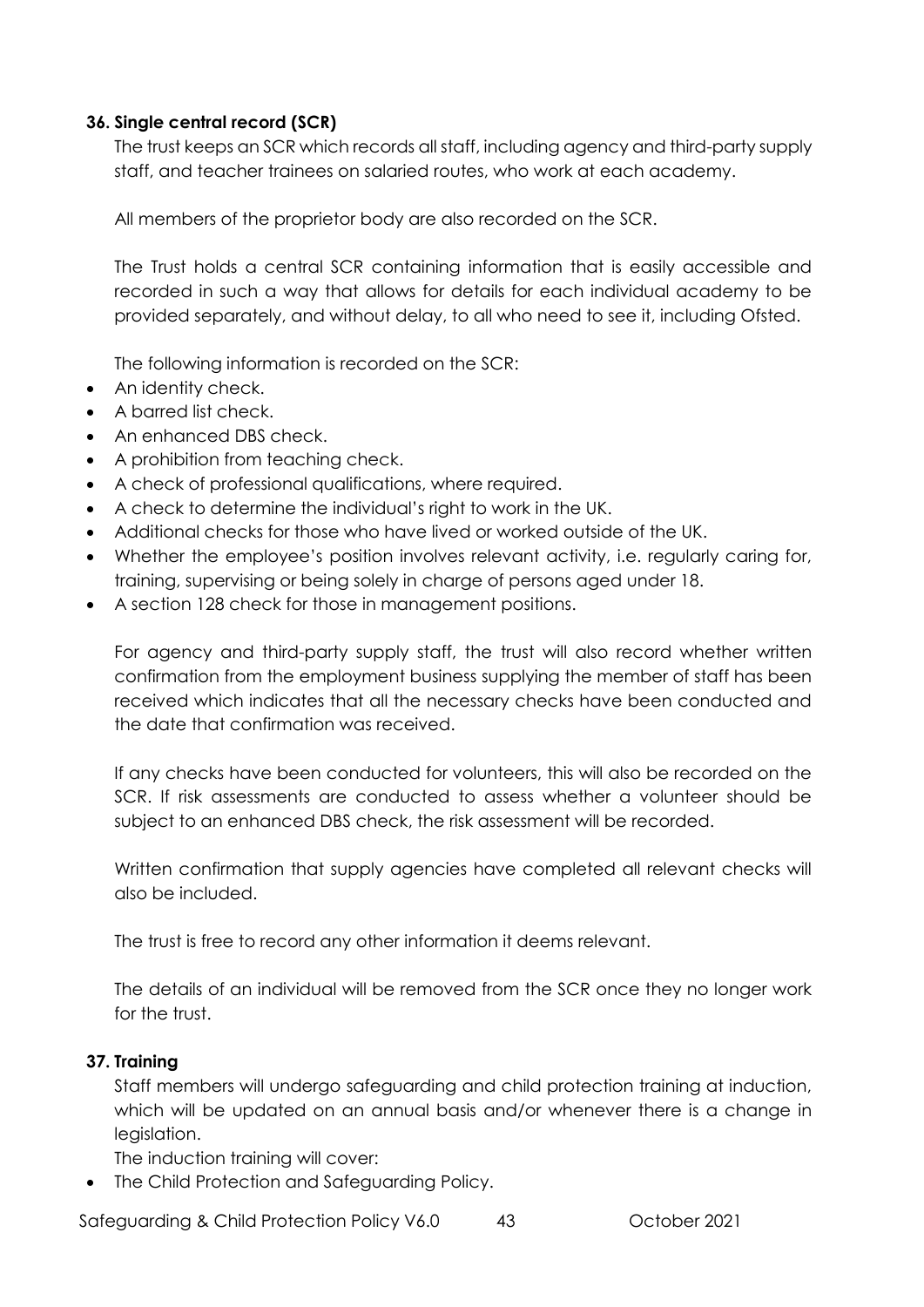- The Peer-on-Peer Abuse Policy and procedures.
- The Staff Code of Conduct.
- Part one of 'Keeping children safe in education' (KCSIE) (or Annex A, if appropriate).
- The Behaviour Policy.
- The Children Missing Education Policy, including the safeguarding response to children who go missing from education.
- Appropriate child protection and safeguarding training, including online safety training.
- Information about the role and identity of the DSL and deputy DSL(s).

All staff members will also receive regular safeguarding and child protection updates as required, but at least annually. Training will cover, at a minimum:

- The issues surrounding sexual violence and sexual harassment.
- Contextual safeguarding.
- How to keep LAC and PLAC safe.
- CCE and the need to refer cases to the National Referral Mechanism.
- Updated online safety training.

Staff will receive opportunities to contribute towards and inform the safeguarding arrangements in the academy.

The DSL and deputy DSL(s) will undergo child protection and safeguarding training, and update this training at least every two years. The DSL and deputy DSL(s) will also obtain access to resources and attend any relevant or refresher training courses, ensuring they keep up-to-date with any developments relevant to their role. This will include training to understand:

- The assessment process for providing early help and statutory intervention, including local criteria for action and CSCS referral arrangements.
- How LAs conduct child protection case conferences and a child protection review conferences, to enable the DSL to attend and contribute to these effectively when required.
- The importance of providing information and support to CSCS.
- The lasting impact that adversity and trauma can have.
- How to be alert to the specific needs of children in need, pupils with SEND and/or relevant health conditions, and young carers.
- The importance of internal and external information sharing.
- The Prevent duty.
- The risks associated with online safety, including the additional risks faced online by pupils with SEND.

# **38. Monitoring and review**

This policy is reviewed at least annually. This policy will be updated as needed to ensure it is up to date with safeguarding issues as they emerge and evolve, including any lessons learnt.

Safeguarding & Child Protection Policy V6.0 44 Cortober 2021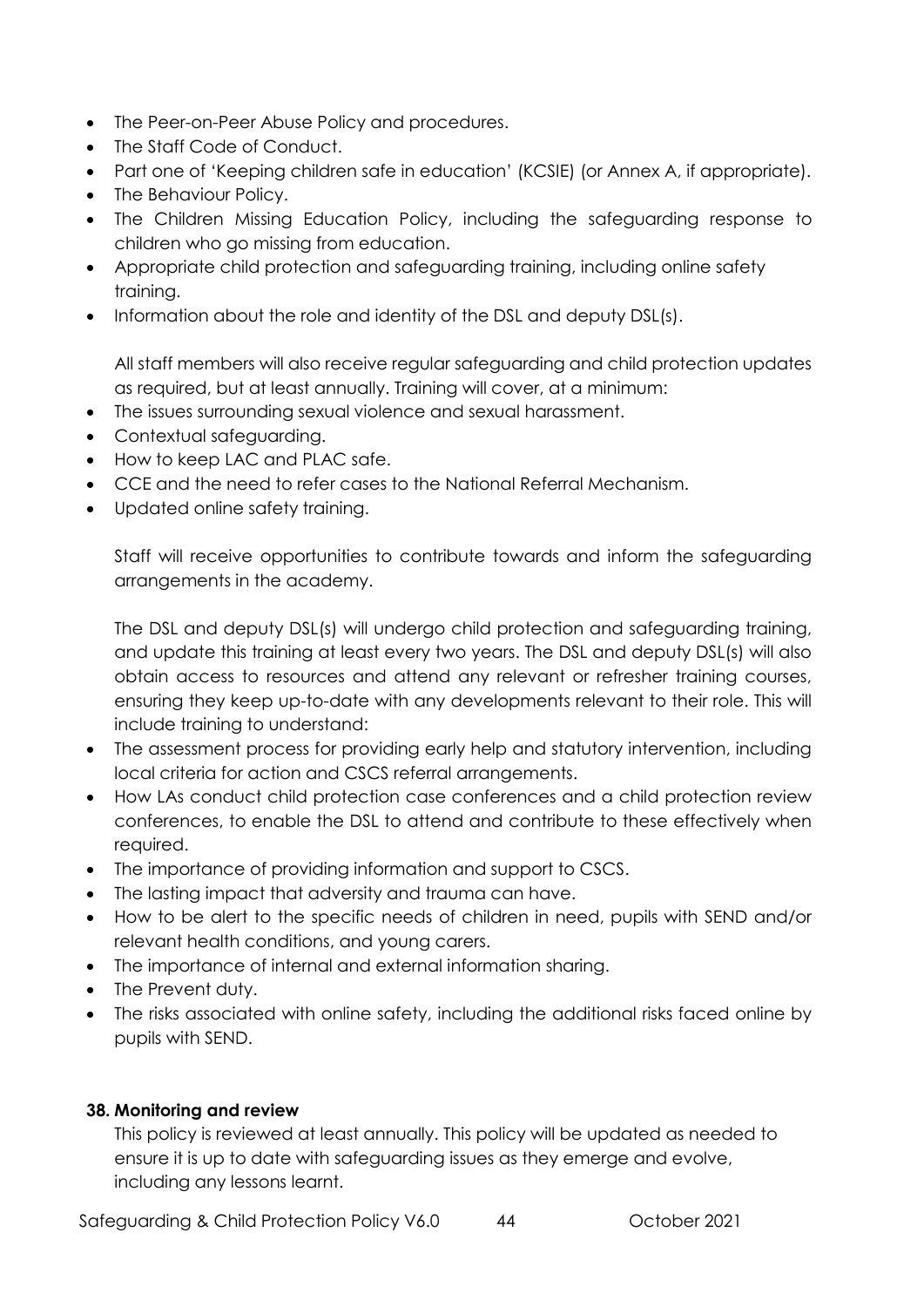Any changes made to this policy will be communicated to all members of staff and those responsible for governance. All members of staff are required to familiarise themselves with all processes and procedures outlined in this policy as part of their induction programme. The next scheduled review date for this policy is September 2022.

# **39. Public Sector Equality Duty (Equality Act 2010)**

In preparing or amending this policy, the author has given due regard to the Public Sector Equality Duty; that is, they have considered any potential impact on people who share certain protected characteristics. These protected characteristics are defined as: race, disability, sex, age, religion or belief, sexual orientation, pregnancy and maternity and gender reassignment.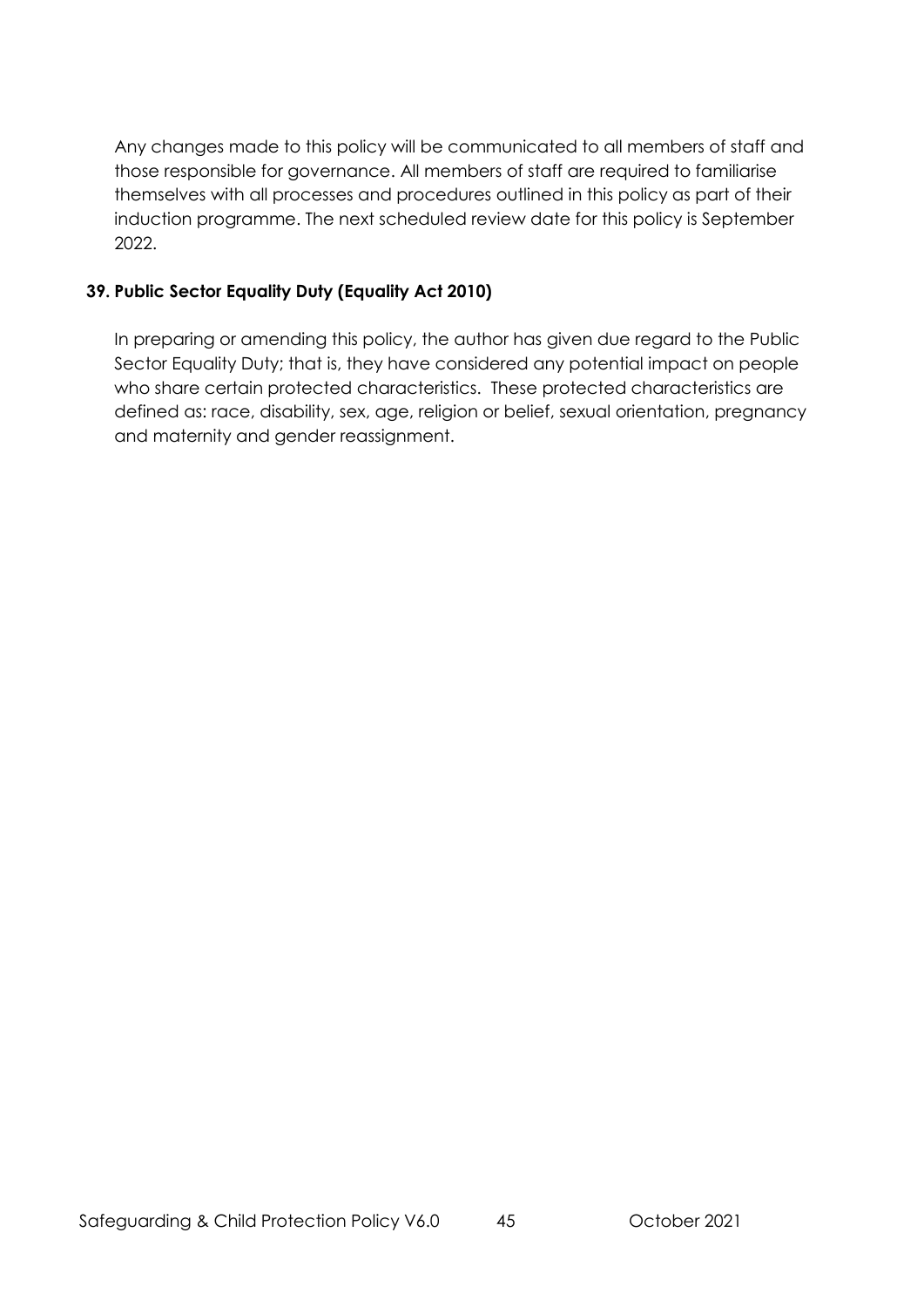# **Appendix a - Staff Disqualification Declaration**

| Name of academy:                                                                                                                                                                                                                                                                                                                                                                                                               |                                         |                          |  |  |
|--------------------------------------------------------------------------------------------------------------------------------------------------------------------------------------------------------------------------------------------------------------------------------------------------------------------------------------------------------------------------------------------------------------------------------|-----------------------------------------|--------------------------|--|--|
| Name of staff member:                                                                                                                                                                                                                                                                                                                                                                                                          | Position:                               |                          |  |  |
| <b>Orders and other restrictions</b>                                                                                                                                                                                                                                                                                                                                                                                           |                                         | <b>Circle one option</b> |  |  |
| Have any orders or other determinations related to childcare<br>been made in respect of you?                                                                                                                                                                                                                                                                                                                                   |                                         | Yes/No                   |  |  |
| Have any orders or other determinations related to childcare<br>been made in respect of a child in your care?                                                                                                                                                                                                                                                                                                                  |                                         | Yes/No                   |  |  |
| Have any orders or other determinations been made which<br>prevent you from being registered in relation to childcare,<br>children's homes or fostering?                                                                                                                                                                                                                                                                       | Yes/No                                  |                          |  |  |
| Are there any other relevant orders, restrictions or prohibitions in<br>respect of you as set out in Schedule 1 of the Childcare<br>(Disqualification) Regulations 2009?                                                                                                                                                                                                                                                       |                                         | Yes/No                   |  |  |
| Are you barred from working with children by the DBS?                                                                                                                                                                                                                                                                                                                                                                          |                                         | Yes/No                   |  |  |
| Are you prohibited from teaching?                                                                                                                                                                                                                                                                                                                                                                                              |                                         | Yes/No                   |  |  |
|                                                                                                                                                                                                                                                                                                                                                                                                                                | <b>Specified and statutory offences</b> |                          |  |  |
| Have you ever been cautioned, reprimanded, given a warning for or convicted of:                                                                                                                                                                                                                                                                                                                                                |                                         |                          |  |  |
| Any offence against or involving a child (person under the<br>age of 18)?                                                                                                                                                                                                                                                                                                                                                      |                                         | Yes/No                   |  |  |
| Any violent or sexual offence against an adult?                                                                                                                                                                                                                                                                                                                                                                                |                                         | Yes/No                   |  |  |
| Any offence under The Sexual Offences Act 2003?                                                                                                                                                                                                                                                                                                                                                                                |                                         | Yes/No                   |  |  |
| Any other relevant offence?                                                                                                                                                                                                                                                                                                                                                                                                    |                                         | Yes/No                   |  |  |
| Have you ever been cautioned, reprimanded for or convicted of<br>a similar offence in another country?                                                                                                                                                                                                                                                                                                                         |                                         | Yes/No                   |  |  |
|                                                                                                                                                                                                                                                                                                                                                                                                                                | <b>Disqualification by association</b>  |                          |  |  |
| To the best of your knowledge, is anyone in your household<br>disqualified from working with children under the regulations? This<br>includes the person having an Order of Restriction, as outlined in<br>Yes/No<br>the 'Orders and other restrictions' section, against them or having<br>been cautioned, reprimanded, given a warning for or convicted<br>of any offence in the 'Specified and statutory offences' section. |                                         |                          |  |  |
|                                                                                                                                                                                                                                                                                                                                                                                                                                | <b>Provision of information</b>         |                          |  |  |
| If you have answered yes to any of the questions above, provide details below in respect of<br>yourself, or, where relevant, the member of your household concerned. You may provide this<br>information separately, but you must do so without delay.                                                                                                                                                                         |                                         |                          |  |  |
| Details of the order restriction, conviction or caution:                                                                                                                                                                                                                                                                                                                                                                       |                                         |                          |  |  |
| The date(s) of the<br>above:                                                                                                                                                                                                                                                                                                                                                                                                   |                                         |                          |  |  |
| The relevant court(s) or<br>body/bodies):                                                                                                                                                                                                                                                                                                                                                                                      |                                         |                          |  |  |
| You should also provide a copy of the relevant order, caution, conviction, etc. In relation to                                                                                                                                                                                                                                                                                                                                 |                                         |                          |  |  |
| cautions/convictions, a DBS Certificate may be provided.<br><b>Declaration</b>                                                                                                                                                                                                                                                                                                                                                 |                                         |                          |  |  |
| In signing this form, I confirm that the information provided is true to the best of my knowledge and<br>that:                                                                                                                                                                                                                                                                                                                 |                                         |                          |  |  |
| I understand my responsibilities to safeguard children.<br>I understand that I must notify my principal immediately of anything that affects my suitability                                                                                                                                                                                                                                                                    |                                         |                          |  |  |
| to work within the academy. This includes any cautions, warnings, convictions, orders or other                                                                                                                                                                                                                                                                                                                                 |                                         |                          |  |  |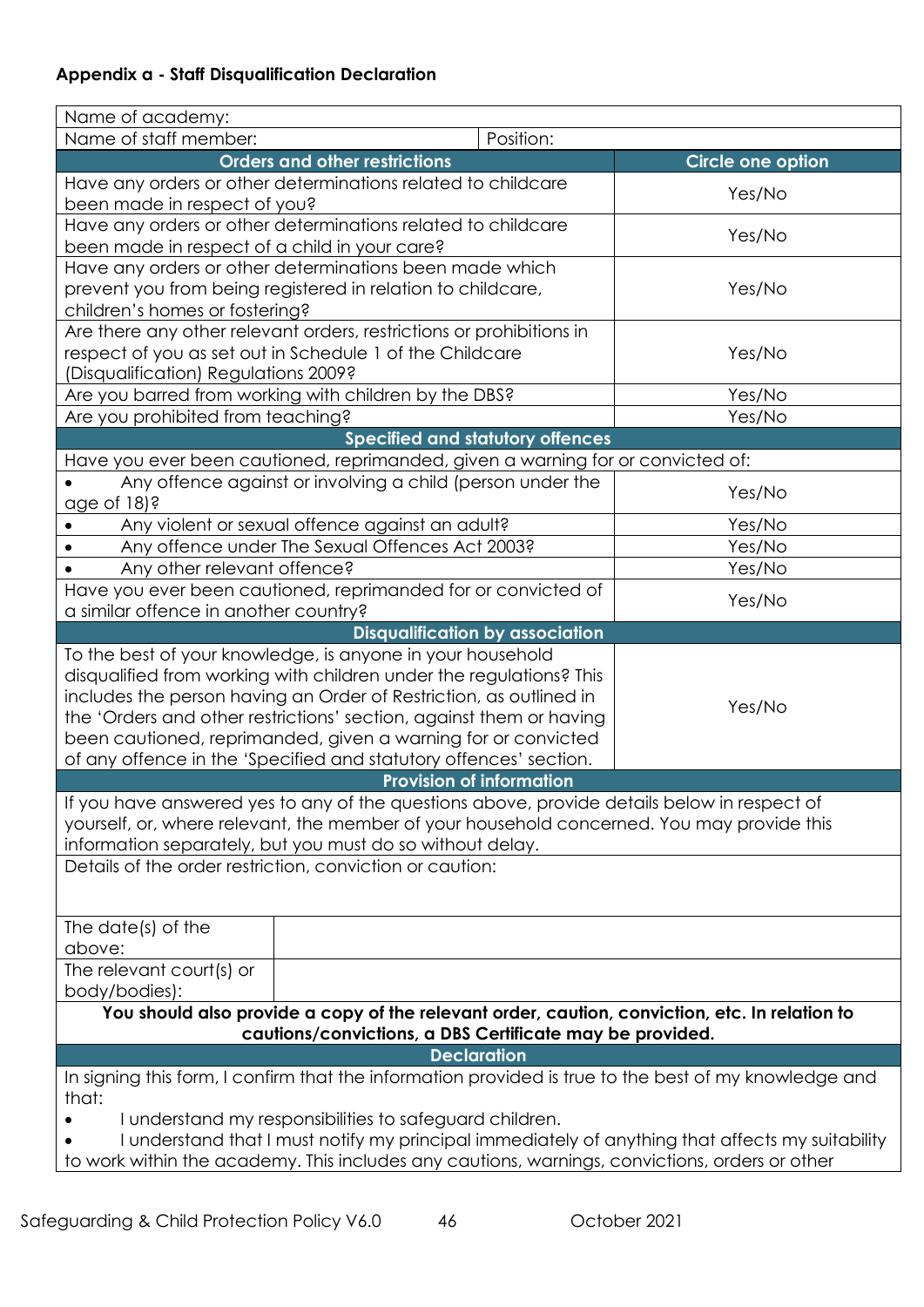| determinations made in respect of me or a member of my household that would render me |  |  |  |
|---------------------------------------------------------------------------------------|--|--|--|
| disqualified from working with children.                                              |  |  |  |
| Signed:                                                                               |  |  |  |
| Print                                                                                 |  |  |  |
| name:                                                                                 |  |  |  |
| Date:                                                                                 |  |  |  |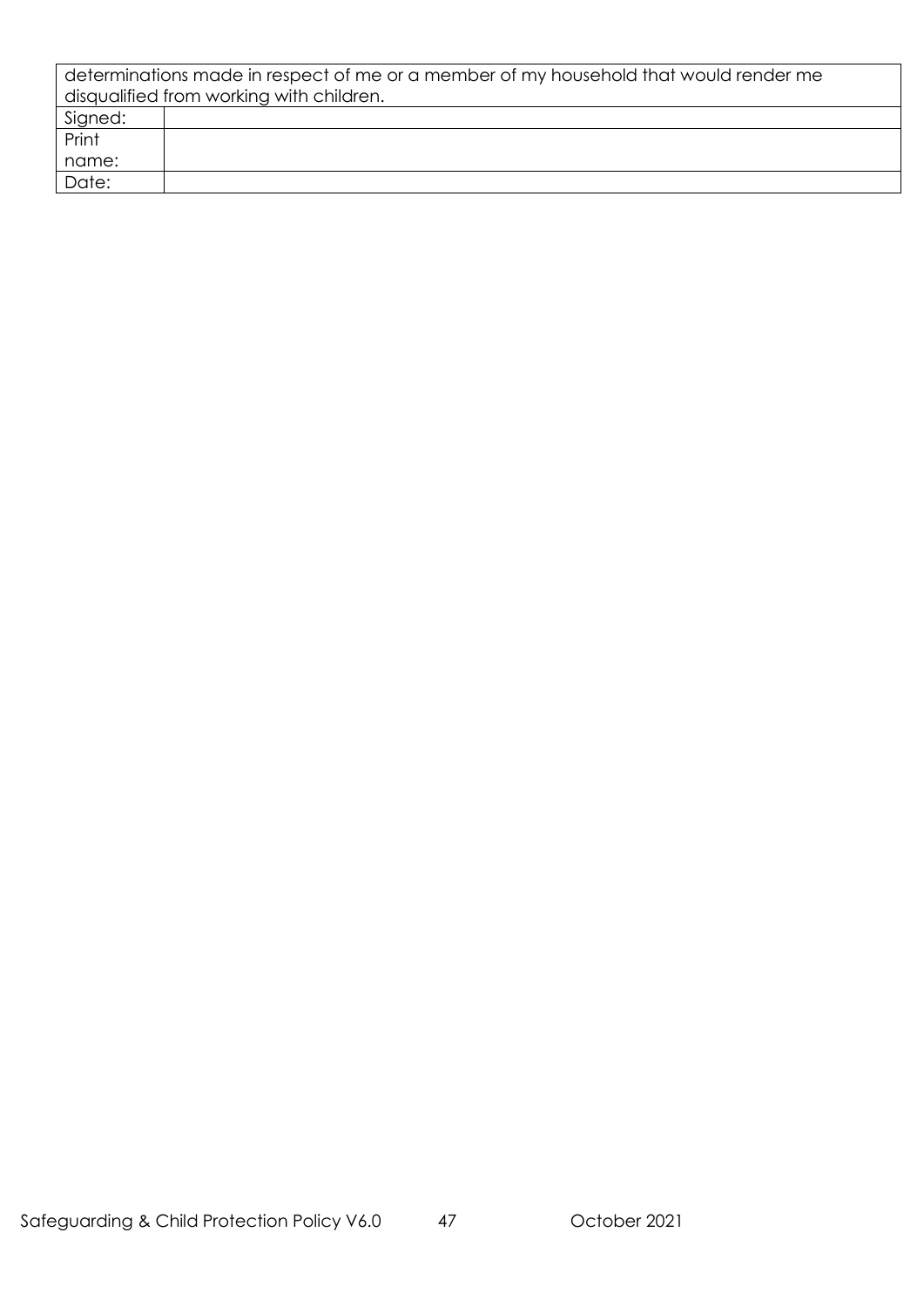## **Appendix b – Referral Process**

#### **Actions where there are concerns about a child** From KCSIE 2021 page 23

The actions taken by the academy are outlined in red, whereas actions taken by another agency are outlined in blue.



- 1. In cases which also involve a concern or allegation of abuse against a staff member, see Part Four of KCSIE 2021
- 2. Early help means providing support as soon as a problem emerges at any point in a child's life. Where a child would benefit from co-ordinated early help, an early help inter-agency

Safeguarding & Child Protection Policy V6.0 48 Correction Policy V6.0 48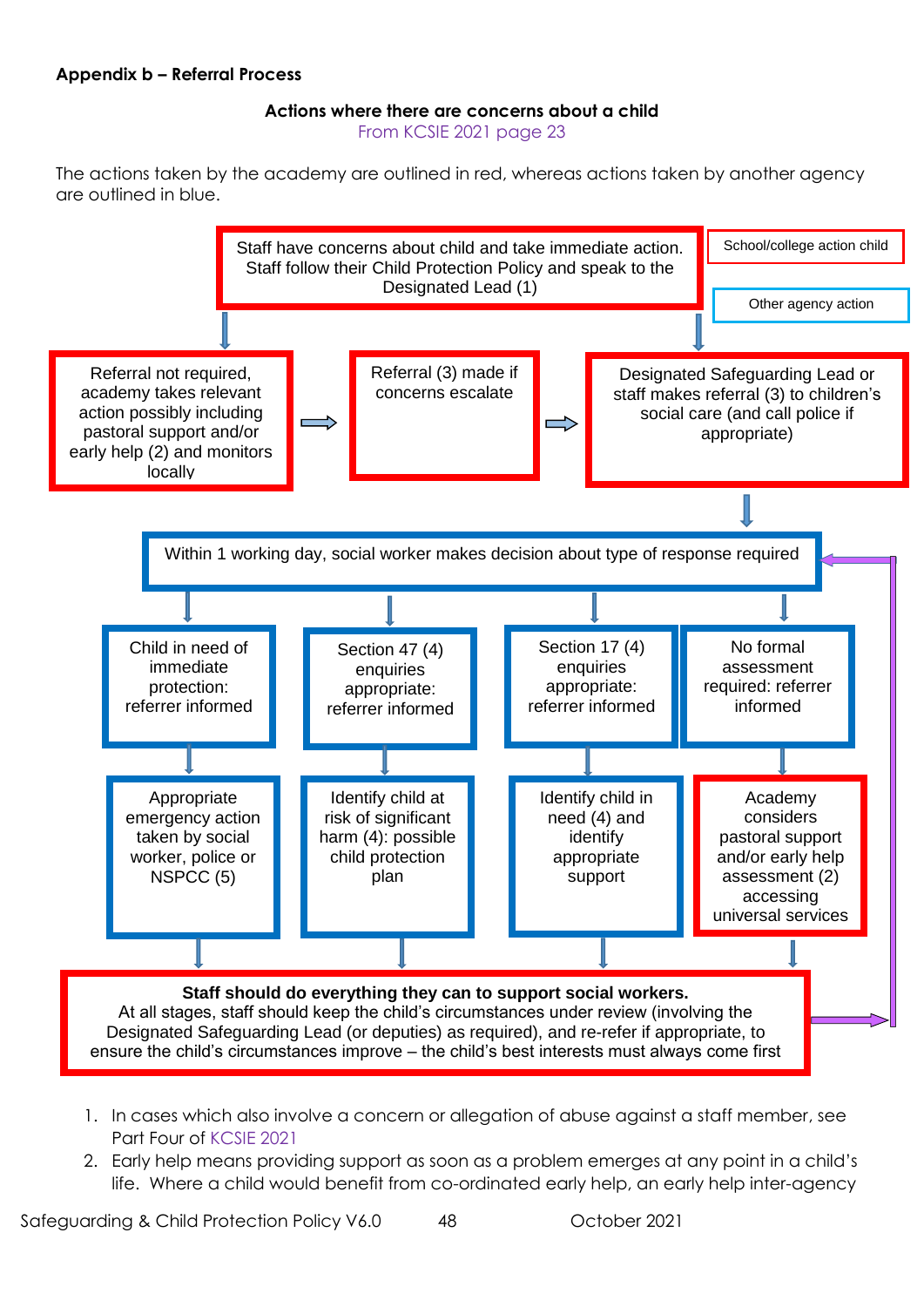assessment should be arranged. Chapter One of [Working Together to Safeguard Children](https://www.gov.uk/government/publications/working-together-to-safeguard-children--2) provides detailed guidance on the early help process.

- 3. Referrals should follow the process set out in the local threshold document and local protocol for assessment. Chapter one of [Working Together to Safeguard Children](https://www.gov.uk/government/publications/working-together-to-safeguard-children--2)
- 4. Under the Children Act 1989, local authorities are required to provide services for children in need for the purposes of safeguarding and promoting their welfare. Children in need may be assessed under section 17 of the Children Act 1989. Under section 47 of the Children Act 1989, where a local authority has reasonable cause to suspect that a child is suffering or likely to suffer significant harm, it has a duty to make enquiries to decide whether to take action to safeguard or promote the child's welfare. Full details are in Chapter One of [Working Together to Safeguard Children](https://www.gov.uk/government/publications/working-together-to-safeguard-children--2)
- 5. This could include applying for an Emergency Protection Order (EPO)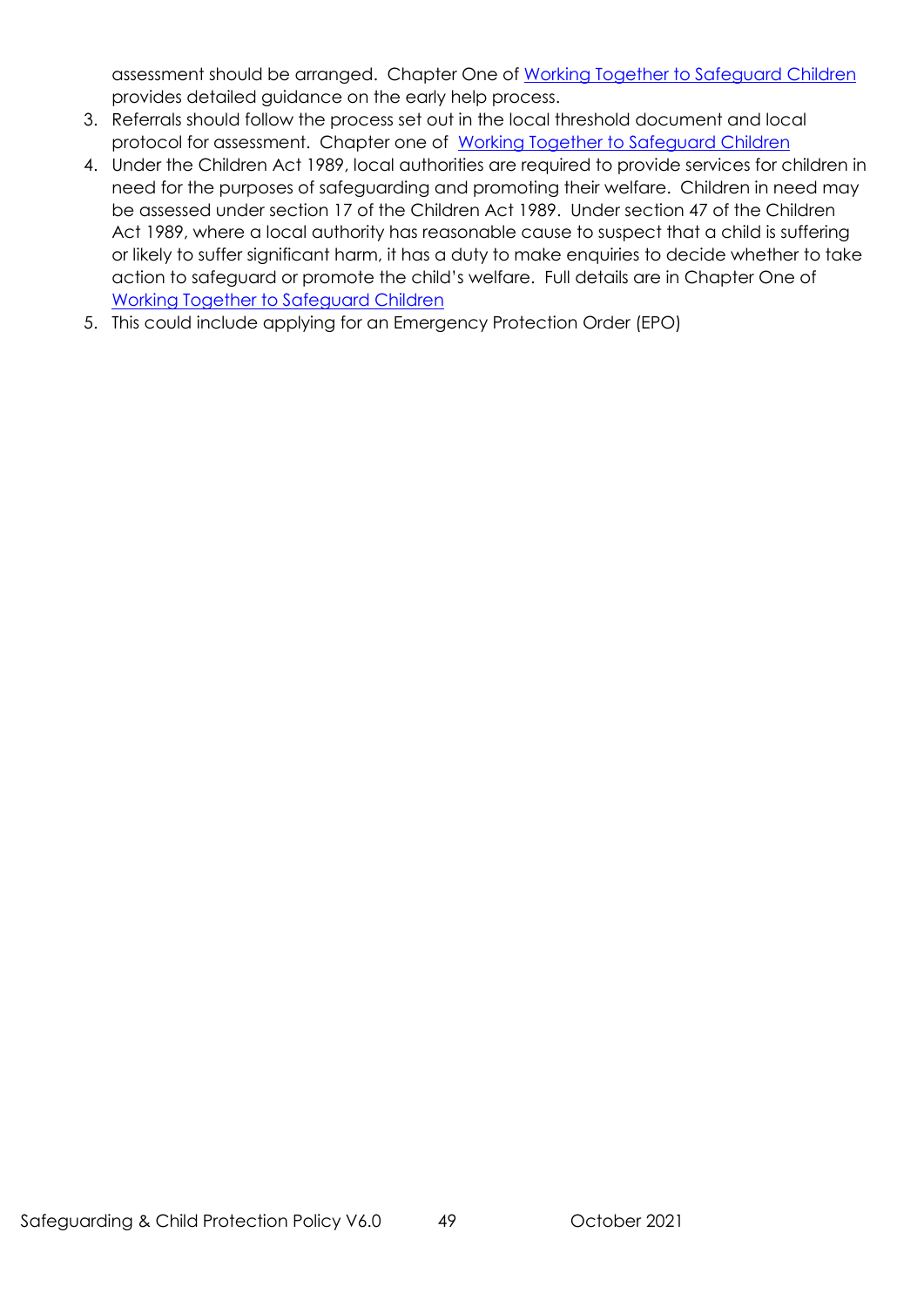# **Appendix c - Guidance/Supervision/Support Policy (For staff working with safeguarding issues in academies.)**

# **Definition of supervision and mentoring**

Supervision can mean different things to different people but essentially it is an activity that brings skilled supervisors and practitioners together in order to reflect upon their practice. "Supervision aims to identify solutions to problems, improve practice and increase understanding of professional issues" UKCC (1996).

Mentoring can be defined as: 'An experienced person in a company or educational institution who trains and supports new employees or pupils".

The document, 'Working Together to Safeguard Children' (2015) states; organisations should provide "appropriate supervision and support for staff, including undertaking safeguarding training."

There are various models or approaches to supervision and mentoring; one-to-one, group, or peer supervision. The choice of approach will depend upon a number of factors, including personal choice, access to support, length of experience, qualifications, availability of groups etc.

## **Purpose**

- Review workloads, if needed
- A place where a member of staff can be challenged supportively and constructively within mutually agreed and accepted boundaries
- Issues relating to the work place and to working practices can be identified and discussed
- Achievements are identified and celebrated
- Emotional well-being/work life balance is considered
- A place to offload

## **Structure**

Supervision in the academy may be offered both internally and /or externally. Internal supervision – Ideally, safeguarding supervision should always be carried out by the named Designated Safeguarding Lead for child protection (DSL) in the academy, but in larger academies this may need to be delegated to other key staff with safeguarding responsibilities, such as Year Heads or Pastoral Leaders. Supervision for the DSL should be carried out by the Principal, or where the DSL is the Principal, the Safeguarding ESC link or a colleague Principal.

Supervision should be undertaken with designated staff responsible for or working with identified vulnerable children and/or their families. It should include all staff working with children who are subject to a child protection or child in need plan, children with social care involvement, children looked after (LAC) and children subject to an Early Help Assessment.

| Who might need safeguarding supervision              | Who might provide safeguarding supervision  |  |  |  |
|------------------------------------------------------|---------------------------------------------|--|--|--|
| Designated Safeguarding Lead (DSL)                   | Principal,<br>Principal, DDSL,<br>colleague |  |  |  |
|                                                      | safeguarding ESC link, vicar                |  |  |  |
| Deputy Designated Safeguarding Lead   DSL, Principal |                                             |  |  |  |
| (DDSL)                                               |                                             |  |  |  |
| Year Heads                                           | DSL, DDSL, Principal                        |  |  |  |
| <b>Pastoral Leads</b>                                | DSL, DDSL, Principal                        |  |  |  |
| SENCO/LAC Co-ordinator                               | DSL, DDSL, Principal                        |  |  |  |
| Class teachers                                       | DSL, DDSL, Year Heads, Pastoral Leads       |  |  |  |
| <b>Teaching Assistants</b>                           | DSL, DDSL, Year Heads, Pastoral Leads       |  |  |  |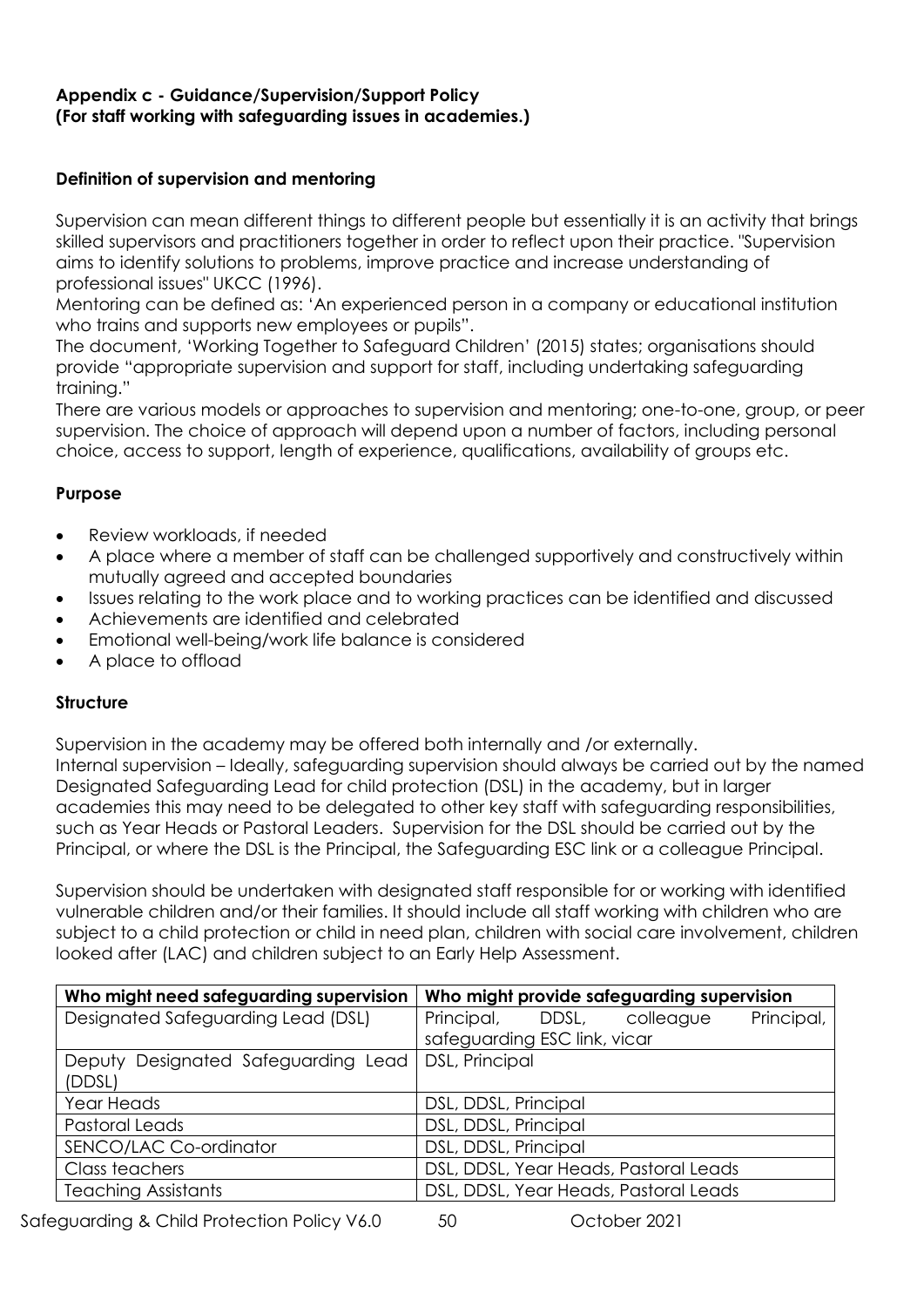| <b>Family Support Workers</b>    | DSL, DDSL, Pastoral Leads, Line Manager                 |  |  |
|----------------------------------|---------------------------------------------------------|--|--|
| Attendance Officers              | DSL, DDSL, Pastoral Leads, Line Manager                 |  |  |
| Other specialist support workers | DSL, Pastoral Leads, Line Manager, professional<br>body |  |  |

External supervision – this will be peer to peer supervision from a colleague in another academy, network or other agreed supportive structure. This should be undertaken with lead professional to lead professional but academies could extend the arrangement if they wished to secure extended external engagement.

If the Principal is not directly involved in the supervision then they should assure themselves that the process is robust and be in a position to report, in general terms, on the effectiveness of the process to their Education Standards Committee.

The structure of the supervision arrangements should be clear and reported to the ESC.

Support will also be available for ALL staff at any time the need may arise; this could be informal and incidental supervision. Referrals to Occupational Health for further counselling and support can be made upon request.

## **Supervision methods**

This policy is concerned primarily with one to one supervision that takes place in private at a prearranged time with an agreed agenda and preparation on behalf of both parties. All staff within the organisation that have responsibility for safeguarding children (as identified above) will have access to this method of supervision.

It is recognised, however, that supervision is an on-going process that takes place in other ways. The two other main methods are outlined below. They have a place but should not replace planned, formal, recorded, one to one sessions.

# **Group safeguarding supervision**

In some cases, it may be necessary to conduct a group safeguarding supervision. This is a session where there may be several staff involved in direct child protection/safeguarding work with a specific child/ family. There are many benefits to be gained from group supervision including problem solving, peer group learning and giving and receiving strong feedback within a supportive setting.

In group supervision the roles and responsibilities of the supervisor and supervisees should be the same with the added principles:

- The group should clarify and agree the boundaries of confidentiality
- The records should reflect that this was a group supervision

# **Unplanned or "ad-hoc" supervision**

The pace of work and change and the frequency of supervision means that staff often have to 'check something out' with a supervisor, obtain a decision or gain permission to do something in between formal supervision sessions. In addition, staff who work in academies where there are a lot of child protection concerns will be working closely with their supervisor and often communicating daily about thresholds, decision making, disagreements between agencies etc.

This form of supervision is a normal and acceptable part of the staff/supervisor relationship. However, the following points should be borne in mind when considering unplanned or ad-hoc supervision: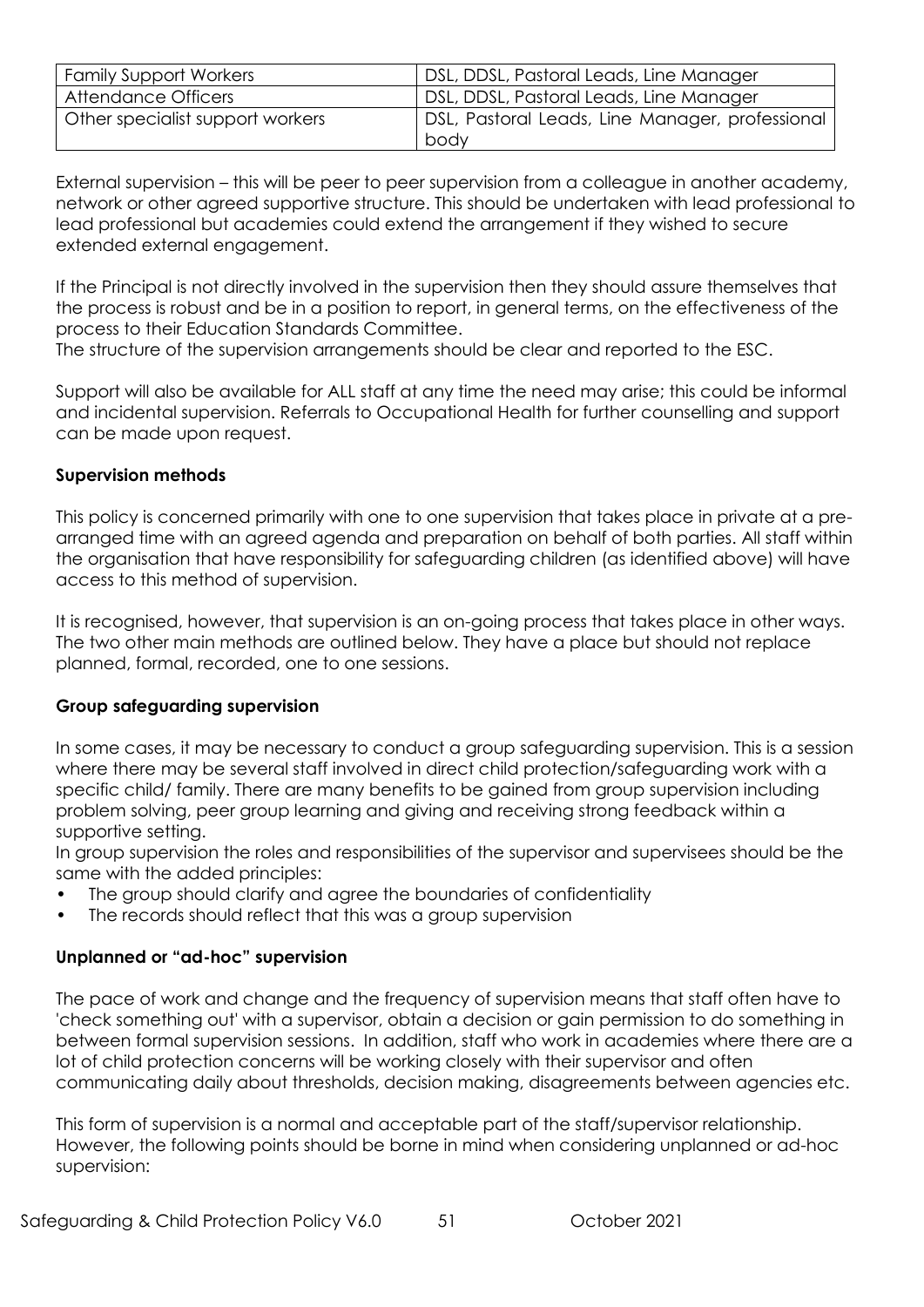- any decisions made with regard to a child or family should be clearly recorded on the child's records as appropriate.
- where supervisees and supervisors work closely together this does not negate the need for private one to one time together on a regular basis. The focus of these sessions is wholly on the individual, their development, performance and any issues arising from their work that do not arise on a day-to-day basis.

# **Practicalities**

- Frequency and length these meeting should take place at least once a half term.
- Supervision should take place in a private and uninterrupted space during the working day.
- Recording supervision It is the supervisor's responsibility to take notes and make sure they are copied, circulated and filed. Both parties need to agree and sign that they are accurate. Records must be kept in a secure location. The records themselves must be kept in a format that suits both parties however a summary sheet of actions will be completed during or immediately after the session.
- Should the supervisor leave then the replacement would have access to the previous six months' records.

## **Entitlement**

It is important that safeguarding supervision is provided. If an individual is not receiving safeguarding supervision at the required frequency during the year they should: -

- In the first instance supervisees should always discuss any complaints or dissatisfaction with their supervisor and endeavour to reach an agreement within the normal supervision process;
- If a solution is not agreed the supervisee should raise the issue with the supervisor's manager (i.e. Headteacher, Safeguarding ESC link or Chair of the ESC).

# **Confidentiality**

There will be three levels relating to the need to breach confidentiality within supervision as set out below, this is provided so that all individuals receiving supervision within their employment are clear about what can and cannot remain confidential to supervision.

| <i><u><b>Issue</b></u></i>                                                                                                                                                                                                 | Response                                                                                |
|----------------------------------------------------------------------------------------------------------------------------------------------------------------------------------------------------------------------------|-----------------------------------------------------------------------------------------|
| Behaviour or activities which bring the<br>Trust into disrepute.<br>Harm to self or others<br>Illegal activity<br>Actions of gross Misconduct<br>Activities where child protection and<br>vulnerable adults policies apply | There is a duty as an employee to<br>report/action through the appropriate<br>channels. |
| Activities that may lead to disciplinary<br>action being taken<br>Actions relating to performance and<br>capability regarding putting children's<br>safety at risk                                                         | Items would need to be reported via line<br>management structures                       |
| The information given by the supervisee<br>will have significant impact on the<br>organisation                                                                                                                             | Items <b>may</b> need to be reported via line<br>management structures.                 |

## **Starting supervision**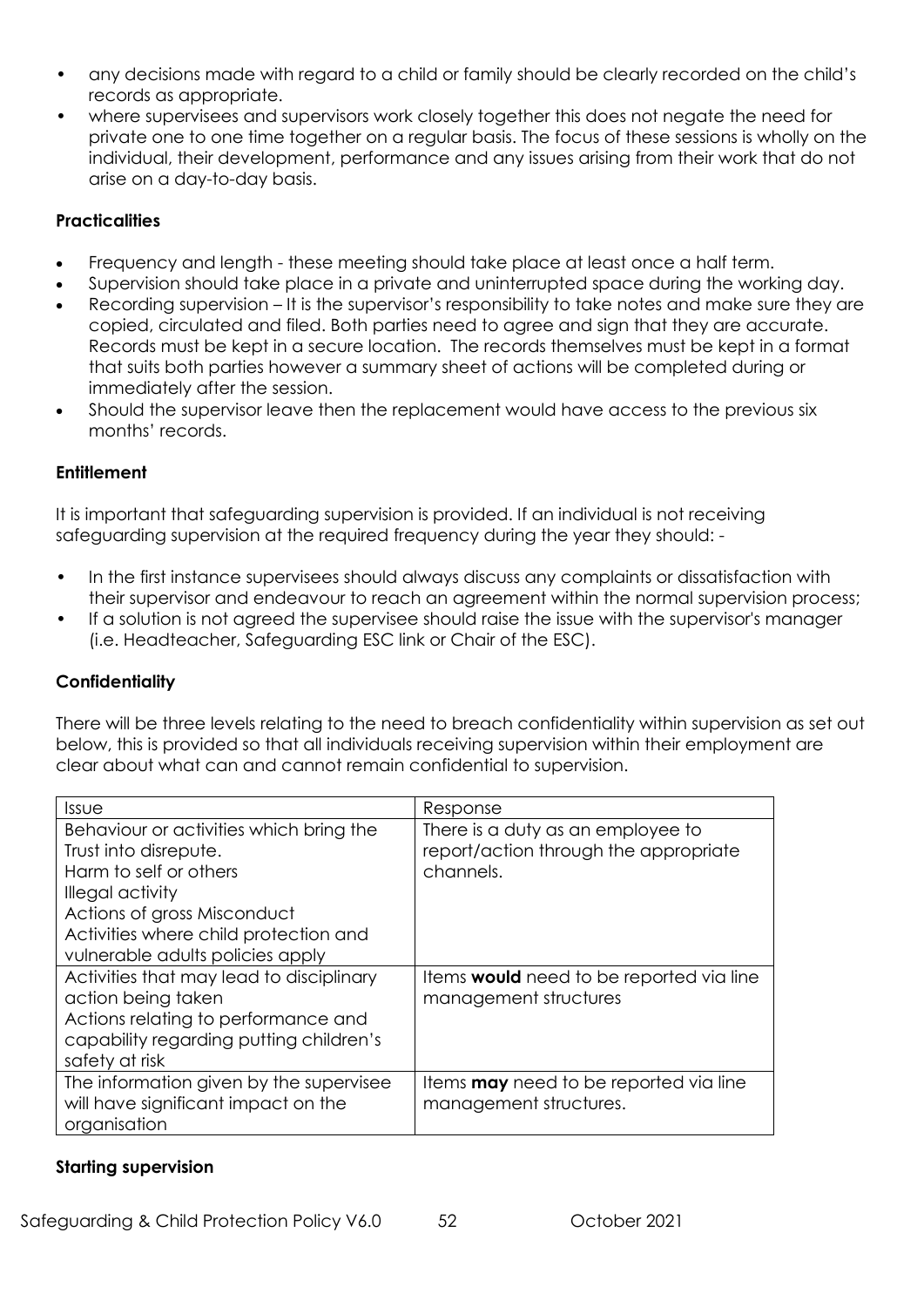- Signing Contracts By the end of the *THIRD* session it is expected that a supervision contract has been discussed by both parties, signed and copied to the file (sample attached)
- Preparing for supervision Both parties should prepare themselves for the meeting including: -

Review previous notes and agreed actions – ongoing between sessions Hold any preparatory discussions if needed, to ensure the meeting has maximum impact. Alert each other if there are new big agenda items.

#### **Guidance notes**

Each person in supervision will have their own style and approach: however, the following agenda is provided as a checklist to ensure that all core items are covered.

- Welcome and informal opener
- Setting agenda both parties to input
- General offload and information sharing
- Review notes and agreed actions from previous meeting.
- Specific case load issues discussed.
- Problem solving and finding solutions
- Recognise and celebrate achievement
- Job related resource and support needs
- AOB

#### **Working guidelines for Good Practice**

Creating the right environment is an important element but we must accept that this is not always possible within academy, however we should strive to:

- Have a quiet private space to allow for open discussion,
- Ensure a relaxed atmosphere possibly with refreshments,
- Try to avoid telephone interruptions,
- Prioritise this time and avoid interruptions,
- Make sure you keep to agreed starting and stopping times
- Consider the time of day supervision is scheduled
- Where appropriate, refer to the Trust's Lone Worker Policy

#### **Supervision Contract**

Frequency and length: Each half term or sooner if required on request

Creating the agenda:

How will we plan for the supervision?

What I expect from supervision?

If there are difficulties with supervision we will move forward by

Records of the sessions will be kept securely by the Principal or Designated Safeguarding Lead

Supervisor

Signed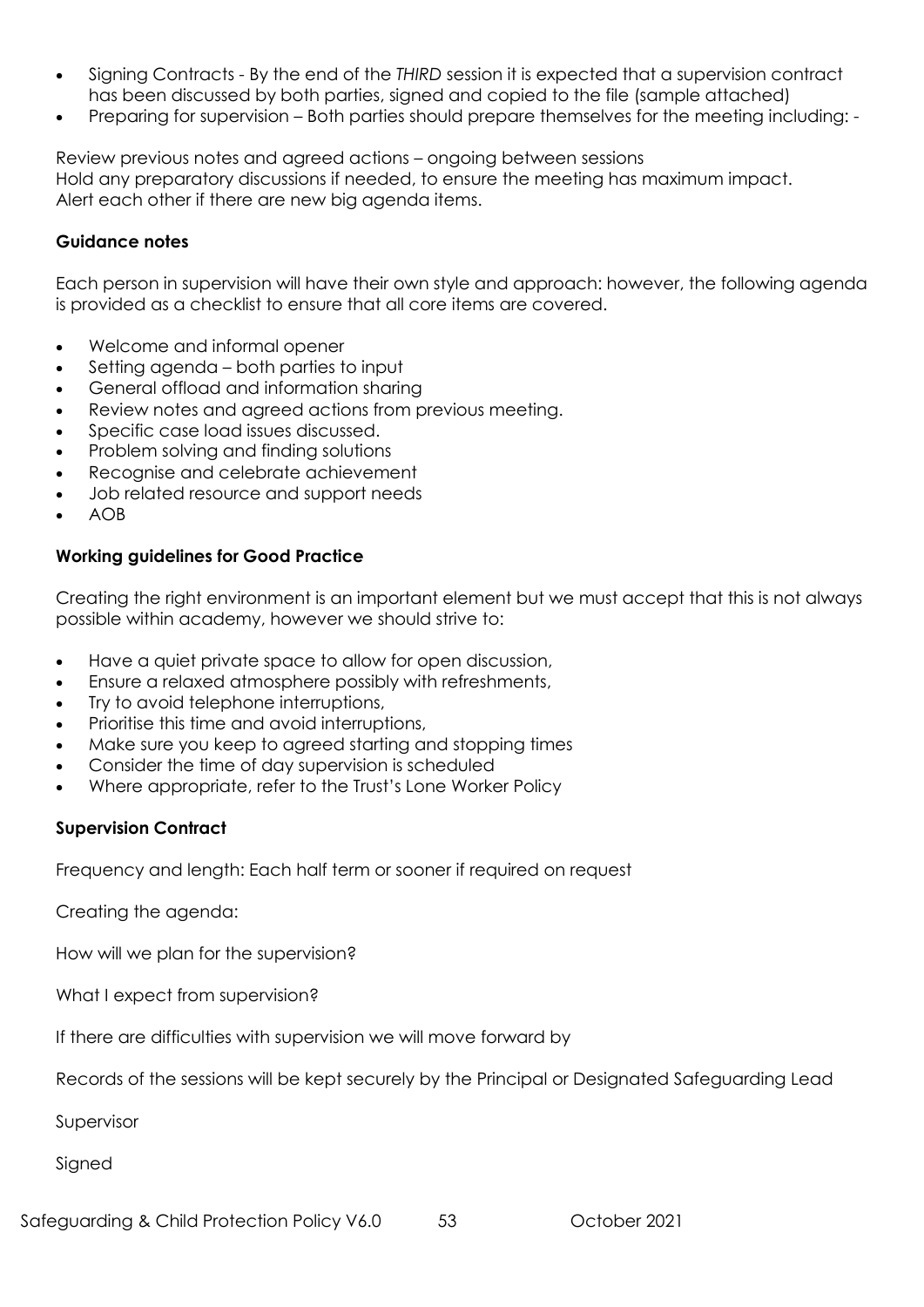Date

Supervisee

Signed

Date

# **Agenda**

Date Time Supervisor Supervisee

- Welcome and informal opener
- Setting agenda both parties to input
- General offload and information sharing
- Review notes and agreed actions from previous meeting.
- Specific case load issues discussed.
- Problem solving and finding solutions
- Recognise and celebrate achievement
- Job related resource and support needs
- Any Other Business
- Date of Next Meeting

## **Actions from Supervision**

| Date | Action | Person | Notes |
|------|--------|--------|-------|
|      |        |        |       |
|      |        |        |       |
|      |        |        |       |
|      |        |        |       |
|      |        |        |       |
|      |        |        |       |
|      |        |        |       |
|      |        |        |       |
|      |        |        |       |
|      |        |        |       |
|      |        |        |       |
|      |        |        |       |
|      |        |        |       |
|      |        |        |       |
|      |        |        |       |
|      |        |        |       |